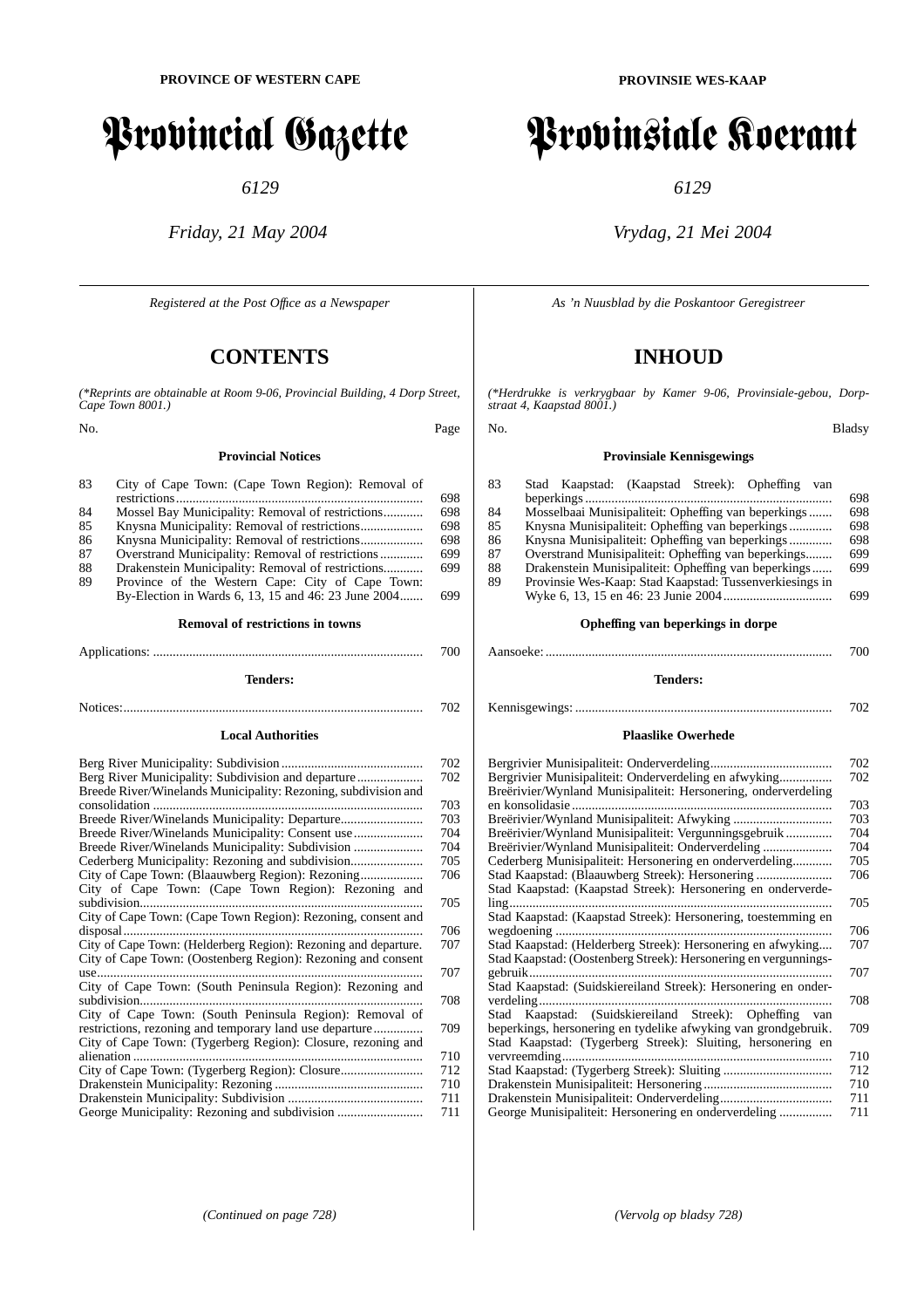### **PROVINCIAL NOTICES**

The following Provincial Notices are published for general information.

G. A. LAWRENCE, DIRECTOR-GENERAL

Provincial Building, Wale Street, Cape Town.

P.N. 83/2004 21 May 2004

#### CITY OF CAPE TOWN:

#### CAPE TOWN ADMINISTRATION

#### REMOVAL OF RESTRICTIONS ACT, 1967

I, Farzana Kapdi, in my capacity as Assistant Director in the Department of Environmental Affairs and Development Planning: Western Cape, acting in terms of the powers contemplated by section  $2(\tilde{1})$ of the Removal of Restrictions Act, 1967 (Act 84 of 1967), duly delegated to me in terms of section 1 of the Western Cape Delegation of Powers Law, 1994, and on application by the owner of Erf 32981, Athlone, City of Cape Town, Garlandale Township, remove conditions B.5.(b) and (d) in Deed of Transfer No. T.33760 of 1974.

P.N. 84/2004 21 May 2004

#### MOSSEL BAY MUNICIPALITY:

#### REMOVAL OF RESTRICTIONS ACT, 1967

Notice is hereby given that the Minister of Agriculture, Environmental Affairs and Development Planning, properly designated as competent authority in terms of paragraph (a) of State President Proclamation No. 160 of 31 October 1994, in terms of section 2(1) of the Removal of Restrictions Act, 1967 (Act 84 of 1967), and on application by the owner of Erf 495, Klein Brak River, amend condition C.9.(b) referred to in Deed of Transfer No. T.96501 of 2002 to read as follows: ''not more than 27% of the area thereof shall be built upon''.

P.N. 85/2004 21 May 2004

#### KNYSNA MUNICIPALITY:

#### REMOVAL OF RESTRICTIONS ACT, 1967

I, Adam Johannes Cloete, in my capacity as Assistant Director in the Department of Environmental Affairs and Development Planning: Western Cape, acting in terms of the powers contemplated by section  $2(1)$ of the Removal of Restrictions Act, 1967 (Act 84 of 1967), duly delegated to me in terms of section 1 of the Western Cape Delegation of Powers Law, 1994, and on application by the owner of Erf 13041, Knysna, remove condition B.3.d. contained in Deed of Transfer No. T.115690 of 2003.

P.N. 86/2004 21 May 2004

#### KNYSNA MUNICIPALITY:

#### REMOVAL OF RESTRICTIONS ACT, 1967

I, Adam Johannes Cloete, in my capacity as Assistant Director in the Department of Environmental Affairs and Development Planning: Western Cape, acting in terms of the powers contemplated by section  $2(\tilde{1})$ of the Removal of Restrictions Act, 1967 (Act 84 of 1967), duly delegated to me in terms of section 1 of the Western Cape Delegation of Powers Law, 1994, and on application by the owner of Erf 5, Buffalo Bay, remove conditions D.6.(a) and (b) contained in Deed of Transfer No. T.6884 of 2003.

#### **PROVINSIALE KENNISGEWINGS**

Die volgende Provinsiale Kennisgewings word vir algemene inligting gepubliseer.

G. A. LAWRENCE, DIREKTEUR-GENERAAL

Provinsiale-gebou, Waalstraat, Kaapstad.

P.K. 83/2004 21 Mei 2004

### STAD KAAPSTAD:

#### KAAPSTAD ADMINISTRASIE

#### WET OP OPHEFFING VAN BEPERKINGS, 1967

Ek, Farzana Kapdi, in my hoedanigheid as Assistent-Direkteur in die Departement van Omgewingsake en Ontwikkelingsbeplanning: Wes-Kaap, handelende ingevolge die bevoegdheid beoog in artikel  $\tilde{2}(1)$  van die Wet op Opheffing van Beperkings, 1967 (Wet 84 van 1967), behoorlik aan my gedelegeer ingevolge artikel 1 van die Wes-Kaapse Wet op die Delegasie van Bevoegdhede, 1994, en op aansoek van die eienaar van Erf 32981, Athlone, Stad Kaapstad, Garlandale Stadsgebied, voorwaardes B.5.(b) en (d) in Transportakte Nr. T.33760 van 1974, ophef.

P.K. 84/2004 21 Mei 2004

#### MUNISIPALITEIT MOSSELBAAI:

#### WET OP OPHEFFING VAN BEPERKINGS, 1967

Kennis geskied hiermee dat die Minister van Landbou, Omgewingsake en Ontwikkelingsbeplanning, behoorlik aangewys as bevoegde gesag ingevolge paragraaf (a) van Staatspresident Proklamasie Nr. 160 van 31 Oktober 1994, kragtens artikel 2(1) van die Wet op Opheffing van Beperkings, 1967 (Wet 84 van 1967), en op aansoek van die eienaar van Erf 495, Klein-Brakrivier, wysig voorwaarde C.9.(b) waarna verwys word in Transportakte Nr. T.96501 van 2002 om soos volg te lees: ''not more than 27% of the area thereof shall be built upon''.

P.K. 85/2004 21 Mei 2004

#### MUNISIPALITEIT KNYSNA:

#### WET OP OPHEFFING VAN BEPERKINGS, 1967

Ek, Adam Johannes Cloete, in my hoedanigheid as Assistent-Direkteur in die Departement van Omgewingsake en Ontwikkelingsbeplanning: Wes-Kaap, handelende ingevolge die bevoegdheid beoog in artikel 2(1) van die Wet op Opheffing van Beperkings, 1967 (Wet 84 van 1967), behoorlik aan my gedelegeer ingevolge artikel 1 van die Wes-Kaapse Wet op die Delegasie van Bevoegdhede, 1994, en op aansoek van die eienaar van Erf 13041, Knysna, hef voorwaarde B.3.d. vervat in Transportakte Nr. T.115690 van 2003, op.

P.K. 86/2004 21 Mei 2004

#### MUNISIPALITEIT KNYSNA:

#### WET OP OPHEFFING VAN BEPERKINGS, 1967

Ek, Adam Johannes Cloete, in my hoedanigheid as Assistent-Direkteur in die Departement van Omgewingsake en Ontwikkelingsbeplanning: Wes-Kaap, handelende ingevolge die bevoegdheid beoog in artikel 2(1) van die Wet op Opheffing van Beperkings, 1967 (Wet 84 van 1967), behoorlik aan my gedelegeer ingevolge artikel 1 van die Wes-Kaapse Wet op die Delegasie van Bevoegdhede, 1994, en op aansoek van die eienaar van Erf 5, Buffelsbaai, hef voorwaardes D.6.(a) en (b) vervat in Transportakte Nr. T.6884 van 2003, op.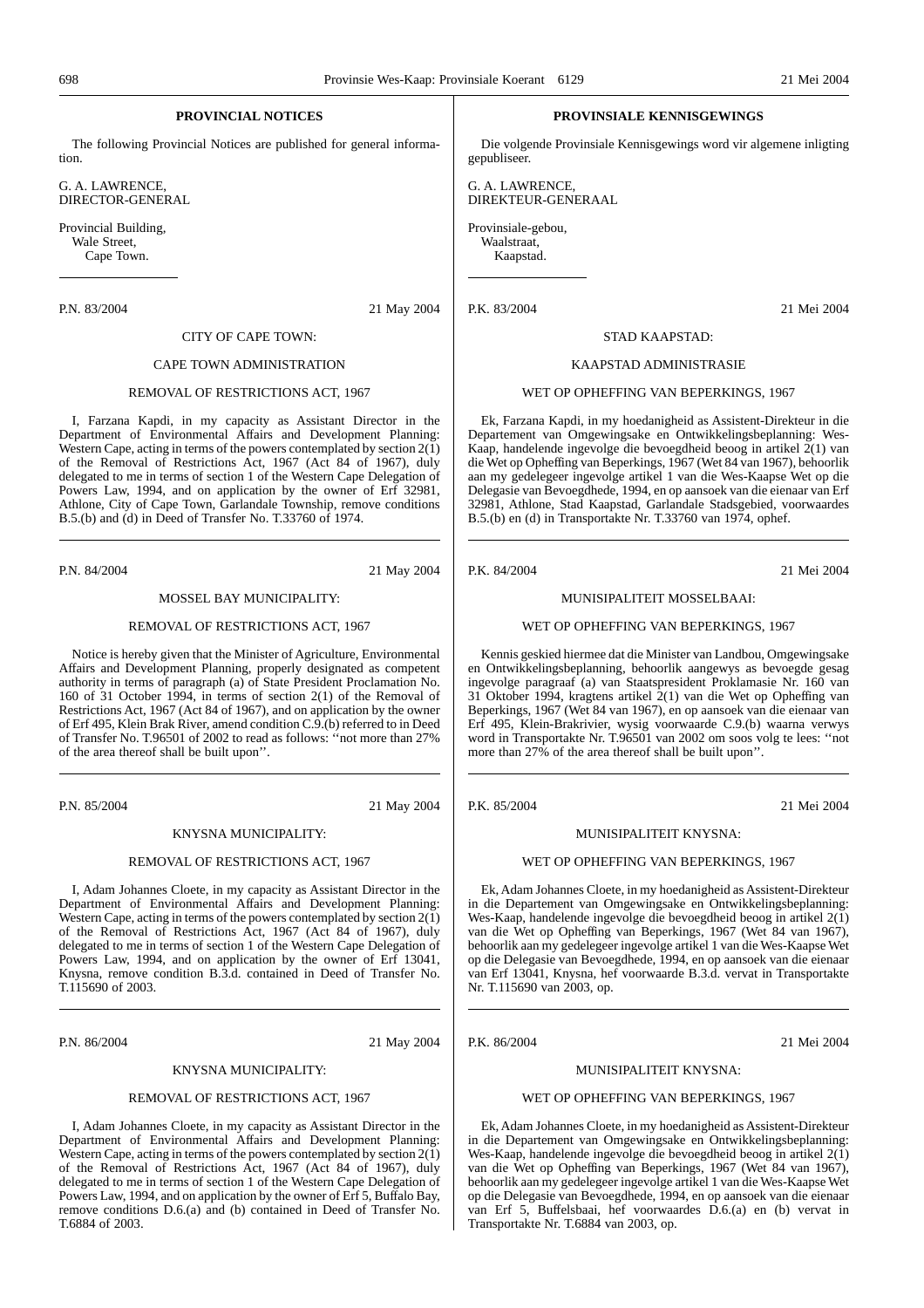P.N. 87/2004 21 May 2004

## OVERSTRAND MUNICIPALITY:

#### REMOVAL OF RESTRICTIONS ACT, 1967

I, André John Lombaard, in my capacity as Assistant Director in the Department of Environmental Affairs and Development Planning: Western Cape, acting in terms of the powers contemplated by section  $2(1)$ of the Removal of Restrictions Act, 1967 (Act 84 of 1967), duly delegated to me in terms of section 1 of the Western Cape Delegation of Powers Law, 1994, and on application by the owner of Remainder Erf 2453, Hermanus, remove the wording ''*and Clause (c) of which relates to position of buildings and outbuildings*'' from condition D. contained in Deed of Transfer No. T.15297 of 1988.

P.N. 88/2004 21 May 2004

### DRAKENSTEIN MUNICIPALITY:

#### REMOVAL OF RESTRICTIONS ACT, 1967

I, André John Lombaard, in my capacity as Assistant Director in the Department of Environmental Affairs and Development Planning: Western Cape, acting in terms of the powers contemplated by section  $2(1)$ of the Removal of Restrictions Act, 1967 (Act 84 of 1967), duly delegated to me in terms of section 1 of the Western Cape Delegation of Powers Law, 1994, and on application by the owner of Erf 5479, Paarl, remove conditions B.3.(d) and (f) contained in Deed of Transfer No. T.24554 of 1986.

## Ek, André John Lombaard, in my hoedanigheid as Assistent-Direkteur

in die Departement van Omgewingsake en Ontwikkelingsbeplanning: Wes-Kaap, handelende ingevolge die bevoegdheid beoog in artikel 2(1) van die Wet op Opheffing van Beperkings, 1967 (Wet 84 van 1967), behoorlik aan my gedelegeer ingevolge artikel 1 van die Wes-Kaapse Wet op die Delegasie van Bevoegdhede, 1994, en op aansoek van die eienaar van Erf 5479, Paarl, hef voorwaardes B.3.(d) en (f) vervat in Transportakte Nr. T.24554 van 1986, op.

WET OP OPHEFFING VAN BEPERKINGS, 1967

P.N. 89/2004 21 May 2004

#### **PROVINCE OF THE WESTERN CAPE**

#### **CITY OF CAPE TOWN**

#### **BY-ELECTION IN WARDS 6, 13, 15 AND 46: 23 JUNE 2004**

Notice is hereby given in terms of section 25(4) of the Local Government: Municipal Structures Act, 1998 (Act 117 of 1998) that by-elections will respectively be held in Wards 6, 13, 15 and 46 of the City of Cape Town on Wednesday, 23 June 2004, to fill the vacancies that developed as a result of the resignations of the ward councillors concerned.

Furthermore, notice is hereby given in terms of section 11(1)(b) of the Local Government: Municipal Electoral Act, 2000 (Act 27 of 2000) that the timetable for the by-elections will soon be published in the Provincial Gazette of the Western Cape Province by the Independent Electoral Commission.

For any enquiries, please contact Dr. W. A. Mgoqi at the City of Cape Town, Private Bag X9181, Cape Town 8000, at tel. (021) 400-1331.

Signed on this 21st day of May 2004.

#### **M. L. FRANSMAN, PROVINCIAL MINISTER OF LOCAL GOVERNMENT AND HOUSING**

P. K. 89/2004 21 Mei 2004

#### **PROVINSIE WES-KAAP**

#### **STAD KAAPSTAD**

#### **TUSSENVERKIESINGS IN WYKE 6, 13, 15 EN 46: 23 JUNIE 2004**

Kennis geskied hiermee ingevolge artikel 25(4) van die Wet op Plaaslike Regering: Munisipale Strukture, 1998 (Wet 117 van 1998) dat tussenverkiesings in Wyke 6, 13, 15 en 46 van die Stad Kaapstad onderskeidelik gehou sal word op Woensdag, 23 Junie 2004, om die vakatures te vul wat ontstaan het as gevolg van die bedankings van die betrokke wyksraadslede.

Kennis geskied hiermee verder ingevolge artikel 11(1)(b) van die Wet op Plaaslike Regering: Munisipale Verkiesing, 2000 (Wet 27 van 2000) dat die tydtafel vir die tussenverkiesings eersdaags deur die Onafhanklike Verkiesingskommissie in die Provinsiale Koerant van die Provinsie Wes-Kaap gepubliseer sal word.

Enige navrae kan intussen gerig word aan Dr. W. A. Mgoqi by die Stad Kaapstad, Privaatsak X9181, Kaapstad 8000, by tel. (021) 400-1331.

Geteken op hierdie 21ste dag van Mei 2004.

## **M. L. FRANSMAN, PROVINSIALE MINISTER VAN PLAASLIKE REGERING EN BEHUISING**

# MUNISIPALITEIT OVERSTRAND: WET OP OPHEFFING VAN BEPERKINGS, 1967

P.K. 87/2004 21 Mei 2004

Ek, André John Lombaard, in my hoedanigheid as Assistent-Direkteur in die Departement van Omgewingsake en Ontwikkelingsbeplanning: Wes-Kaap, handelende ingevolge die bevoegdheid beoog in artikel 2(1) van die Wet op Opheffing van Beperkings, 1967 (Wet 84 van 1967), behoorlik aan my gedelegeer ingevolge artikel 1 van die Wes-Kaapse Wet op die Delegasie van Bevoegdhede, 1994, en op aansoek van die eienaar van Restant Erf 2453, Hermanus, verwyder die bewoording ''*and Clause (c) of which relates to position of buildings and outbuildings*'' uit voorwaarde D. vervat in Transportakte Nr. T.15297 van 1988.

P.K. 88/2004 21 Mei 2004

## MUNISIPALITEIT DRAKENSTEIN: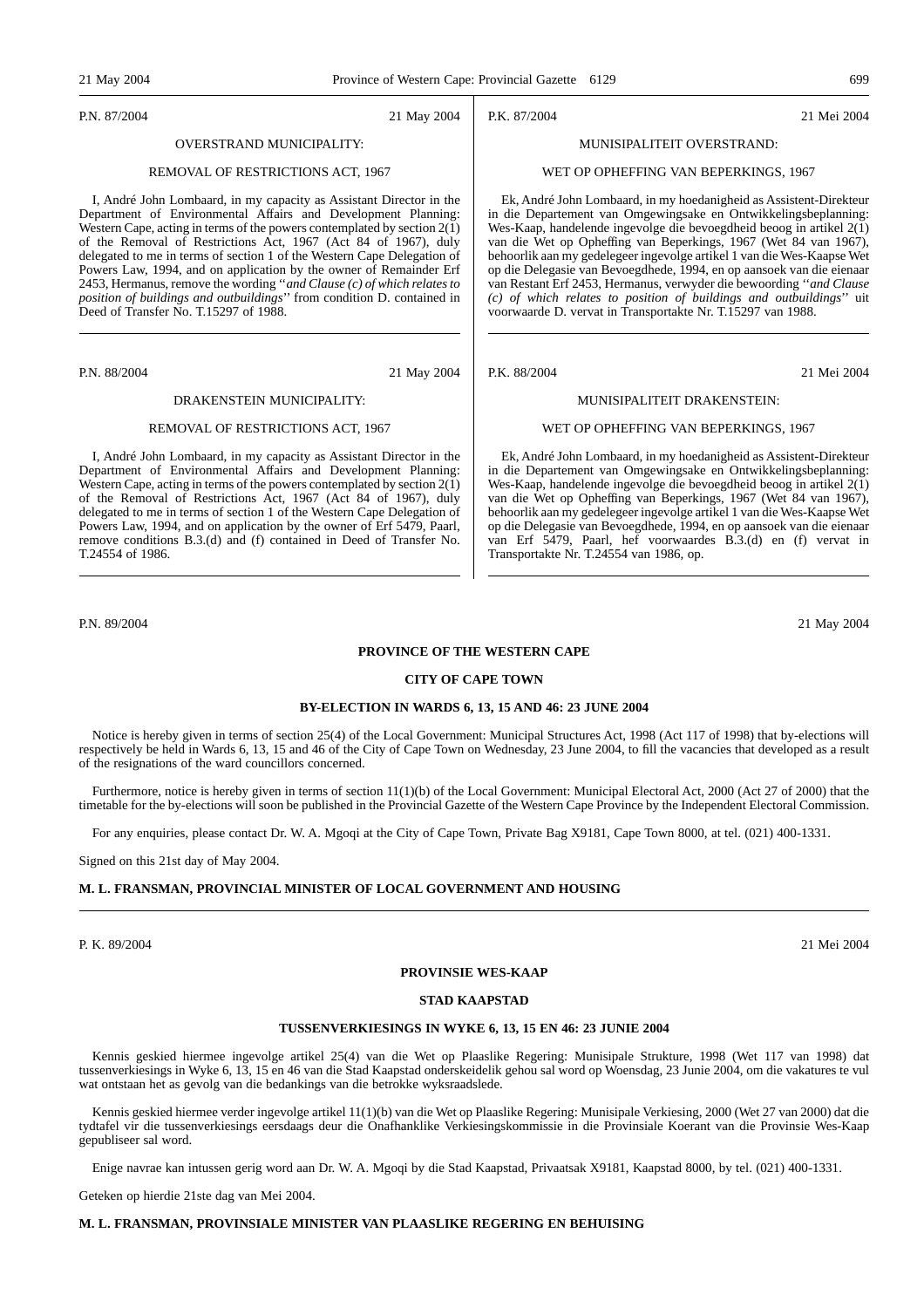P.N. 89/2004 21 kuMeyi 2004

#### **IPHONDO LENTSHONA KOLONI**

#### **ISIXEKO SASE KAPA**

#### **UNYULO LOVALO-ZIKHEWU KUMAWADI 6,13,15 KUNYE NO 46: NGE 23 KUJUNE KA2004**

Ngolu xwebhu kwaziswa, ngokweCandelo 25(4) loMthetho wooRhulumente beNgingqi: amaSebe ooMasipala, 1998 (uMthetho 117 wonyaka we-1998), ukuba kuza kubanjwa unyulo lovalo zikhewu kula maWadi 6,13,15 no 46 kummandla wesixeko sase Kapa ngoLwesithathu umhla we-23 kuJune ka2004, ukuvala izikhewu ezithe zavela ngenxa yokurhoxa kwamalungu abemele amawadi lawo achaphazelekayo.

Ngokunjalo, ngolu xwebhu kwaziswa, ngokweCandelo 11(1)(b) loMthetho wooRhulumente beeNgingqi: Unyulo looMasipala, 2000 (uMthetho 27 wonyaka wama-2000), ukuba uludwe lwamaxesha okubanjwa konyulo lovalo zikhewu luya kupapashwa kuqala yiKomishoni eZimeleyo yoNyulo kwiGazethi yePhondo leNtshona Koloni.

Nayiphi na imibuzo ekhoyo ingabhekiswa kuDkt W A Mgoqi, Kwisi Xeko sase Kapa, Private Bag X9181, Cape Town 8000, kwinombolo yefowuni ethi (021) 400-1331.

Lusayinwe ngalo mhla we-21 kuMeyi 2004.

#### **M. L. FRANSMAN, UMPHATISWA WEPHONDO WORHULUMENTE WEEDOLOPHU NEZEZINDLU**

#### CITY OF CAPE TOWN (CAPE TOWN REGION)

#### REMOVAL OF RESTRICTIONS AND CONSENT: ERF 34062, CAPE TOWN AT ATHLONE

Notice is hereby given in terms of section 3(6) of the Removal of Restrictions Act (Act 84 /1967) and section 15(3) of the Zoning Scheme Regulations that the undermentioned application has been received and is open for inspection at the office of the Manager: Land Use Management Branch, City of Cape Town, 14th Floor, Civic Centre, 12 Hertzog Boulevard, Cape Town 8001 from 08:30-12:30 (Monday to Friday) and at the office of the Director: Land Development Management, Provincial Administration of the Western Cape, at Room 601, 27 Wale Street, Cape Town from 08:00-12:30 and 13:00-15:30 (Monday to Friday). Telephonic enquiries in this regard may be made at (021)483-4589 and the Directorate's fax number is (021)483-3633. Any objections, with full reasons, should be lodged in writing at the office of the abovementioned Director: Land Development Management, Private Bag X9083, Cape Town 8000, with a copy to the office of the Manager: Land Use Management Branch, City of Cape Town, PO Box 4529, Cape Town 8000, faxed to (021) 421-1963 or e-mailed to 8000, faxed to (021) 421-1963 or e-mailed to trevor.upsher@capetown.gov.za on or before 21 June 2004, quoting the above Act, Ordinance and regulations and the objector's erf and phone numbers. Any comments received after the aforementioned closing date may be disregarded.

*Erf 34062, Cape Town at Athlone*

*File No:* SG7/34062

*Owner:* Z Conrad

*Erf:* 34062, Cape Town at Athlone

*Location:* 26 Belgravia Road

*Suburb:* Athlone

*Nature:* Removal of a restrictive title condition applicable to Erf 34062, 26 Belgravia Road, Cape Town at Athlone, to enable the owner to erect two semi-detached units on the property.

Consent from the Zoning Scheme Regulations to permit a double dwelling (two semi-detached units) within a single dwelling residential use zone is also required.

#### STAD KAAPSTAD (KAAPSTAD-STREEK)

#### OPHEFFING VAN BEPERKINGS EN TOESTEMMING: ERF 34062, KAAPSTAD TE ATHLONE

Kennis geskied hiermee ingevolge artikel 3(6) van die Wet op Opheffing van Beperkings (Wet 84 van 1967) en artikel 15(3) van die Soneringskemaregulasies dat die onderstaande aansoek ontvang is en tussen 08:30-12:30 (Maandag tot Vrydag) by die kantoor van die Bestuurder: Grondgebruikbestuurstak, Stad Kaapstad, 14de Verdieping, Burgersentrum, Hertzogboulevard, Kaapstad 8001 ter insae beskikbaar is en ook vanaf 08:00-12:30 en 13:00-15:30 (Maandag tot Vrydag) by die kantoor van die Direkteur: Grondontwikkelingsbestuur, Provinsiale Administrasie van die Wes-Kaap, Kamer 601, Waalstraat 27, Kaapstad. Telefoniese navrae in hierdie verband kan gerig word aan (021) 483-4589 en die Direktoraat se faksnommer is (021) 483-3633. Enige besware moet skriftelik, tesame met volledige redes, voor of op 21 Junie 2004 by die kantoor van die bogemelde Direkteur: Grondontwikkelingsbestuur, Privaatsak X9083, Kaapstad 8000, met 'n afskrif aan die Bestuurder: Grondgebruikbestuur, Stad Kaapstad, Posbus 4529, Kaapstad 8000 ingedien word of per faks gerig word aan (021) 421-1963 of e-pos trevor.upsher@capetown.gov.za, met vermelding van bogenoemde Wet, Ordonnansie en regulasies en die beswaarmaker se erf- en telefoonnommers. Enige kommentaar wat na die voormelde sluitingsdatum ontvang word, mag buite rekening gelaat word.

*Erf 34062, Kaapstad te Athlone*

*Lêer Nr:* SG7/34062

*Eienaar:* Z Conrad

*Erf:* 34062, Kaapstad te Athlone

*Ligging:* Belgraviaweg 26

*Voorstad:* Athlone

*Aard:* Opheffing van beperkende titelvoorwaarde van toepassing op Erf 34062, Belgraviaweg 26, Kaapstad te Athlone, om die eienaar in staat te stel om twee skakeleenhede op die eiendom op te rig.

Toestemming van die Soneringskemaregulasies word ook verlang om 'n dubbelwoning (twee skakeleenhede) binne 'n enkelwoning-residensiëlegebruiksone toe te laat.

WA Mgoqi, Stadsbestuurder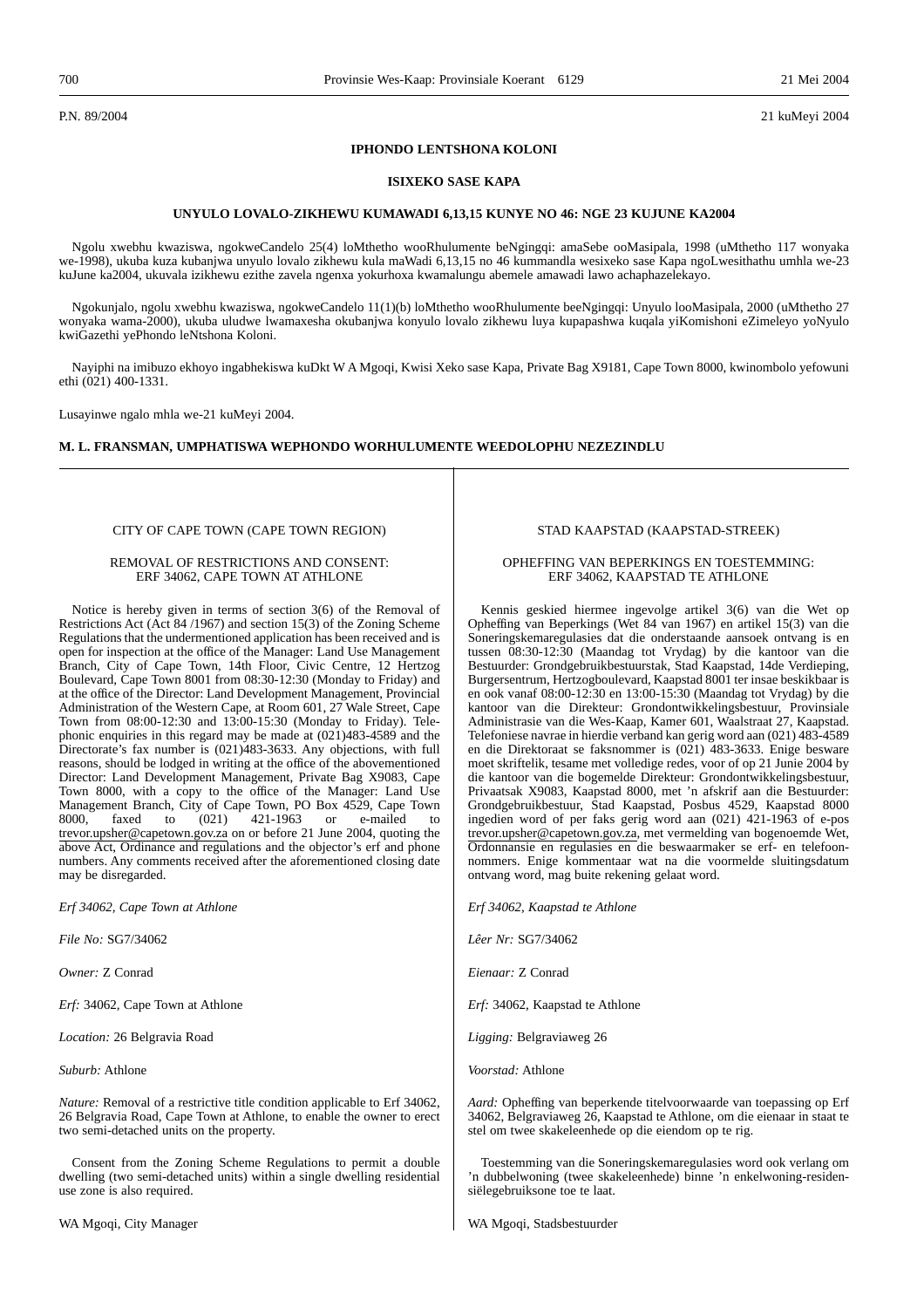#### CITY OF CAPE TOWN (CAPE TOWN REGION)

#### AMENDMENT OF RESTRICTIONS, REZONINGS AND DEPARTURES: ERF 1615, CAMPS BAY

Notice is hereby given in terms of section 3(6) of the Removal of Restrictions Act (Act 84 of 1967) and in terms of sections 17(2)(a) and 15(2)(a) of Land Use Planning Ordinance 15 of 1985 that the undermentioned application has been received and is open for inspection at the office of the Manager: Land Use Management Branch, City of Cape Town, 14th Floor, Civic Centre, 12 Hertzog Boulevard, Cape Town 8001 from 08:30-12:30 (Monday to Friday) and at the office of the Director: Land Development Management, Provincial Administration of the Western Cape, at Room 601, 27 Wale Street, Cape Town from 08:00-12:30 and 13:00-15:30 (Monday to Friday). Telephonic enquiries in this regard may be made at (021)483-4589 and the Directorate's fax number is (021)483-3633. Any objections, with full reasons, should be lodged in writing at the office of the abovementioned Director: Land Development Management, Private Bag X9086, Cape Town 8000, with a copy to the office of the Manager: Land Use Management Branch, City of Cape Town, PO Box 4529, Cape Town 8000, faxed to (021) 421-1963 or e-mailed to trevor.upsher@capetown.gov.za on or before 21 June 2004, quoting the above Act, Ordinance and regulations and the objector's erf and phone numbers. Any comments received after the aforementioned closing date may be disregarded.

*Erf 1615, Camps Bay*

*File No:* SG6/1615 & LM 1541

*Owner:* MIKO No 166 (Proprietary) Limited

*Erf:* 1615, Camps Bay

*Location:* 20 Theresa Avenue

*Suburb:* Camps Bay

*Nature:* Amendment of restrictive title conditions applicable to Erf 1615, 20 Theresa Avenue, Camps Bay, to enable the owners to convert the existing single dwelling into a ten-room guest-house. The building line restrictions will be encroached.

It is proposed to rezone the property from single dwelling to general residential, sub zone R4 to permit residential building (i.e. guest-house).

The following Departures from the Zoning Scheme Regulations are also required:

#### *Section 60(1)*

0.448 m in lieu of 6.7 m from the North Boundary at upper ground floor.

1.4 m in lieu of 6.7 m from the south boundary at upper ground floor. 3.01 m in lieu of 6.7 m from the north boundary at first floor. 2.6 m in lieu of 6.7 m from the south boundary at first floor. 2.072 m in lieu of 6.7 m from Theresa Avenue at first floor. 4.149 m in lieu of 6.7 m from the south boundary at second floor. 1.8 m in lieu of 6.7 m from the north boundary at second floor. 4.7 m in lieu of 6.7 m from the north boundary at lower floor. 6.5 m in lieu of 6.7 m from the south boundary at lower floor.

#### *Section 79(b)*

To provide two carriageway crossings in lieu of one. To provide carriageway crossing 1.4 m apart in lieu of 15 m. To provide 13 m wide carriageway crossing in lieu of 8 m.

*Section 98(1)*

To permit 4 storeys in lieu of 3 for a portion of the building.

*Section 98(2)*

To permit a portion of the facade to be more than 10 m above ground level abutting it.

WA Mgoqi, City Manager

#### STAD KAAPSTAD (KAAPSTAD-STREEK)

#### WYSIGING AAN BEPERKINGS, HERSONERINGS EN AFWYKINGS: ERF 1615, KAMPSBAAI

Kennis geskied hiermee ingevolge artikel 3(6) van die Wet op Opheffing van Beperkings (Wet 84 van 1967) en artikels 17(2)(a) en 15(2)(a) van die Ordonnansie op Grondgebruikbeplanning, nr 15 van 1985 dat die onderstaande aansoek ontvang is en tussen 08:30-12:30 (Maandag tot Vrydag) by die kantoor van die Bestuurder: Grondgebruikbestuurstak, Stad Kaapstad, 14de Verdieping, Burgersentrum, Hertzogboulevard, Kaapstad 8001 ter insae beskikbaar is en ook vanaf 08:00-12:30 en 13:00-15:30 (Maandag tot Vrydag) by die kantoor van die Direkteur: Grondontwikkelingsbestuur, Provinsiale Administrasie van die Wes-Kaap, Kamer 601, Waalstraat 27, Kaapstad. Telefoniese navrae in hierdie verband kan gerig word aan (021) 483-4589 en die Direktoraat se faksnommer is (021) 483-3633. Enige besware moet skriftelik, tesame met volledige redes, voor of op 21 Junie 2004 by die kantoor van die bogemelde Direkteur: Grondontwikkelingsbestuur, Privaatsak X9086, Kaapstad 8000, met 'n afskrif aan die Bestuurder: Grondgebruikbestuur, Stad Kaapstad, Posbus 4529, Kaapstad 8000 ingedien word of per faks gerig word aan (021) 421-1963 of e-pos trevor.upsher@capetown.gov.za, met vermelding van bogenoemde Wet, Ordonnansie en regulasies en die beswaarmaker se erf- en telefoonnommers. Enige kommentaar wat na die voormelde sluitingsdatum ontvang word, mag buite rekening gelaat word.

*Erf 1615, Kampsbaai*

*Lêer Nr:* SG6/1615 & LM 1541

*Eienaar:* MIKO Nr 166 (Edms) Bpk

*Erf:* 1615, Kampsbaai

*Ligging:* Theresalaan 20

*Voorstad:* Kampsbaai

*Aard:* Wysiging van beperkende titelvoorwaardes van toepassing op Erf 1615, Theresalaan 20, Kampsbaai, om die eienaars in staat te stel om die bestaande enkelwoning in 'n gastehuis met tien kamers te omskep. Die boulynbeperkings sal oorskry word.

Daar word beoog om die eiendom te hersoneer van enkelwoning na algemeenresidensieel, subsone R4 om 'n residensiële gebou (d.w.s.'n gastehuis) toe te laat.

Die volgende afwykings van die Soneringskemaregulasies word ook verlang:

#### *Artikel 60(1)*

0.448 m in plaas van 6.7 m vanaf die noordelike grens op bo-grondverdieping.

1.4 m in plaas van 6.7 m vanaf die suidelike grens op bo-grondverdieping. 3.01 m in plaas van 6.7 m vanaf die noordelike grens op eerste verdieping. 2.6 m in plaas van 6.7 m vanaf die suidelike grens op eerste verdieping. 2.072 m in plaas van 6.7 m vanaf Theresalaan op eerste verdieping. 4.149 m in plaas van 6.7 m vanaf die suidelike grens op tweede verdieping. 1.8 m in plaas van 6.7 m vanaf die noordelike grens op tweede verdieping. 4.7 m in plaas van 6.7 m vanaf die noordelike grens op laer verdieping. 6.5 m in plaas van 6.7 m vanaf die suidelike grens op laer verdieping.

#### *Artikel 79(b)*

Om twee rybaanweg-kruising in plaas van een te voorsien. Om rybaanweg-kruisings 1.4 m van mekaar in plaas van 15 m te voorsien. Om rybaanweg-kruising van 13 m breed in plaas van 8 m te voorsien.

*Artikel 98(1)*

Om 4 verdiepings in plaas van 3 vir 'n gedeelte van die gebou toe te laat.

*Artikel 98(2)*

Om toe te laat dat 'n gedeelte van die fasade meer as 10 m bo die aangrensende grondvlak is.

WA Mgoqi, Stadsbestuurder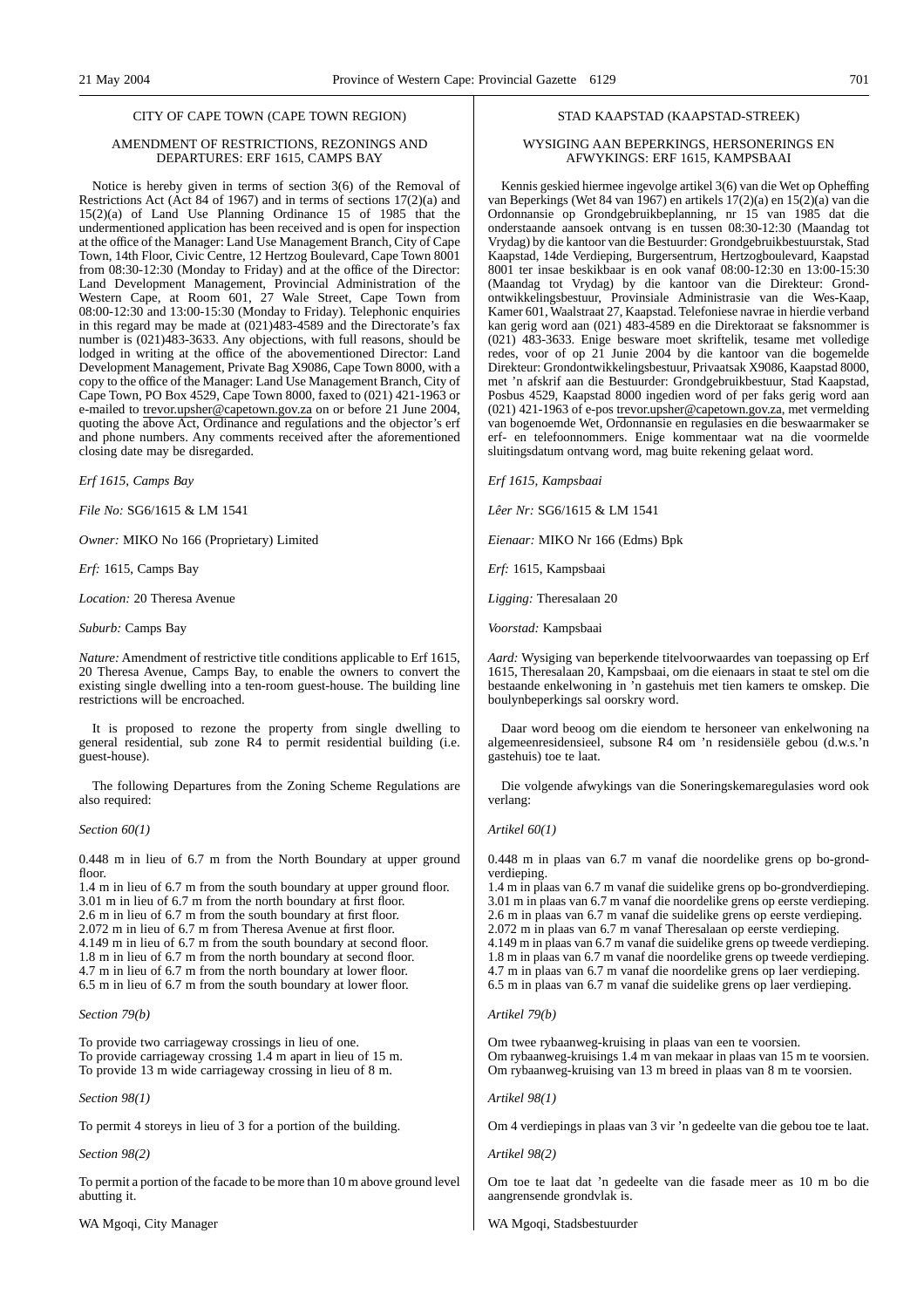#### **TENDERS**

**N.B.** Tenders for commodities/services, the estimated value of which exceeds R20 000, are published in the Government Tender Bulletin, which is obtainable from the Government Printer, Private Bag X85, Pretoria, on payment of a subscription.

#### BERG RIVER MUNIClPALITY

#### APPLICATION FOR SUBDIVISION: FARM RIETKLOOF NO. 81/1, PIKETBERG

It is hereby notified in terms of section 24 of the Land Use Planning Ordinance, 1985 (Ordinance 15 of 1985), that the undermentioned application has been received, which is open to inspection at the offices of the Local Authority. Any objections to the application, with full reasons therefor, should be lodged in writing with the Municipal Manager, Church Street, Piketberg (P.O. Box 60, Piketberg 7320), or fax  $(022)$ 913-1380 by no later than 12:00 on 24 June 2004, quoting the above Ordinance as well as the objector's erf number/farm number.

*Applicant:* C. K. Rumboll & Partners on behalf of Mr. J. Kotzé.

*Nature of Application:* Subdivision of the farm Rietfloof No. 81/1, Piketberg, into Portion A ( $\pm$  118 ha) and remainder ( $\pm$  404,57 ha) in order to transfer the two portions separately.

*Enquiries:* Mr. W. Wagener, Piketberg, telephone (022) 913-1126.

A. J. Bredenhann, Municipal Manager, Municipal Offices, P.O. Box 60, Piketberg 7320.

MN 33/2004 21 May 2004. 6944

#### BERG RIVER MUNICIPALITY

#### APPLICATION FOR SUBDIVISION & DEPARTURE: ERF 2670, LAAIPLEK

It is hereby notified in terms of sections 15 and 24 of the Land Use Planning Ordinance, 1985 (Ordinance 15 of 1985), that the undermentioned application has been received, which is open to inspection at the Offices of the Local Authority. Any objections to the application, with full reasons therefore, should be lodged in writing with the Municipal Manager, Church Street, Piketberg (P O Box 60, Piketberg, 7320) or fax (022) 913 1380 by no later than 12:00 on 24 June 2004, quoting the above Ordinance as well as the objectors erf number.

*Applicant:* CK Rumboll & Partners on behalf of Mr. and Ms. Dyer

*Nature of Application:* Subdivision of Erf 2870, Laaiplek into Portion A  $(\pm 404.2 \text{ m}^2 \text{ en remainder } (\pm 393.8 \text{ m}^2) \text{ in order to use the two portions as }$ separate residential erven.

*Enquiries: Mr W Wagener, Piketberg, Telephone (022) 913 1126.*

A.J. Bredenhann, Municipal Manager, Municipal Offices, P O Box 60, Piketberg, 7320.

MN 34/2004 21 May 2004. 6945

#### **TENDERS**

**L.W.** Tenders vir kommoditeite/dienste waarvan die beraamde waarde meer as R20 000 beloop, word in die Staatstenderbulletin gepubliseer wat by die Staatsdrukker, Privaatsak X85, Pretoria, teen betaling van 'n intekengeld verkrygbaar is.

#### **NOTICES BY LOCAL AUTHORITIES KENNISGEWINGS DEUR PLAASLIKE OWERHEDE**

#### BERGRIVIER MUNISIPALITEIT

#### AANSOEK OM ONDERVERDELING: PLAAS RIETKLOOF NR. 81/1, PIKETBERG

Kragtens artikel 15 van die Ordonnansie op Grondgebruikbeplanning, 1985 (Ordonnansie 15 van 1985), word hiermee kennis gegee dat die onderstaande aansoek ontvang is en ter insae lê by die kantore van die Plaaslike Owerheid. Enige besware, met die volledige redes daarvoor, moet skriftelik by die Munisipale Bestuurder, Kerkstraat, Piketberg (Posbus 60, Piketberg 7320), of per faks (022) 913-1380 ingedien word voor 12:00 op 24 Junie 2004 met vermelding van bogenoemde Ordonnansie asook die beswaarmaker se erfnommer/plaasnommer.

*Aansoeker:* C. K. Rumboll & Vennote namens mnr. J. Kotzé.

*Aard van Aansoek:* Onderverdeling van die plaas Rietkloof Nr. 81/1, Piketberg, in Gedeelte A ( $\pm$  118 ha) en restant ( $\pm$  404,57 ha) ten einde die twee gedeeltes apart te kan vervreem.

*Navrae:* Mnr. W. Wagener, Piketberg, telefoon (022) 913-1126.

A. J. Bredenhann, Munisipale Bestuurder, Munisipale Kantore, Posbus 60, Piketberg 7320.

MK 33/2004 21 Mei 2004. 6944

#### BERGRIVIER MUNISIPALITEIT

#### AANSOEK OM ONDERVERDELING & AFWYKING: ERF 2870, LAAIPLEK

Kragtens artikels 15 en 24 van die Ordonnansie op Grondgebruikbeplanning, 1985 (Ordonnansie 15 van 1985), word hiermee kennis gegee dat die onderstaande aansoek ontvang is en ter insae lê by die Kantore van die Plaaslike Owerheid. Enige besware, met die volledige redes daarvoor, moet skriftelik by die Munisipale Bestuurder, Kerkstraat, Piketberg (Posbus 60, Piketberg, 7320) of per faks (022) 913 1380 ingedien word voor 12:00 op 24 Junie 2004 met vermelding van bogenoemde Ordonnansie asook die beswaarmaker se erfnommer.

*Aansoeker:* CK Rumboll & Vennote namens mnr. en me. Dyer

*Aard van Aansoek:* Onderverdeling van erf 2870, Laaiplek in Gedeelte A  $(\pm 404.2 \text{ m}^2)$  en restant  $(\pm 393.8 \text{ m}^2)$  ten einde die twee gedeeltes as afsonderlik residensiële erwe aan te wend.

*Navrae: Mnr W Wagener, Piketberg, Telefoon (022) 913 1126.*

A.J. Bredenhann, Munisipale Bestuurder, Munisipale Kantore, Posbus 60, Piketberg, 7320.

MK 34/2004 21 Mei 2004. 6945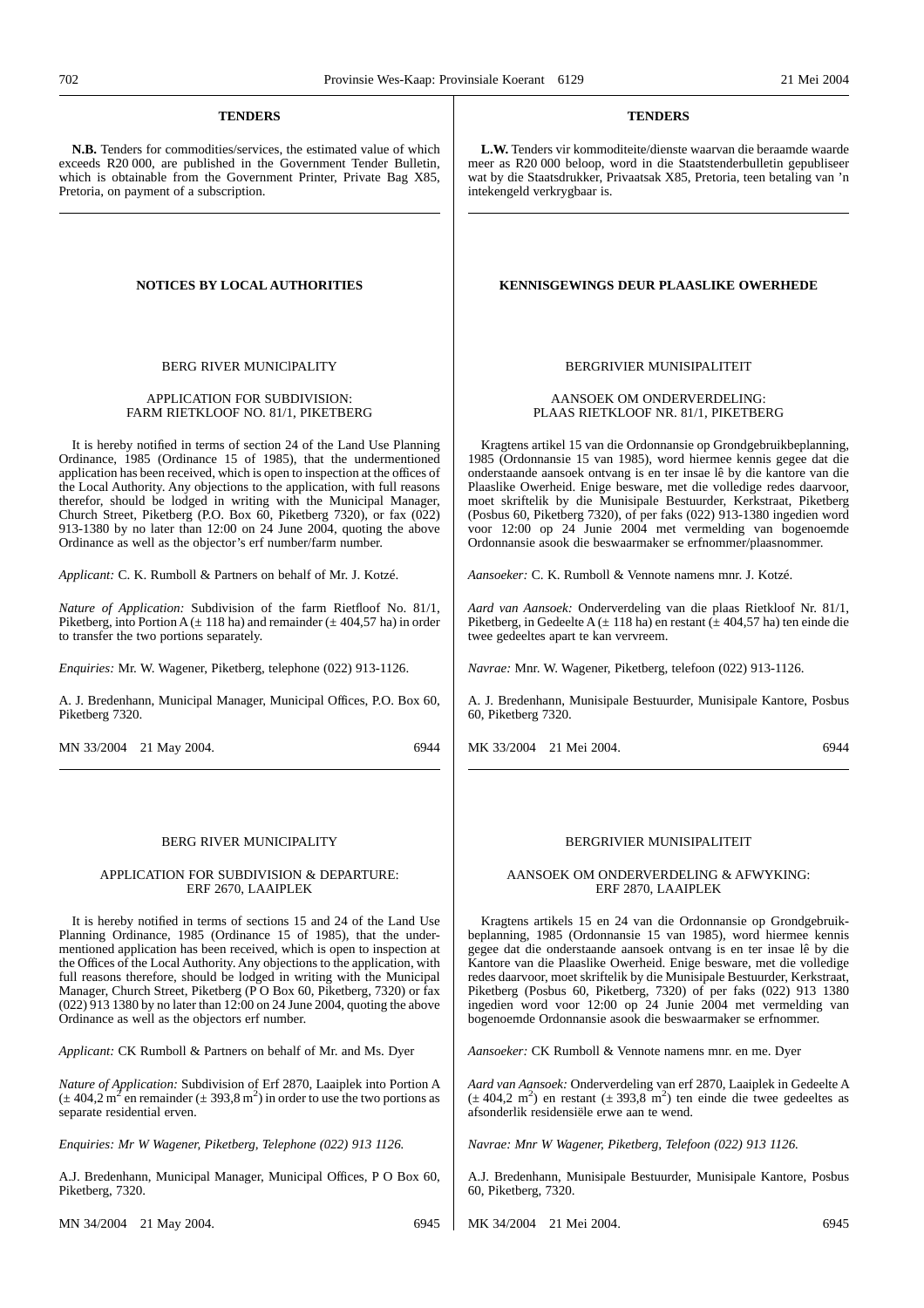#### BREEDE RIVER/WINELANDS MUNICIPALITY

#### PROPOSED REZONING, SUBDIVISION AND CONSOLIDATION: THE FARM POORTJIESKLOOF NO. 211, MONTAGU AND PORTION 27 OF THE FARM POORTJES KLOOF NO. 169, MONTAGU, SUBDIVISION FOR AGRICULTURAL PURPOSES AND A PORTION FROM AGRICULTURAL ZONE I TO OPEN SPACE ZONE III (PRIVATE NATURE RESERVE)

In terms of sections  $17(2)(a)$  and  $24(2)(a)$  of the Land Use Planning Ordinance, 1985 (Ordinance 15 of 1985), notice is hereby given that an application has been received for the proposed rezoning, subdivision and consolidation as set out below. This application is to be submitted to Council and will be available for scrutiny at Council's Department of Planning and Economic Development (Montagu) at 3 Piet Retief Street, Montagu. Further details are obtainable from Martin Oosthuizen  $(023-614 8000)$  during office hours.

*Applicant:* Spronk Theron & Associates Inc Professional Landsurveyors

*Property:* Poortjieskloof No. 211 en Poortjes Kloof No. 169/27, Montagu

*Owners:* Mr PJ Fouche

*Locality:* 19 km south east of Montagu

*Size:* 323,6089 ha en 828,2428 ha

*Proposal:* Subdivision for agricultural and nature reserve purposes

*Existing zoning:* Agricultural zone I

Written, legal and fully motivated objections/comments, if any, against the application must be lodged in writing with the undersigned or at Council's Montagu office on or before Monday, 21 June 2004. Any person who cannot write may come during office hours to a place where a staff member of the municipality named in the invitation, will assist that person to transcribe that person's comments or representations. Late objections will not be considered.

N Nel, Municipal Manager, Breede River/Winelands Municipality, Private Bag X2, Ashton, 6715.

[Notice No. MK 43/2004] 21 May 2004. 6946

#### BREEDE RIVER/WINELANDS MUNICIPALITY

#### Robertson Office

#### MN NO. 46/2004

#### PROPOSED DEPARTURE

#### ERF 309, CNR KEEROM & ALBERT STREETS, ROBERTSON (Ordinance 15 of 1985, Land Use Planning)

Notice is hereby given in terms of section 15 of the Land Use Planning Ordinance, 1985 (Ordinance 15 of 1986), that the Council has received an application for departure from MJ Hendrick an behalf of True Motives 1106 CC, for second dwelling unit on Erf 309, Robertson.

The application for the proposed departure will be open for inspection at the Robertson Office during normal office hours. Written legal and fully motivated objections/comments, if any, must be lodged with the Municipal Manager, Private Bag X2, Ashton, 6715, before or on 14 June 2004. Further details are obtainable from Mr Jack van Zyl (023-614 8000) during office hours. Any person who cannot write may come to the office mentioned above, during office hours where a staff member of the municipality will assist that person to transcribe his/her comments or representations.

N Nel, Municipal Manager, Municipal Office, Private Bag X2, Ashton, 6712.

21 May 2004. 6947

#### BREËRIVIER/WYNLAND MUNISIPALITEIT

#### VOORGESTELDE HERSONERING, ONDERVERDELING EN KONSOLIDASIE:

#### DIE PLAAS POORTJIESKLOOF NR. 211, MONTAGU EN GEDEELTE 27 VAN DIE PLAAS POORTJES KLOOF NR. 169, MONTAGU, LANDBOU ONDERVERDELING EN GEDEELTE VANAF LANDBOUSONE I NA OOPRUIMTESONE III (PRIVAAT NATUURRESERVAAT)

Kennis geskied hiermee ingevolge die bepalings van artikels 17(2)(a) en 24(2)(a) van die Ordonnansie op Grondgebruikbeplanning, 1985 (Ordonnansie 15 van 1985) dat 'n aansoek om voorgestelde hersonering, onderverdeling en konsolidasie soos hieronder uiteengesit by die Raad voorgelê gaan word en dat dit gedurende kantoorure ter insae lê by die Raad se Departement Beplanning en Ekonomiese Ontwikkeling (Montagu) te Piet Retiefstraat 3, Montagu. Nadere besonderhede is gedurende kantoorure by Martin Oosthuizen (023-614 8000) beskikbaar.

*Aansoeker:* Spronk Theron & Medewerkers Ing Professionele Landmeters

*Eiendom:* Poortjieskloof Nr. 211 en Poortjes Kloof Nr. 169/27, Montagu

*Eienaar:* Mnr PJ Fouche

*Ligging:* 19 km suid oos van Montagu

*Grootte:* 323,6089 ha en 828,2428 ha

*Voorstel:* Landbou onderverdeling en gedeeltelike natuurreservaat

*Huidige sonering:* Landbousone I

Skriftelike, regsgeldige en goed gemotiveerde besware/kommentaar, indien enige, kan by die ondergemelde adres of by hierdie Raad se Montagu kantoor ingedien word voor of op Maandag, 21 Junie 2004. 'n Persoon wat nie kan skryf nie kan gedurende kantoorure na 'n plek kom waar 'n personeellid van die munisipaliteit, wat in die uitnodiging gemeld word, daardie persoon sal help om die persoon se kommentaar of vertoë af te skryf. Geen laat besware sal oorweeg word nie.

N Nel, Munisipale Bestuurder, Breërivier/Wynland Munisipaliteit, Privaatsak X2, Ashton, 6715.

[Kennisgewing Nr. MK 43/2004] 21 Mei 2004. 6946

## MUNISIPALITEIT BREËRIVIER/WYNLAND

#### Robertson Kantoor

#### MK NR. 46/2004

#### VOORGESTELDE AFWYKING

ERF 309, H/V KEEROM- & ALBERTSTRAAT, ROBERTSON (Ordonnansie 15 van 1985, Grondgebruikbeplanning)

Kennis geskied hiermee ingevolge artikel 15 van die Ordonnansie op Grondgebruikbeplanning, 1985 (Ordonnansie 15 van 1985) dat die Raad 'n aansoek ontvang het om afwyking van MJ Hendrick namens True Motives 1106 BK ten einde 'n tweede wooneenheid op te rig op Erf 309, Robertson.

Die aansoek insake die voorgenome afwyking lê ter insae gedurende kantoorure in die Robertson Kantaor en skriftelike regsgeldige en goed gemotiveerde besware/kommentaar, indien enige moet nie later as 14 Junie 2004 skriftelik by die Munisipale Bestuurder, Privaatsak X2, Ashton, 6715, ingedien word nie. Navrae kan gerig word aan mnr Jack van Zyl by telefoonnommer 023-614 8000. 'n Persoon wat nie kan skryf nie kan gedurende kantoorure na bogenoemde kantoor kom waar 'n personeellid van die Munisipaliteit daardie persoon sal help om sy/haar kommentaar of vertoë af te skryf.

N Nel, Munisipale Bestuurder, Munisipale Kantoor, Privaatsak X2, Ashton, 6715.

21 Mei 2004. 6947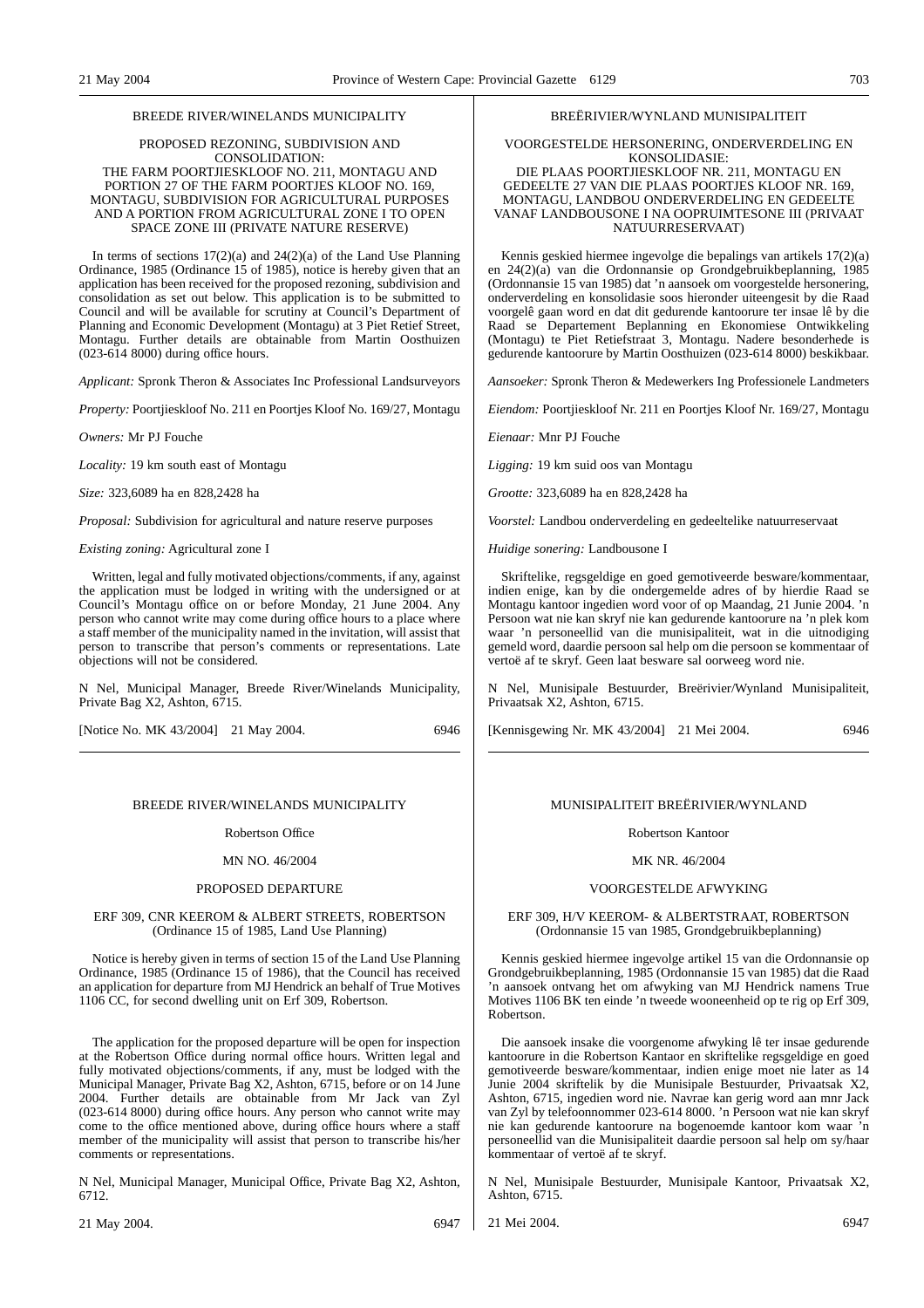#### BREEDE RIVER/WINELANDS MUNICIPALITY

McGregor Office

MN NO. 44/2004

#### PROPOSED CONSENT USE FOR ERF 618, LONG STREET, MCGREGOR

(Ordinance 15 of 1885, Land Use Planning)

Notice is hereby given in terms of the Zoning Scheme Regulations of McGregor (Land Use Planning Ordinance No 15 of 1985) that Council has received an application for consent use from Mr B Philip for an additional dwelling unit on Erf 618, McGregor.

The application will be open for inspection at the McGregor Office during normal office hours. Written legal and fully motivated objections/ comments, if any, must be lodge with the Municipal Manager, Private Bag X2, Ashton, 6715, before or on 14 June 2004. Further details are obtainable from Mr Jack van Zyl (023-614 8000) during office hours. Any person who cannot write may come to the office mentioned above, during office hours where a staff member of the municipality will assist that person to transcribe his/her comments or representations.

N Nel, Municipal Manager, Municipal Office, Private Bag X2, Ashton, 6712.

21 May 2004. 6948

#### MUNISIPALITEIT BREËRIVIER/WYNLAND

McGregor Kantoor

#### MK NR. 44/2004

VOORGESTELDE VERGUNNINGSGEBRUIK VAN ERF 618, LANGSTRAAT, McGREGOR

(Ordonnansie 15 van 1985, Grondgebruikbeplanning)

Kennis geskied hiermee ingevolge die Soneringskemaregulasies van McGregor (Ordonnansie Nr. 15 van 1985), dat die Raad 'n aansoek om vergunningsgebruik ontvang het van Mnr B Philip ten einde 'n addisionele wooneenheid op te rig op Erf 618, McGregor.

Die aansoek lê ter insae gedurende kantoorure in die McGregor Kantoor en skriftelike regsgeldige en goed gemotiveerde besware/kommentaar, indien enige moet nie later as 14 Junie 2004 skriftelik by die Munisipale Bestuurder, Privaatsak X2, Ashton, 6715, ingedien word nie. Navrae kan gerig word aan mnr Jack van Zyl by telefoonnommer 023-614 8000. 'n Persoon wat nie kan skryf nie kan gedurende kantoorure na bogenoemde kantoor kom waar 'n personeellid van die munisipaliteit daardie persoon sal help om sy/haar kommentaar of vertoë af te skryf.

N Nel, Munisipale Bestuurder, Munisipale Kantoor, Privaatsak X2, Ashton, 6715.

21 Mei 2004. 6948

#### BREEDE RIVER/WINELANDS MUNICIPALITY

Montagu Office

#### MN NR. 45/2004

#### PROPOSED SUBDIVISION OF ERF 934, CNR SWANEPOEL AND HOSPITAL STREETS, MONTAGU

#### (Montagu Zoning Scheme Regulations)

Notice is hereby given in terms of section 24(1) of the Land Use Planning Ordinance, 1985 (Ordinance 15 of 1985), that the Council has received an application from Spronk Theron and Associates on behalf of Mr A Rossouw for the proposed subdivision of Erf 934, Montagu, in two portions of 1 060 m<sup>2</sup> and 1 085 m<sup>2</sup> each.

The application will be open for inspection at the Montagu Office during normal office hours. Written legal and fully motivated objections/ comments, if any, must be lodge with the Municipal Manager, Private Bag X2, Ashton, 6715, before or on 14 June 2004. Further details are obtainable from Mr Jack van Zyl (023-614 8000) during office hours. Any person who cannot write may came to the office mentioned above, during office hours where a staff member of the municipality will assist that person to transcribe his/her comments or representations.

N Nel, Municipal Manager, Municipal Office, Private Bag X2 , Ashton, 6715.

#### MUNISIPALITEIT BREËRIVIER/WYNLAND

Montagu Kantoor

MK NR. 45/2004

#### VOORGESTELDE ONDERVERDELING VAN ERF 934, H/V SWANEPOEL- EN HOSPITAALSTRAAT, MONTAGU

(Montagu SoneringSkemaregulasies)

Kennis geskied hiermee ingevolge artikel 24(1) van die Ordonnansie op Grondgebruikbeplanning, 1985 (Ordonnansie 15 van 1985) dat 'n aansoek ontvang is van Spronk Theron en Medewerkers namens mnr A Rossouw vir die onderverdeling van Erf 934, Montagu, in twee dele van 1 060 m<sup>2</sup> en 1 085 m<sup>2</sup> elk.

Die aansoek lê ter insae gedurende kantoorure in die Montagu Kantoor en skriftelike regsgeldige en goed gemotiveerde besware/kommentaar, indien enige moet nie later as 14 Junie 2004 skriftelik by die Munisipale Bestuurder, Privaatsak X2, Ashton, 6715, ingedien word nie. Navrae kan gerig word aan mnr Jack van Zyl by telefoonnommer 023-614 8000. 'n Persoon wat nie kan skryf nie kan gedurende kantoorure na bogenoemde kantoor kom waar 'n personeellid van die Munisipaliteit daardie persoon sal help om sy/haar kommentaar of vertoë af te skryf.

N Nel, Munisipale Bestuurder, Munisipale Kantoor, Privaatsak X2, Ashton, 6715.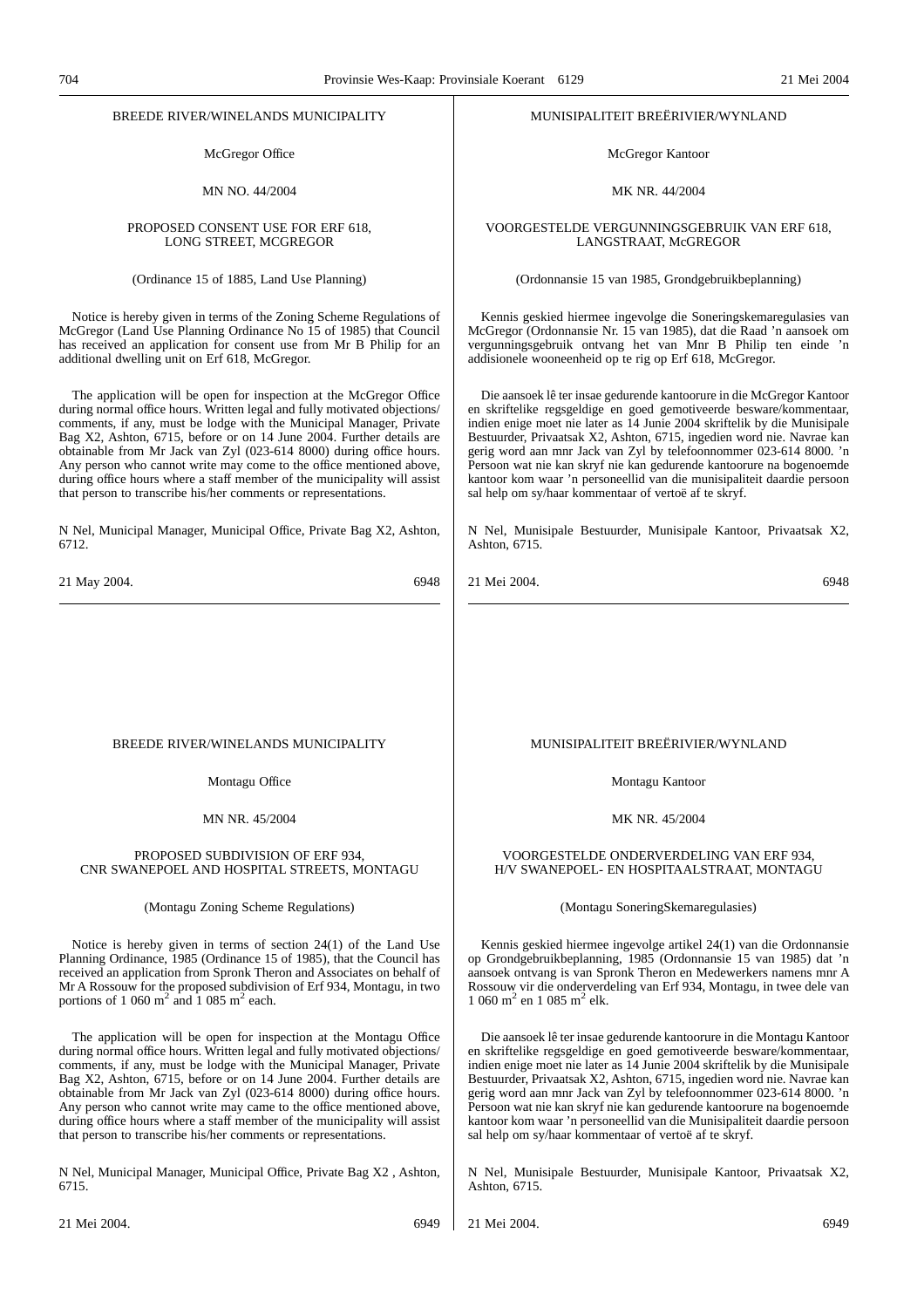#### CEDERBERG MUNICIPALITY

#### **NOTICE**

#### PROPOSED REZONING AND SUBDIVISION OF PORTION 9 OF THE FARM RONDEGAT NO. 269, DIVISION CLANWILLIAM

Notice is hereby given in terms of sections 24(2)(a) and 17(2)(a) of the Land Use Planning Ordinance, 1985 (Ordinance 15 of 1985), that an application has been received for the subdivision of Portion 9 of the farm Rondegat No. 269 into Portion A (10 ha) and a remainder (188 ha) as well as the rezoning of the remainder from resort zone II to open space zone III (nature reserve).

Full details of the proposal are available for inspection, during office hours, at the West Coast District Municipality at 58 Long Street, Moorreesburg.

Objections, against the proposal or comments must be lodged at the West Coast District Municipality (P O Box 242, Moorreesburg, 7310) on or before 21 June 2004. Reference number 13/2/2/26.

L. Volschenk, Municipal Manager.

21 May 2004. 6950

#### CITY OF CAPE TOWN (CAPE TOWN REGION)

#### REZONING AND SUBDIVISION: PORTION OF ERF 2251, PINELANDS AND SMALL PORTION OF ERF 2522, PINELANDS, NUSERY WAY

Notice is hereby given in terms of sections  $17(2)(a)$  and  $24(2)(a)$  of Land Use Planning Ordinance 15 of 1985, that the undermentioned application has been received and is open for inspection at the office of The Manager: Land Use Management Branch, City of Cape Town, 14th Floor, Civic Centre, 12 Hertzog Boulevard, Cape Town 8001 from 08:30-12:30 (Monday to Friday). Any comments or objections, with full reasons, must be lodged in writing to the office of the Manager: Land Use Management Branch, City of Cape Town, PO Box 4529, Cape Town 8000 by post, faxed to (021) 421-1963, e-mailed to trevor.upsher@capetown.gov.za or hand-delivered to the Land Use Management Branch, 14th Floor, Tower Block, Civic Centre, Cape Town by no later than 21 June 2004, quoting the above Ordinance and the objector's erf number and phone number. If your response is not posted, delivered or e-mailed to these addresses and fax number, and if, as a consequence it arrives late, it will be deemed to be invalid.

*Rezoning* from authority use zone to general residential use zone. The adjoining block of flats (Nightingale Close situated on Erf 3319) displayed an interest in purchasing this landlocked parcel of land, to augment their parking facility.

*Subdivision* into 2 units for consolidation with a portion of Erf 2251 to be used for parking purposes (it is proposed to subdivide  $8 \text{ m}^2$  to consolidate with Portion B of Erf 2251).

If you require any information or have any queries regarding the applications, please contact Ms Joy San Giorgio, tel. (021) 400-3107 or our Customer Care Enquiries, tel. (021) 400-3862, quoting the reference number SG46/2251 & LM 1510.

W. A. Mgoqi, City Manager.

#### CEDERBERG MUNISIPALITEIT

#### KENNISGEWING

#### VOORGESTELDE HERSONERING EN ONDERVERDELING VAN GEDEELTE 9 VAN DIE PLAAS RONDEGAT NR. 269, AFDELING CLANWILLIAM

Kennis geskied hiermee ingevolge die bepalings van artikels 24(2)(a) en 17(2)(a) van die Ordonnansie op Grondgebruikbeplanning 1985, (Ordonnansie 15 van 1985), dat die Raad 'n aansoek ontvang het vir die onderverdeling van Gedeelte 9 van die plaas Rondegat Nr. 269 in Gedeelte A (10 ha) en 'n restant (188 ha), asook die hersonering van die restant vanaf oordsone II na oopruimtesone III (natuurreservaat).

Besonderhede, van die voorstel lê ter insae, gedurende kantoorure by die kantoor van die Weskus Distriksmunisipaliteit te Langstraat 58, Moorreesburg.

Besware, teen die voorstel of kommentaar moet die Weskus Distriksmunisipaliteit (Posbus 242, Moorreesburg, 7310) voor of op 21 Junie 2004 bereik. Verwysingsnommer 13/2/2/26.

L. Volschenk, Munisipale Bestuurder.

21 Mei 2004. 6950

#### STAD KAAPSTAD (KAAPSTAD-STREEK)

#### HERSONERING EN ONDERVERDELING: GEDEELTE VAN ERF 2251, PINELANDS EN KLEIN GEDEELTE VAN ERF 2522, PINELANDS, NUSERYWEG

Kennis geskied hiermee ingevolge artikels 17(2)(a) en 24(2)(a) van die Ordonnansie op Grondgebruikbeplanning 15 van 1985 dat die onderstaande aansoek ontvang is en Maandag tot Vrydag vanaf 08:30-12:30 by die kantoor van die Bestuurder: Grondgebruikbestuurstak, Stad Kaapstad, 14de Verdieping, Burgersentrum, Hertzogboulevard, Kaapstad, 8001 ter insae beskikbaar lê. Enige kommentaar of besware moet skriftelik, met volledige redes, teen nie later nie as 21 Junie 2004, ingedien word by die kantoor van die Bestuurder: Grondgebruikbestuurstak, Stad Kaapstad, Posbus 4529, Kaapstad, 8000 indien gepos, gefaks na (021) 421-1963, per e-pos na trevor.upsher@capetown.gov.za, per hand by die Grondgebruikbestuurstak, 14de Verdieping, Toringblok, Burgersentrum, Kaapstad met vermelding van bogenoemde Ordonnansie en die beswaarmaker se erf- en telefoonnommer. Indien u reaksie nie gepos, per hand afgelewer of per e-pos aan hierdie adresse en faksnommer gestuur word nie en gevolglik laat ontvang word, sal dit as ongeldig beskou word.

*Hersonering* van owerheidsgebruiksone na algemeen-residensiëlegebruiksone. Die aangrensende blok woonstelle (Nightingaleslot geleë op Erf 3319) het belangstelling getoon om hierdie gedeelte wat met grond omring word, te koop om hul parkeerfasiliteit uit te brei.

*Onderverdeling* in 2 eenhede vir konsolidering met 'n gedeelte van Erf 2251 wat vir parkeerdoeleindes aangewend sal word (die onderverdeling van 8 m<sup>2</sup> vir konsolidering met Gedeelte B van Erf 2251).

Indien u enige inligting verlang of enige navrae oor die aansoeke het, skakel asseblief vir me Joy San Giorgio, tel. (021) 400-3107 of ons kliëntediens-navraetoonbank, tel. (021) 400-3862, met vermelding van die verwysingsnommer SG46/2251 & LM 1510.

W. A. Mgoqi, Stadsbestuurder.

21 Mei 2004. 6952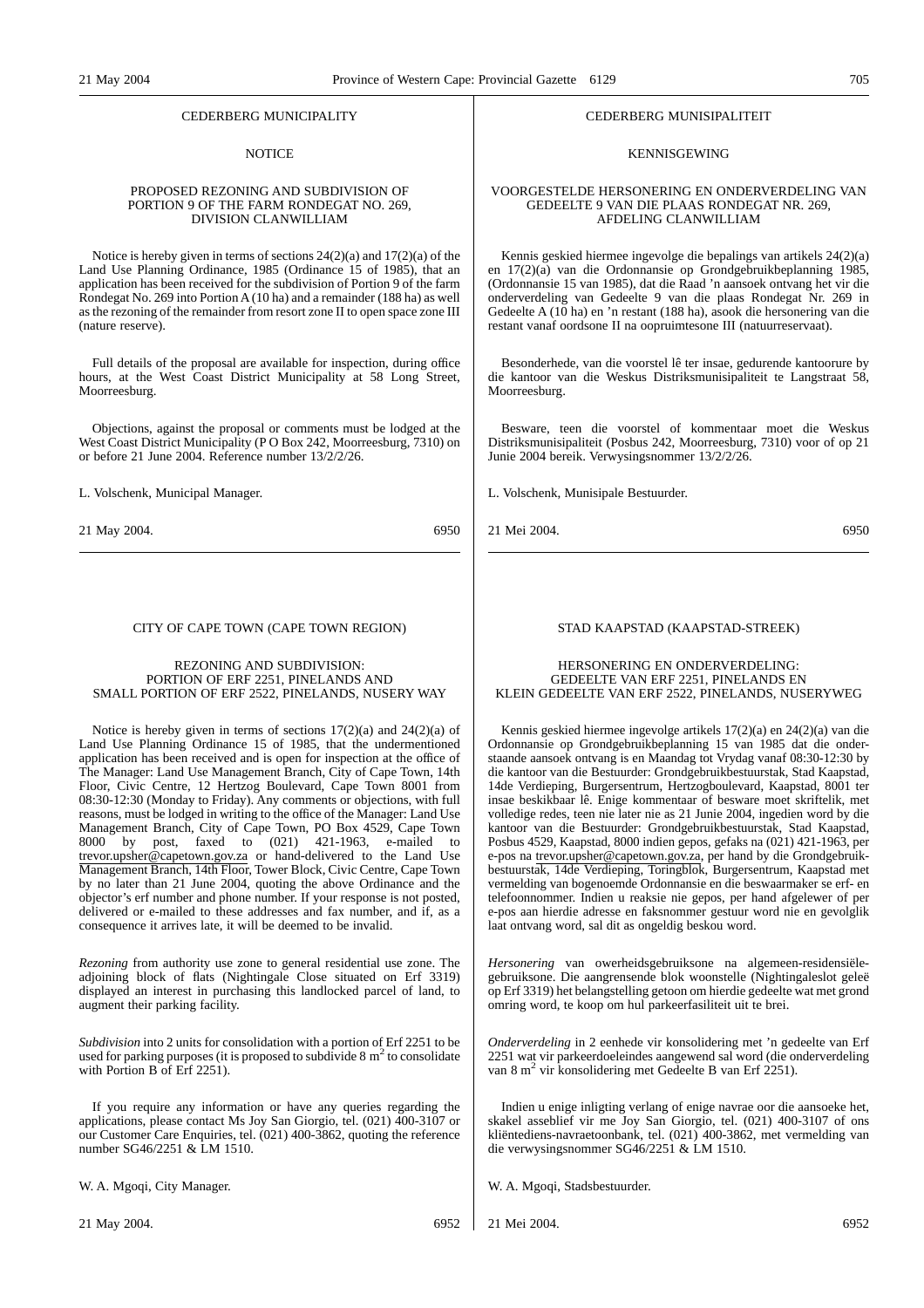#### CITY OF CAPE TOWN (BLAAUWBERG REGION)

#### REZONING: PORTION OF CAPE FARM 153, VISSERSHOK

Notice is hereby given in terms of section 17(2)(a) of the Land Use Planning Ordinance No 15 of 1985 and section  $4(a)$  of the Zoning Scheme Regulations, that the City of Cape Town intends rezoning a portion of approximately 137.68 ha of Cape Farm 153, Vissershok from rural to noxious industry (with conditional use) to legalise the existing City of Cape Town waste disposal site. The existing site is located between the Diep River to the south, the Morningstar Smallholding to the north, the N7 to the east and the Atlantis railway to the west. More details are available at the Town Planning Branch, Milpark Building, c/o Koeberg Road & Ixia Street, Milnerton, during normal office hours. Any comments/objections must be submitted in writing, together with reasons, to the City Manager, PO Box 35, Milnerton, 7435 on of before 14 June 2004, and must include the objector's address, erf number as well as the reference number.

W. A. Mgoqi, City Manager.

*Ref No:* LC CFM153 21 May 2004. 6951

#### CITY OF CAPE TOWN (CAPE TOWN REGION)

#### REZONING, CONSENT AND DISPOSAL OF PORTION OF PUBLIC STREET: PORTION ERVEN 161408 AND 57471, CAPE TOWN AT CLAREMONT, CNR MAIN AND STANHOPE ROADS

Notice is hereby given in terms of section 17(2)(a) of Land Use Planning Ordinance 15 of 1985 and section 15(3) of the Zoning Scheme Regulations that the undermentioned applications have been received and are open for inspection at the office of the Manager: Land Use Management Branch, City of Cape Town, 14th Floor, Tower Block, Civic Centre, 12 Hertzog Boulevard, Cape Town from 08:30-12:30 (Monday to Friday). Any objections, with full reasons, must be lodged in writing to the office of the Manager: Land Use Management Branch, City of Cape Town, PO Box 4529, Cape Town 8000 by post, faxed to (021)421-1963, e-mailed to trevor.upsher@capetown.gov.za or hand delivered to the Land Use Management Branch, 14th Floor, Tower Block, Civic Centre, Cape Town, on or before 21 June 2004, quoting the above Ordinance and Scheme Regulation and the objector's erf number and clear legible contact details. If your response is not posted, hand delivered or e-mailed to these addresses and fax number and if, as a consequence, it arrives late, it will be deemed to be invalid.

*Rezoning and Consent:* Portion Erven 161408 and 57471 to be rezoned from general residential use zone, sub-zone R4 and street purpose to general business use zone, sub-zone B1, and Council's consent to permit a part of the proposed building in street purposes use zone.

If you require any information or have any queries regarding the applications, please contact Ms C Campbell, tel. (021) 400-5347 or our Customer Care Enquiries, tel. (021) 400-3862, quoting the reference number SG7/57471.

*Disposal of Portion of Public Street:* The Council intends in terms of section 6 of the Council Bylaw LA.12783 Promulgated on 28 February 2003 to sell to RMB Properties (Pty) Ltd a division of the First Rand Group or their successors in title a portion of public street, Erf 57471 Cape Town adjacent to Stanhope Road, Claremont, measuring approximately 824  $m^2$  in extent for the sum of R1 400,000. For further details of the transaction please contact Mr B Payne, tel. (021) 400-3171, Municipal Property Branch, 13th Floor, Tower Block, Civic Centre, Cape Town between 08:30-13:00 and 14:00-16:30 on weekdays. Any objections to the proposed sale must be submitted in writing, together with reasons, to the undersigned on or before 21 June 2004.

W. A. Mgoqi, City Manager.

## STAD KAAPSTAD (BLAAUWBERG-STREEK)

#### HERSONERING: GEDEELTE KAAPSE PLAAS 153, VISSERSHOK

Kennis geskied hiermee ingevolge artikel 17(2)(a) van die Ordonnansie op Grondgebruikbeplanning Nr 15 van 1985 en artikel 4(a) van die Soneringskemaregulasies, dat die Stad Kaapstad die hersonering beoog van 'n gedeelte van ongeveer 137,68 ha van Kaapse Plaas 153, Vissershok van landelik na skadelike industrie (met voorwaardelike gebruik) om die bestaande Stad Kaapstad afvalwegdoeningsterrein te wettig. Die bestaande perseel is geleë tussen die Dieprivier in die suide, die Morningstar-kleinhoewe in die noorde, die N7 in die ooste en die Atlantis-spoorlyn in die weste. Meer besonderhede is gedurende normale kantoorure verkrygbaar by die Stadsbeplanningstak, Milpark-gebou, h.v. Koebergweg & Ixiastraat, Milnerton. Enige kommentaar/besware moet skriftelik, met redes, voor of op 14 Junie 2004 ingedien word by die Stadsbestuurder, Posbus 35, Milnerton 7435, en moet die beswaarmaker se adres, erfnommer asook die verwysingsnommer insluit.

W. A. Mgoqi, Stadsbestuurder.

*Verw. Nr:* LC CFM153 21 Mei 2004. 6951

#### STAD KAAPSTAD (KAAPSTAD-STREEK)

#### HERSONERING, TOESTEMMING EN WEGDOENING VAN GEDEELTE VAN OPENBARE STRAAT: GEDEELTE ERWE 161408 EN 57471, KAAPSTAD TE CLAREMONT, H.V. HOOF- EN STANHOPEWEG

Kennis geskied hiermee ingevolge artikel 17(2)(a) van die Ordonnansie op Grondgebruikbeplanning 15 van 1985 en artikel 15(3) van die Soneringskemaregualsies dat die onderstaande aansoeke ontvang is en Maandag tot Vrydag vanaf 08:30-12:30 by die kantoor van die Bestuurder: Grondgebruikbestuurstak, Stad Kaapstad, 14de Verdieping, Burgersentrum, Hertzogboulevard 12, Kaapstad, 8001 ter insae beskikbaar lê. Enige kommentaar of besware moet skriftelik, met volledige redes, teen nie later nie as 21 Junie 2004, ingedien word by die kantoor van die Bestuurder: Grondgebruikbestuurstak, Stad Kaapstad, Posbus 4529, Kaapstad, 8000 indien gepos, gefaks na (021) 421-1963, per e-pos na trevor.upsher@capetown.gov.za, of per hand by die Grondgebruikbestuurstak, 14de Verdieping, Toringblok, Burgersentrum, Kaapstad met vermelding van bogenoemde Ordonnansie en Skemaregualsie en die beswaarmaker se erf- en telefoonnommer. Indien u reaksie nie gepos, per hand afgelewer of per e-pos aan hierdie adresse en faksnommer gestuur word nie en gevolglik laat ontvang word, sal dit as ongeldig beskou word.

*Hersonering en Toestemming:* Hersonering van gedeelte van Erwe 161408 en 57471 van algemeenresidensiële-gebruiksone, subsone R4 en straatdoeleindes na algemeensake-gebruiksone, subsone B1, en die Raad se toestemming om 'n gedeelte van die voorgestelde gebou in straatdoeleindes-gebruiksone toe te laat.

Indien u enige inligting verlang of enige navrae oor die aansoeke het, skakel asseblief vir me C Campbell, tel (021) 400-5347 of ons kliëntediens-navrae, tel (021) 400-3862, met vermelding van die verwysingsnommer SG7/57471.

*Wegdoening van Gedeelte van Openbare Straat:* Die Raad beoog om ingevolge artikel 6 van Raadsverordening LA. 12783 op 28 Februarie 2003 gepromulgeer, die verkoop van 'n gedeelte van openbare straat, Erf 57471 Kaapstad, aangrensend aan Stanhopeweg, Claremont, ongeveer 824 m<sup>2</sup> aan RMB Properties (Edms) Bpk, 'n afdeling van die First Rand Group of hul regsopvolgers, teen die bedrag van R1 400,000. Om nadere besonderhede van bogenoemde transaksie skakel asseblief weeksdae tussen 08:30-13:00 en 14:00-16:30 vir mnr B Payne by (021) 400-3171, Munisipale Eiendomstak, 13de Verdieping, Toringblok, Burgersentrum, Kaapstad. Enige besware teen die voorgestelde verkoop moet skriftelik, met redes, voor of op 21 Junie 2004 by die ondergetekende ingedien word.

W. A. Mgoqi, Stadsbestuurder.

21 May 2004. 6953

21 Mei 2004. 6953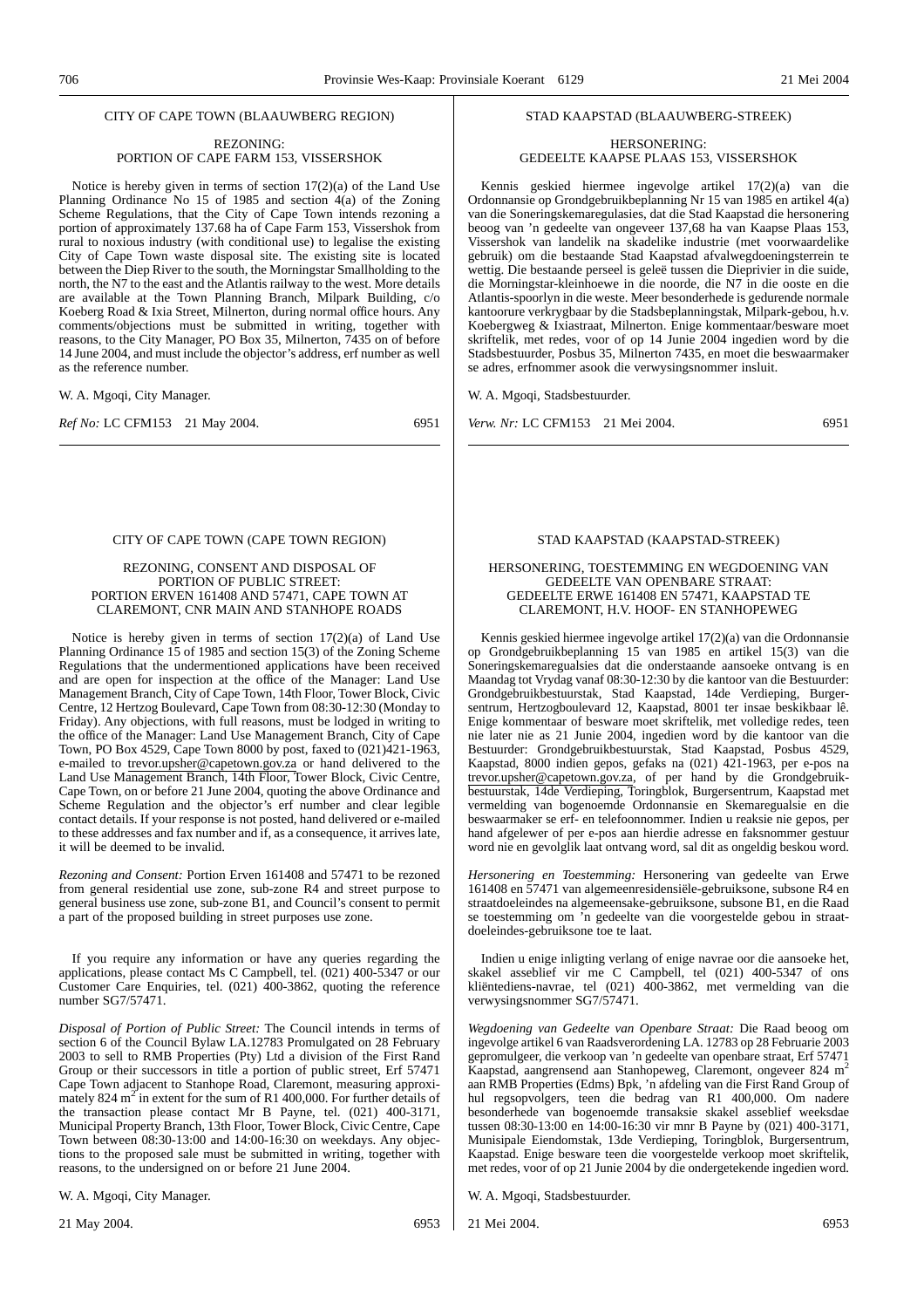#### CITY OF CAPE TOWN (HELDERBERG REGION)

### REZONING AND DEPARTURE: ERF 23256, STRAND

Notice is hereby given in terms of sections 15 & 17(2)(a) of Ordinance 15 of 1985 that the Council has received the undermentioned application, which is available for inspection during office hours (08:00-12:30), at the First Floor, Directorate: Planning & Environment, Land Use Management Branch, Municipal Offices, Somerset West. Written objections, if any, stating reasons and directed to the Director: Planning & Environment, PO Box 19, Somerset West, 7129, or faxed to (021) 850-4354, or e-mailed to ilze.janse\_van\_rensburg@capetown.gov.za, or hand-delivered to the Land Use Management Branch, 1st Floor, Municipal Offices, Andries Pretorius Street, Somerset West, quoting the undermentioned reference number, will be received from 21 May 2004. up to 21 June 2004. If your response is not sent to this address, e-mail address or fax number and as a consequence arrives late, it will be deemed to be invalid.

*Rezoning & departure: Erf 23256, cnr/o Mynhardt and Langenegger Streets, Gants Industrial Park, Strand*

*Ref No:* Erf 23256 STR

*Notice No:* 19UP/2004

*Applicant:* Mr AJ King

*Nature of application:* The rezoning of Erf 23256, cnr/o Mynhardt & Langenegger Street, Gants Industrial Park, Strand, from general business zone II to light industrial zone for the construction of a light industrial development comprising 7 units, as well as the departure from the Zoning Scheme Regulations for the encroachment of the 4,75 m (half the height of building) lateral building line (adjacent to Erf 23257, Strand) on the first floor to 0 m for unit 4 and the encroachment of the 3 m street building line (unbuilt road) on ground and first floor to 0 m for unit 7.

Any enquiries in the above regard can be directed to Ms Louisa Guntz, tel. (021) 850-4387.

W. A. Mgoqi, City Manager.

21 May 2004. 6954

CITY OF CAPE TOWN (OOSTENBERG REGION)

#### REZONING AND CONSENT USE: ERF 16857, KLEINBRON, BRACKENFELL

Invitation for your comment: Notice is hereby given in terms of section 17(2)(a) of the Land Use Planning Ordinance, No 15 of 1985 and in terms of regulation 4.7.1 of the section 8 Scheme Regulations promulgated under P.N. 1048/1988 that Council has received an application for the rezoning of the abovementioned premises from undetermined to business zone I as well as for consent use in order to conduct a supermarket on the premises.

Further details of the proposal are open for inspection during normal office hours at Council's office in Brighton Road, Kraaifontein. Written comments and/or objections against the proposal, with reasons, must be submitted to the City Manager, City of Cape Town (For attention: Mrs M Terblanche), Private Bag X16, Kuils River 7579 (94 Van Riebeeck Road) on or before 11 June 2004.

W. A. Mgoqi, City Manager.

(Notice: 28/2004) 21 May 2004. 6955

#### STAD KAAPSTAD (HELDERBERG-STREEK)

#### HERSONERING EN AFWYKING: ERF 23256, STRAND

Kennis geskied hiermee ingevolge artikels 15 & 17(2)(a) van Ordonnansie 15 van 1985 dat die Raad die onderstaande aansoek ontvang het, wat gedurende kantoorure (08:00-12:30) op die Eerste Verdieping, Direktoraat: Beplanning & Omgewing, Grondgebruikbeplanningsafdeling, Munisipale Kantore, Somerset-Wes, ter insae lê. Skriftelike besware, indien enige, met 'n opgaaf van redes en gerig aan die Direkteur: Beplanning & Omgewing, Posbus 19, Somerset-Wes, 7129, of gefaks aan (021) 850-4354, of per e-pos aan ilze.janse\_van\_rensburg@capetown.gov.za, of per hand afgelewer by die Grondgebruikbestuursafdeling, 1ste Verdieping, Munisipale Kantore, Andries Pretoriusstraat, Somerset-Wes, met vermelding van die onderstaande verwysingsnommer, word vanaf 21 Mei 2004. tot 21 Junie 2004 ingewag. Indien u terugvoer nie na die bogenoemde adres, e-pos-adres of faksnommer gestuur word nie en as gevolg daarvan laat ontvang word, sal dit as ongeldig geag word.

*Hersonering en afwyking: Erf 23256, h/v Mynhardt- en Langeneggerstraat, Gants Industriële Park, Strand*

*Verw Nr:* Erf 23256 STR

*Kennisgewing Nr:* 19UP/2004

*Aansoeker:* Mnr AJ King

*Aard van aansoek:* Die hersonering van Erf 23256, h.v. Mynhardt- & Langeneggerstraat, Gants Industriële Park, Strand vanaf algemenesakesone II na ligtenywerheidsone vir die konstruksie van 'n ligtenywerheidsontwikkeling bestaande uit 7 eenhede, sowel as die afwyking van die Soneringskemaregulasies vir die oorskryding van die 4,75 m (helfte van die hoogte van die gebou) syboulyn (aangrensend aan Erf 23257, Strand) op die eerste verdieping na 0 m vir eenheid 4 en die oorskryding van die 3 m straatboulyn (ongeboude pad) op grond- & eerste verdieping na 0 m vir eenheid 7.

Enige navrae in die bogenoemde verband kan aan me Louisa Guntz, tel. (021) 850-4387 gerig word.

W. A. Mgoqi, Stadsbestuurder.

21 Mei 2004. 6954

#### STAD KAAPSTAD (OOSTENBERG-STREEK)

#### HERSONERING EN VERGUNNINGSGEBRUIK: ERF 16857, KLEINBRON, BRACKENFELL

Uitnodiging vir u kommentaar: Kennis geskied hiermee ingevolge artikel 17(2)(a) van die Ordonnansie op Grondgebruikbeplanning, Nr 15 van 1985 en regulasie 4.7.1 van die artikel 8-Skemaregulasies afgekondig per P.K. 1048/1988 dat die Raad 'n aansoek ontvang het om die hersonering van bogemelde perseel vanaf onbepaalde- na sakesone I asook om vergunning ten einde 'n supermark op die perseel te bedryf.

Nadere besonderhede van die aansoek lê gedurende normale kantoorure ter insae by die Raad se kantore te Brightonweg, Kraaifontein. Skriftelike kommentaar en/of besware teen die aansoek, met redes daarvoor, moet voor of op 11 Junie 2004 aan die Stadsbestuurder, Stad Kaapstad (Vir aandag: mev M Terblanche), Privaatsak X16, Kuilsrivier 7579 (Van Riebeeckweg 94), voorgelê word.

W. A. Mgoqi, Stadsbestuurder.

(Kennisgewing: 28/2004) 21 Mei 2004. 6955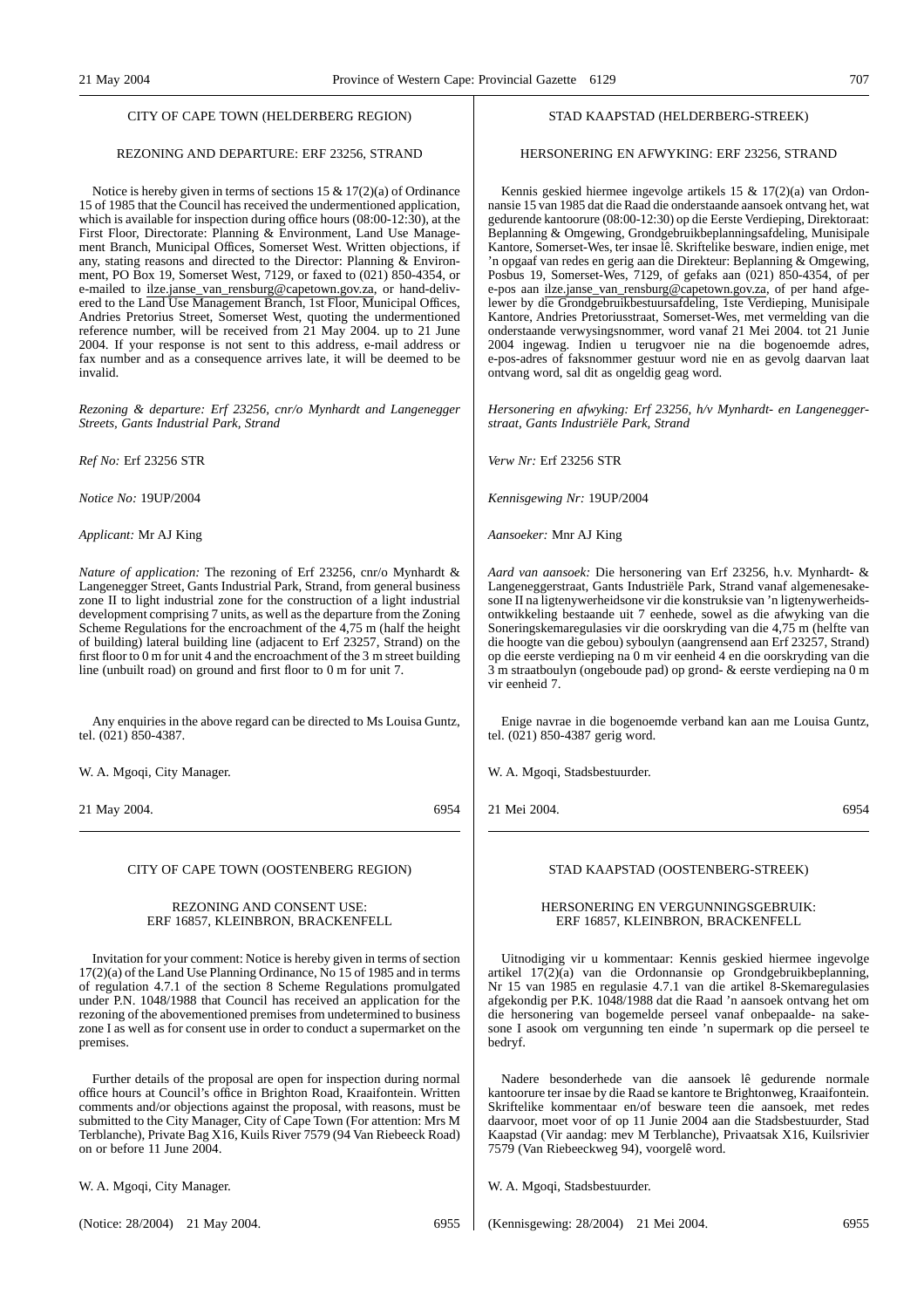#### CITY OF CAPE TOWN (SOUTH PENINSULA REGION)

#### REZONING AND SUBDIVISION: STONE HAVEN ESTATE (FORMALLY KNOWN AS TWO OCEANS ESTATE IN FISH HOEK)

Opportunity is given for public participation in respect of proposals under consideration by the City of Cape Town. Any comment or objection together with reasons, must be lodged in writing, preferably by registered mail, with reference quoted to the City Manager, Private Bag X5, Plumstead 7801 or forwarded to fax (021) 710-8283 by no later than Friday, 11 June 2004. Comments and objections may also be handdelivered to the Planning Department, 1st Floor, Municipal Offices, corner of Main and Victoria Roads, Plumstead (access from Shoprite parking area), on or before Friday 11 June 2004. In terms of section 21(4) of the Municipal Systems Act, Act 32 of 2000, any person who cannot write may come in during office hours to the above office and will be assisted to transcribe his/her comment or representations. Details are available for inspection from 08:00-12:30 at the City of Cape Town, 1st Floor, cnr Victoria & Main Roads, Plumstead 7800 (tel. (021) 710- 9308 R Brice), at the Fish Hoek Public Library and the Civic Centre, Fish Hoek (Building Survey Office). Notice is hereby given in terms of sections 17(2) and 24(2) of the Land Use Planning Ordinance (No 15 of 1985) that the proposed rezoning and subdivision: Stone Haven Estate (formally known as Two Oceans Estate in Fish Hoek), is being considered. Details of the application are given hereunder.

*Applicant:* Planning Partners (Town Planning Consultants — Mr ACK Kannenberg)

*Ref:* LUM/35/959-5 (Vol. 1)

*Properties concerned:* Portions 42, 43 and 45 (previously part of Portion 1 of the Farm No 953 Cape Division, Portion 5 of the Farm 959 Cape Division and Erf 15461 Fish Hoek, which have been consolidated), the remainder of Portion 22 of the Farm 959 Cape Division and Erf 17222 Fish Hoek.

*Physical location:* The site is located within the Fish Hoek allotment, between Kommetjie Road, Harrington Road, Glencairn Expressway and the Urban Edge.

*Nature of applications:*

- a) The rezoning of the abovementioned properties from subdivisional area to subdivisional area for the purposes of the following uses: single dwelling residential, road (private), open space (private), rural, public utilities and commercial (existing winery).
- b) The subdivision of the abovementioned Portions 42, 43 and 45, as well as Erf 17222 Fish Hoek into 87 single residential land units, 10 private open space land units, five rural land units, one commercial/ rural land unit and two private road units.
- c) A departure from section 2 of Part VI of the Zoning Scheme Regulations to permit rural land units of less than 21.5 ha in extent (the subdivision layout fragments the proposed rural zone).

W. A. Mgoqi, City Manager.

#### STAD KAAPSTAD (SUIDSKIEREILAND-STREEK)

#### HERSONERING EN ONDERVERDELING: STONE HAVEN-LANDGOED (VOORHEEN BEKEND AS TWO OCEANS-LANDGOED IN VISHOEK)

Geleentheid word gebied vir openbare deelname ten opsigte van voorstelle wat deur die Stad Kaapstad oorweeg word. Enige kommentaar of beswaar moet met redes en gemelde verwysing teen nie later nie as Vrydag, 11 Junie 2004, skriftelik en verkieslik per aangetekende pos gestuur word aan die Stadsbestuurder, Privaatsak X5, Plumstead 7801 of gefaks word na (021) 710- 8283. Besware kan ook per hand afgelewer word by die Beplanningsdepartement, 1ste Vloer, Munispale Kantore, h.v. Hoof- en Victoriaweg, Plumstead (toegang vanaf Shoprite parkeerarea). Ingevolge artikel 21(4) van die Wet op Munisipale Stelsels, Wet 32 van 2000, kan enige persoon wat nie kan skryf nie, gedurende kantoorure na die kantoor kom waar hy/sy gehelp sal word om sy/haar kommentaar of vertoog neer te skryf. Besonderhede lê tussen 08:30- 16:30 ter insae by die Stad Kaapstad, 1ste Verdieping, h.v. Hoof- en Victoriaweg, Plumstead 7800 (tel. (021) 710-9308 R Brice). Hierdie aansoek is ook ter insae by die Vishoek biblioteek en by die Burgersentrum, Vishoek (Bourekeningekantoor). Kennis geskied hiermee ingevolge artikels 17(2) en 24(2) van die Ordonnansie op Grondgebruikbeplanning Nr 15 van 1985 dat die voorgestelde hersonering en onderverdeling: Stone Haven-landgoed (voorheen bekend as Two Oceans-landgoed) oorweeg word. Besonderhede is as volg:

*Aansoekers:* Planning Partners (Stadsbeplanningskonsultante — mnr ACK Kannenberg)

*Verw:* LUM/35/959-5 (Vol. 1)

*Betrokke eiendomme:* Gedeeltes 42, 43 en 45 (voorheen deel van Gedeelte 1 van die Plaas Nr 953 Kaapse Afdeling, Gedeelte 5 van die Plaas 959 Kaapse Afdeling en Erf 15461 Vishoek, wat gekonsolideer is), die restant van Gedeelte 22 van die Plaas 959 Kaapse Afdeling en Erf 17222 Vishoek.

*Fisiese ligging:* Die terrein is geleë binne die Vishoekperseel, tussen Kommetjieweg, Harringtonweg, Glencairn-snelweg en die Stedelike soom.

*Aard van aansoeke:*

- a) Die hersonering van bogenoemde eiendomme van onderverdelingsgebied na onderverdelingsgebied met die oog op die volgende gebruike: enkelwoning-residensieel, pad (privaat), oopruimte (privaat), landelik, openbare nut en kommersieel (bestaande wynmakery).
- b) Die onderverdeling van bogenoemde Gedeeltes 42, 43 en 45, asook Erf 17222 Vishoek in 87 enkelresidensiële-grondeenhede, 10 privaatoopruimtegrondeenhede, vyf landelike-grondeenhede, een kommersiële/landelike grondeenheid en twee privatepad-eenhede.
- c) 'n Afwyking van artikel 2 van Deel VI van die Soneringskemaregulasies om landelike-grondeenhede van kleiner as 21.5 ha groot toe te laat (die uitleg van die onderverdeling fragmenteer die voorgestelde landelike sone).

W. A. Mgoqi, Stadsbestuurder.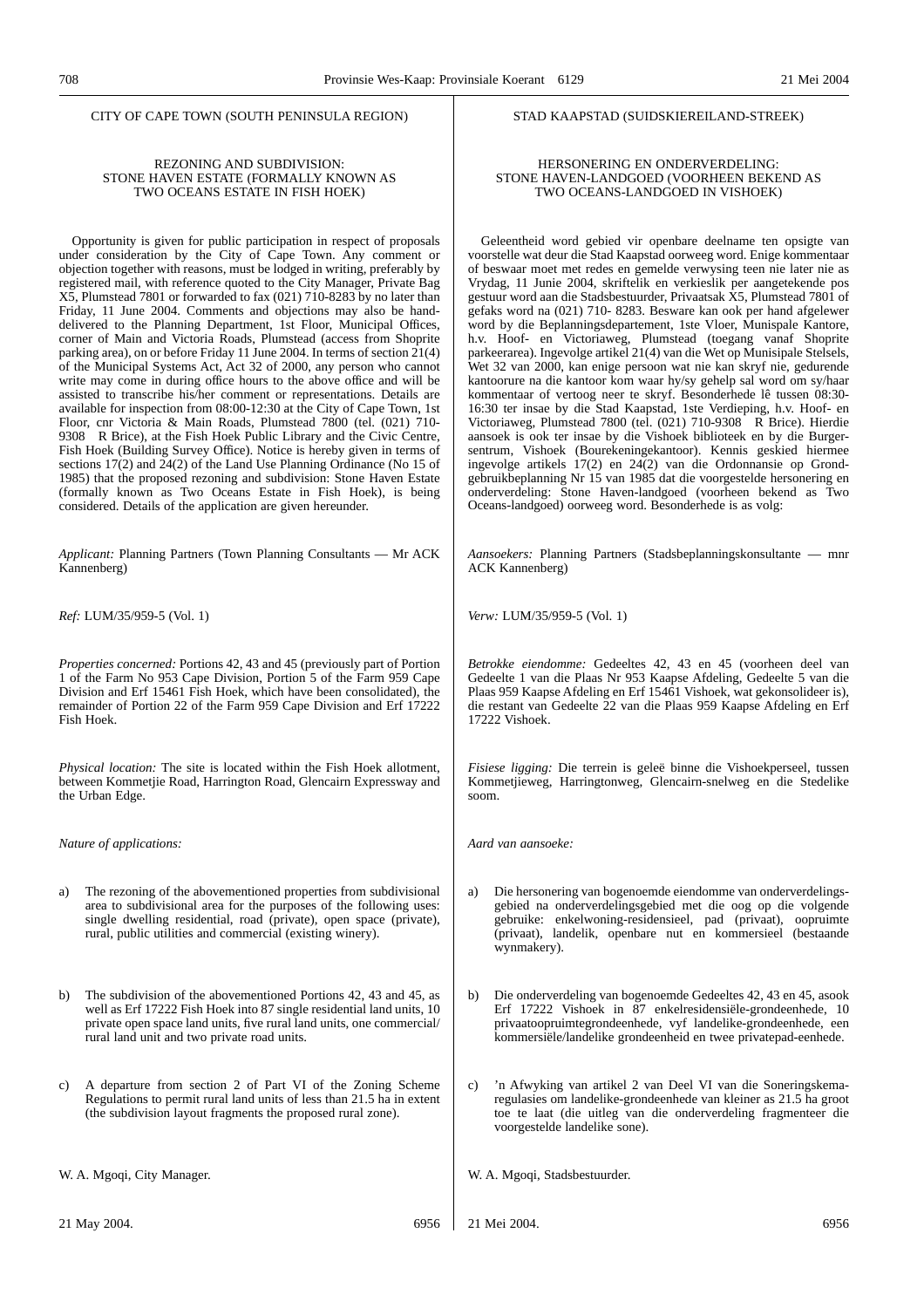CITY OF CAPE TOWN (SOUTH PENINSULA REGION)

#### REMOVAL OF RESTRICTIONS, REZONING AND TEMPORARY LAND USE DEPARTURE: ERF 81171, HEATHFIELD

1) *Removal of Restrictions Act, 1967 (Act 84 of 1967):* Notice is hereby given in terms of section 3(6) of the above Act, that the undermentioned application has been received and is open to inspection at the office of the City Manager, City of Cape Town, 1st Floor, 3 Victoria Road, Plumstead from 08:00-12:30 (Monday to Friday), enquiries: Mr M Barnes (tel. (021) 710-8202). This application is also open for inspection at the offices of the Director: Land Development Management, Provincial Government of the Western Cape, at Room 604, 6th Floor, Utilitas Building, 1 Dorp Street, Cape Town, from 08:00-12:30 and 13:00-15:30 (Monday to Friday). Telephonic enquiries in this regard may be made at  $(021)$ 483-4634 and the Directorate's fax number is (021) 483-3633. Any objections, with full reasons, should be lodged in writing at the office of the abovementioned Director: Land Development Management at Private Bag X9086, Cape Town 8000, with a copy to the abovementioned City Manager at Private Bag X5, Plumstead 7800, or forwarded to fax (021) 710-8283 on or before 28 June 2004, quoting the above Act and the objector's erf number.

Any comments received after the aforementioned closing date may be disregarded.

*Applicant:* Biff Lewis Geomatics (on behalf of NSDV Property CC)

*Ref:* E/17/2/2/2/Ah13/Erf 81171 (Pawc)

*Nature of application:* Removal of restrictive title condition applicable to Erf 81171, 125 Main Road, Heathfield, to enable the owner to utilize the property for business purposes for professional offices.

*2) Land Use Planning Ordinance No 15 of 1985:* Notice is hereby given in terms of sections  $17(2)$  and  $15(2)$  of the above ordinance that the undermentioned application is being considered. Opportunity is given for public participation in respect of proposals under consideration by the City of Cape Town. Any comment or objection together with reasons, must be lodged in writing, preferably by registered mail, with reference quoted, to the City Manager, Private Bag X5, Plumstead 7801 or forwarded to fax  $(021)$  710-8283 by no later than 28 June 2004. Details are available for inspection from 08:00-12:30 at the City of Cape Town, 1st Floor, 3 Victoria Road, Plumstead 7800 (tel. (021) 710-8202 enquiries: M Barnes). Plumstead 7800 (tel. (021) 710-8202

*Nature of application:* To rezone from single dwelling residential use to general business use zone, to utilize the property for professional offices.

*Ref:* Lum/00/81171

*3) Municipal Systems Act, Act 32 of 2000:* In terms of section 21(4) of the above act any person who cannot write may come during office hours to the above office and will be assisted to transcribe their comment or representations.

W. A. Mgoqi, City Manager.

#### STAD KAAPSTAD (SUIDSKIEREILAND-STREEK)

#### OPHEFFING VAN BEPERKINGS, HERSONERING EN TYDELIKE AFWYKING VAN DIE GRONDGEBRUIK: ERF 81171, HEATHFIELD

1) *Wet op Opheffıng van Beperkings, 1967 (Wet 84 van 1967):* Kennis geskied hiermee ingevolge artikel 3(6) van die bogenoemde Wet dat die onderstaande aansoek ontvang is en Maandag tot Vrydag tussen 08:30-12:30 ter insae beskikbaar is by die kantoor van die Stadsbestuurder, Stad Kaapstad, 1ste Verdieping, Victoriaweg 3, Plumstead (navrae: mnr M Barnes, tel. (021) 710-8202). Die aansoek is ook ter insae beskikbaar by die kantoor van die Direkteur: Grondontwikkelingsbestuur, Provinsiale Regering van die Wes-Kaap, Kamer 604, 6de Verdieping, Utilitas Gebou, Dorpstraat 1, Kaapstad, Maandag tot Vrydag tussen 08:00-12:30 en 13:00-15:30. Telefoniese navrae in hierdie verband kan gedoen word by (021) 483-4634 en die Direkteur se faksnommer is (021) 483-3633. Enige besware, met volledige redes, moet voor of op 28 Junie 2004 skriftelik ingedien word by die kantoor van die bovermelde Direkteur: Grondontwikkelingsbestuur, Privaatsak X9086, Kaapstad, 8000 met 'n volledige afskrif aan die Stadsbestuurder, Stad Kaapstad, Privaatsak X5, Plumstead 7800, met vermelding van bogenoemde Wet en die beswaarmaker se erfnommer.

Enige kommentaar wat na die voormelde sluitingsdatum ontvang word, mag buite rekening gelaat word.

*Aansoeker:* Biff Lewis Geomatics (namens NSDV Property CC)

*Verw:* E/17/2/2/2/Ah13/Erf 81171 (Pawc)

*Aard van aansoek:* Opheffing van beperkende titelvoorwaarde van toepassing op Erf 81171, Hoofweg 125, Heathfield, om die eienaar in staat te stel om die eiendom vir sakedoeleindes vir professionele kantore aan te wend.

*2) Ordonnansie op Grondgebruikbeplanning, Nr 15 van 1985:* Kennis geskied hiermee ingevolge artikels 17(2) en 15(2) van die bogenoemde ordonnansie dat die onderstaande aansoek ontvang is. Geleentheid word gebied vir openbare deelname ten opsigte van voorstelle onder oorweging deur die Stad Kaapstad. Enige kommentaar of beswaar moet nie later nie as 28 Junie 2004 skriftelik, met redes en verwysing, verkieslik per aangetekende pos gestuur word aan die Stadsbestuurder, Privaatsak X5, Plumstead 7801, of per faks (021) 710-8283. Besonderhede is tussen 08:30-12:30 ter insae beskikbaar by die Stad Kaapstad, 1ste Verdieping, Victoriaweg 3, Plumstead, 7801 (navrae: mnr M Barnes, tel. (021) 710-8202).

*Aard van aansoek:* Om te hersoneer vanaf enkelwoon-residensiëlegebruik na algemeensake-gebruiksone, om die eiendom aan te wend vir professionele kantore.

*Verw:* Lum/00/81171

*3) Die Wet op Munisipale Stelsels, 32 van 2000:* Ingevolge artikel 21(4) van die Wet op Munisipale Stelsels, Wet 32 van 2000, kan enige persoon wat nie kan skryf nie, gedurende kantoorure na die kantoor kom waar hy/sy gehelp sal word om sy/haar kommentaar of vertoog neer te skryf.

W. A. Mgoqi, Stadsbestuurder.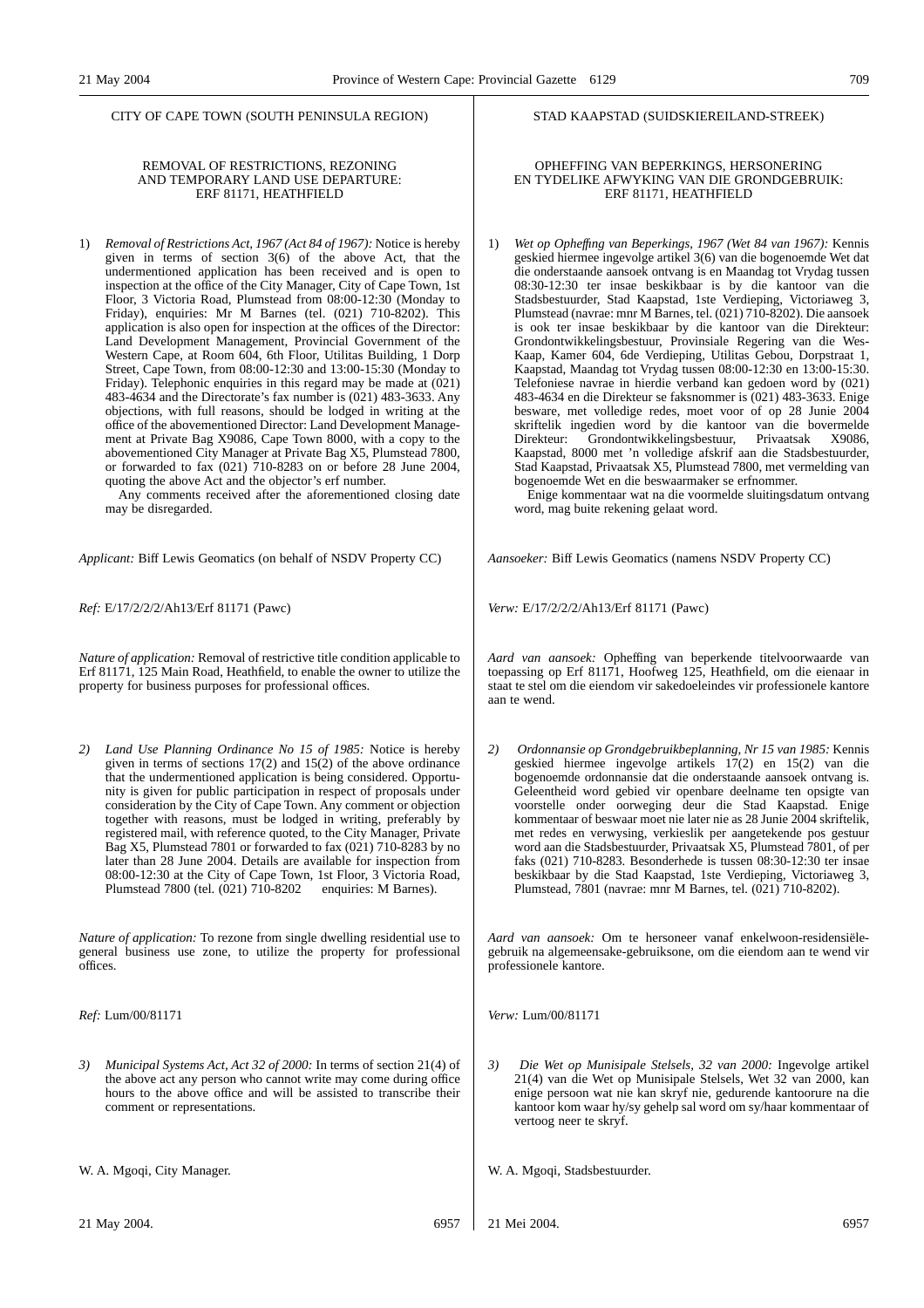#### CITY OF CAPE TOWN (TYGERBERG REGION)

CLOSURE, REZONING AND ALIENATION OF PORTION OF PUBLIC OPEN SPACE ERF 2237 ADJACENT TO ERF 1884, HIBUSCUS ROAD, RIDGEWORTH: S M TROLLOPE (TE 14/3/4/3/57) AND APPLICATION FOR AUTHORISATION IN TERMS OF THE ENVIRONMENTAL CONSERVATION ACT 73 OF 1989

Notice is hereby given in terms of clause 4(3)(a) of the Provincial Notice No. 5988, that the Council intends to:

- a) close a portion of public open space Erf 2237 adjacent to Erf 1884 measuring  $\pm 308,77$  m<sup>2</sup> in extent;
- b) sell the closed portion of public open space at a value of R15 000 (excluding VAT) to the owners of adjacent Erf 1884; and
- c) in terms of section 17 of the Land Use Planning Ordinance, 1985 (Ordinance No. 15 of 1985) to rezone the closed portion of public open space to single residential purposes and to be notarially tied to Erf 1884 for gardening purposes only.

Notice is also hereby given in terms of Regulation 4(6) of the regulations published by Government Notice No. R1183 (as amended) under section 26 of the Environmental Conservation Act, 1989 (Act No. 73 of 1989), of the intent to carry out the change in land use/activity mentioned above.

*Locality:* Erf 2237 adjacent to Erf 1884, Ridgeworth, Bellville.

*Applicant:* SM Trollope

W. A. Mgoqi, City Manager.

21 May 2004. 6958

#### DRAKENSTEIN MUNICIPALITY

APPLICATION FOR REZONING: REMAINDER OF FARM NO 1577, PAARL

Notice is hereby given in terms of section 17(2) of the Land Use Planning Ordinance, 1985 (No 15 of 1985) that an application as set out below has been received and can be viewed during normal office hours at the office of the Head: Planning and Economic Development Administrative Offices, Berg River Boulevard, Paarl (Telephone 021-8076227):

*Property:* Remainder of Farm No 1577, Paarl Division

*Applicant:* David Hellig & Abrahamse Land Surveyors

*Owner:* Florina Farms (Pty) Ltd

*Locality:* Located  $\pm 0.5$  km north of Simondium. The property is accessed from Main Road No 191 via a registered servitude road over remainder of Farm No 1577/1.

*Extent:* 29,1464 ha

*Proposal:* Rezoning of a portion of the property  $(\pm 3, 654, m^2)$  from agricultural zone I to agricultural zone II in order to legalise the existing packshed and cold storage facility that is also being used by neighbouring farmers.

Motivated objections can be lodged in writing, to reach the undersigned by not later than Monday 21 June 2004. No late objections will be considered.

Persons who are unable to read or write, can submit their objection verbally at the Municipal Offices, Berg River Boulevard, Paarl, where they will be assisted by a staff member to put their comment in writing.

J. J. H. Carstens, Municipal Manager.

15/4/1 (1577) P 21 May 2004. 6960

#### STAD KAAPSTAD (TYGERBERG-STREEK)

SLUITING, HERSONERING EN VERVREEMDING VAN GEDEELTE PUBLIEKE OOPRUIMTE ERF 2237 GRENSEND AAN ERF 1884, HIBISCUSWEG, RIDGEWORTH, BELLVILLE: SM TROLLOPE (TE 14/3/4/3/57) EN AANSOEK OM TOESTEMMING INGEVOLGE DIE WET OP OMGEWINGSBEWARING, WET 73 VAN 1989

Kennis geskied hiermee ingevolge klousule 4(3)(a) van die Provinsiale Kennisgewing Nr. 5988, dat die Raad van voorneme is om:

- a) 'n gedeelte publieke oopruimte Erf 2237 grensend aan Erf 1884,  $\pm$  308,77 m<sup>2</sup> groot, te sluit;
- b) die geslote gedeelte publieke oopruimte Erf 2237 aan die eienaars van aangrensende Erf 1884 teen 'n waarde van R15 000 (BTW uitgesluit) te verkoop; en
- c) ingevolge artikel 17 van die Ordonnansie op Grondgebruikbeplanning, 1985 (Ordonnansie 15 van 1985) die geslote gedeelte publieke oopruimte na enkelwoonsone te hersoneer en notarieEl met Erf 1884 vir tuindoeleindes, te verbind.

Kennisgewing word ook hiermee verleen ingevolge Regulasie 4(6) van die regulasies gepubliseer ingevolge Staatskennisgewing NR. R1183 (soos gewysig) ingevolge artikel 26 van die Wet op Omgewingsbewaring, 1989 (Wet 73 van 1989), van die voorneme om die verandering in grondgebruik te bewerkstellig, soos hierbo uiteengesit.

*Ligging:* Erf 2237 grensend aan Erf 1884 geleë te Ridgeworth, Bellville.

*Aansoeker:* SM Trollope

W. A. Mgoqi, Stadsbestuurder.

21 Mei 2004. 6958

#### DRAKENSTEIN MUNISIPALITEIT

AANSOEK OM HERSONERING: RESTANT VAN PLAAS NR 1577, PAARL

Kennis geskied hiermee ingevolge artikel 17(2) van die Ordonnansie op Grondgebruikbeplanning, 1985 (Nr 15 van 1985) dat 'n aansoek soos hieronder uiteengesit ontvang is en gedurende normale kantoorure ter insae is by die kantoor van die Hoof: Beplanning en Ekonomiese Ontwikkeling, Administratiewe Kantore, Bergrivier Boulevard, Paarl (Tel 021-8076227):

*Eiendom:* Restant van Plaas Nr 1577, Paarl Afdeling

*Aansoeker:* David Hellig & Abrahamse Landmeters

*Eienaar:* Florina Farms (Edms) Bpk

*Ligging:* Geleë ± 0,5 km noord van Simondium. Toegang tot Hoofpad Nr 191 word verkry deur middel van 'n geregistreerde serwituutpad oor restant van Plaas Nr 1577/1.

*Grootte:* 29,1464 ha

*Voorstel:* Hersonering van 'n gedeelte van die eiendom (± 3 654 m<sup>2</sup>) vanaf landbousone I na landbousone II ten einde die bestaande pakstoor en verkoelingsfasiliteit wat ook vir die omringende bure as doel dien op die eiendom te wettig.

Gemotiveerd besware kan skrifkelik by die ondergetekende ingedien word, teen nie later nie as Maandag 21 Junie 2004. Geen laat besware sal oorweeg word nie.

Indien 'n persoon nie kan lees of skryf nie, kan so 'n persoon sy kommentaar mondelings by die Munisipale Kantore, Bergrivier Boulevard, Paarl, aflê, waar 'n personeellid sal help om sy kommentaar/vertoë op skrif te stel.

J. J. H. Carstens, Munisipale Bestuurder.

15/4/1 (1577) P 21 Mei 2004. 6960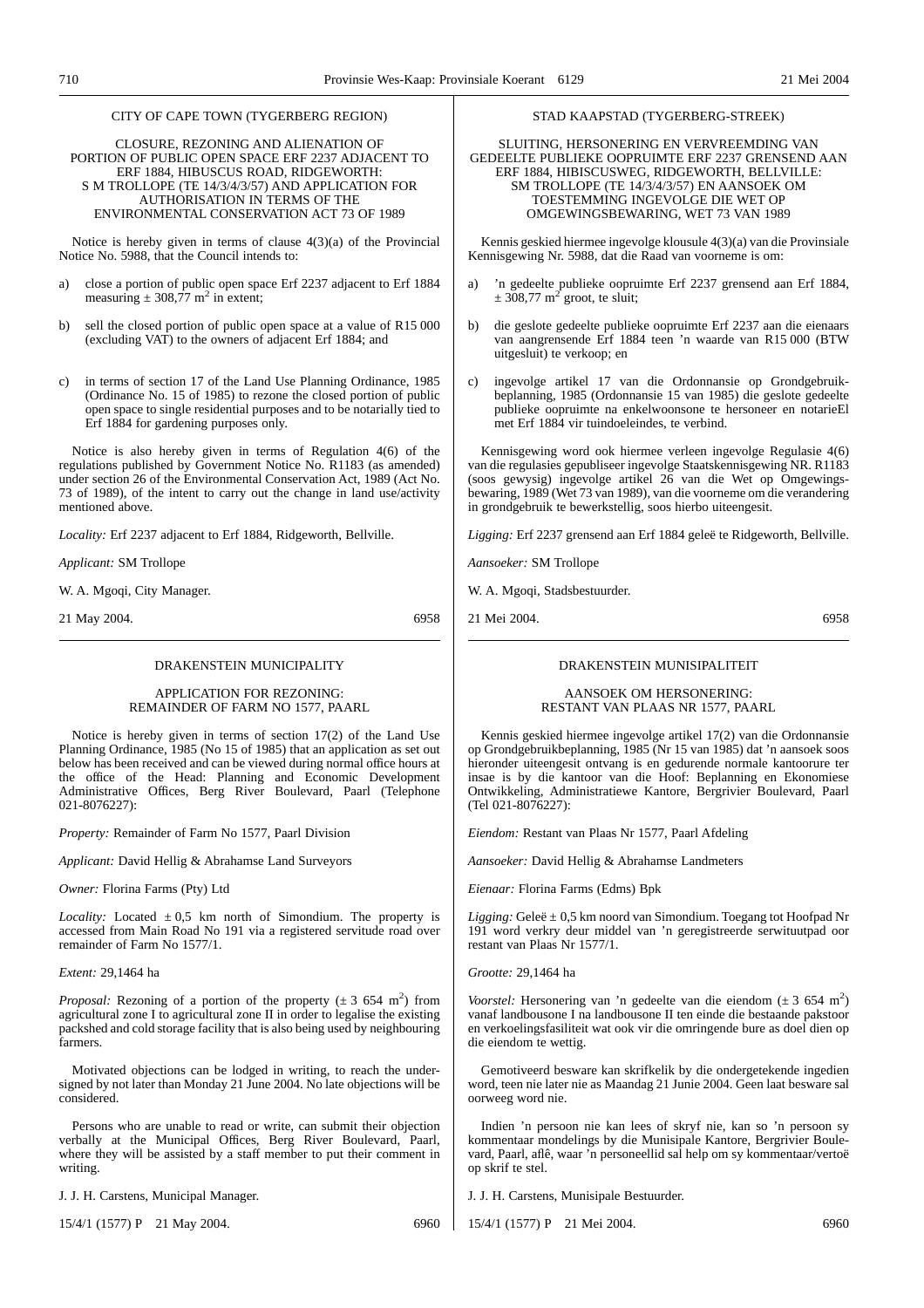#### DRAKENSTEIN MUNICIPALITY

#### REMOVAL OF RESTRICTIONS (ACT 84 OF 1967) SUBDIVISION OF ERF 5896, PAARL: D S PETERSEN & ESTATE D M K PETERSEN

Notice is hereby given in terms of section 3(6) of the above Act that the undermentioned application has been received and can be viewed at the office of the Head: Planning and Economic Development, Drakenstein Municipality, Berg River Boulevard, Paarl, and any enquiries can be directed to Mr J Pekeur at telephone (021) 807-4808 or fax at (021) 872-8054. The application can also be viewed at the office of the Director: Land Development Management, Provincial Government of the Western Cape, Room 601, 27 Wale Street, Cape Town, from 8:00-12:30 and 13:00-15:30 (Monday to Friday). Telephone enquiries in this regard can be made at (021) 483-4634 and the Directorate's fax number is (021) 483-3633.

Any objections, with full reasons therefor, should be lodged in writing at the office of the above-mentioned Director: Land Development Management at Private Bag X9086, Cape Town, 8000, with a copy to the Municipal Manager, Drakenstein Municipality, P O Box 1, Paarl, 7622, by not later than Monday 28 June 2004, quoting the above Act and the objector's erf number. No late objections will be considered.

*Applicant Nature of Application*

David Hellig & Abrahamse Land Surveyors (on behalf of DS & Estate Late D M K Petersen)

Removal of restrictive title condition applicable to Erf 5896, 54 Dombas Street, Paarl, to enable the owner to subdivide the property into two portions (Portion 1,  $\pm 566$  m<sup>2</sup> and remainder  $\pm 552$  m<sup>2</sup>) for single residential purposes.

J. J. H. Carstens, Municipal Manager.

15/4/1 (5896) P 21 May 2004. 6961

#### GEORGE MUNICIPALITY

#### NOTICE NUMBER 129 OF 2004

#### PROPOSED REZONING AND SUBDIVISION: ERF 2063, HOOGTE AVENUE, WILDERNESS

Notice is hereby given that Council has received the following application on the abovementioned property:

- 1. The rezoning of abovementioned property in terms of section 17(2)a of Ordinance 15 of 1985 to a subdivisional area;
- 2. The subdivision of abovementioned property in terms of section 24(2) of Ordinance 15 of 1985 into two portions (Portion  $A = 4,028$  ha and Portion  $B = 1,500$  ha).

Details of the proposal are available for inspection at the Council's office at Bloemhof Centre, York Street, George, during normal office hours, Mondays to Fridays. Enquiries: J Visser, Reference: Erf 2063, Wilderness.

Motivated objections, if any, must be lodged in writing with the Deputy Director: Planning by not later than 21 June 2004.

Any person, who is unable to write, can submit their objection verbally to the Council's offices where they will be assisted by a staff member to put their comments in writing. — T. I. Lötter, Municipal Manager, Civic Centre, York Street, George, 6530.

E-mail: gina@george.org.za

Tel: 044-801 9171 Fax: 044-801 9196

21 May 2004. 6962

#### DRAKENSTEIN MUNISIPALITEIT

#### OPHEFFING VAN BEPERKINGS, 1967 (WET 84 VAN 1967) ONDERVERDELING VAN ERF 5896, PAARL: D S PETERSEN & BOEDEL D M K PETERSEN

Kragtens artikel 3(6) van bostaande Wet word hiermee kennis gegee dat die onderstaande aansoek ontvang is en ter insae is by die kantoor van die Hoof: Beplanning en Ekonomiese Ontwikkeling, Drakenstein Munisipaliteit, Bergrivier Boulevard, Paarl, en enige navrae kan gerig word aan mnr J Pekeur by telefoon (021) 807-4808 of faks (021) 872-8054. Die aansoek is ook ter insae by die kantoor van die Direkteur: Grondontwikkelingsbestuur, Provinsiale Regering van die Wes-Kaap, Kamer 601, Waalstraat 27, Kaapstad, vanaf 8:00-12:30 en 13:00-15:30 (Maandag tot Vrydag). Telefoniese navrae in hierdie verband kan gerig word aan (021) 483-4634 en die Direktoraat se faksnommer is (021) 483-3633.

Enige besware met die volledige redes daarvoor moet skriftelik by die kantoor van bogenoemde Direkteur: Grondontwikkelingsbestuur, Privaatsak X9086, Kaapstad, 8000, met 'n afskrif aan die Munisipale Bestuurder, Drakenstein Munisipaliteit, Posbus 1, Paarl, 7622, ingedien word teen nie later nie as Maandag 28 Junie 2004 met vermelding van bogenoemde Wet en die beswaarmaker se erfnommer. Geen laat besware sal oorweeg word nie.

*Aansoeker Aard van Aansoek* Landmeters (namens D M K Petersen) Opheffing van beperkende titelvoorwaardes van toepassing op Erf 5896, Dombasstraat 54, Paarl, ten einde die eienaar in staat te stel om die eiendom in twee gedeeltes (Gedeelte 1,  $\pm 566$  m<sup>2</sup> en restant,  $\pm$  552 m<sup>2</sup>) te onderverdeel vir enkelresidensiële doeleindes.

J. J. H. Carstens, Munisipale Bestuurder.

15/4/1 (5896) P 21 Mei 2004. 6961

#### MUNISIPALITEIT GEORGE

#### KENNISGEWING NOMMER 129 VAN 2004

#### VOORGESTELDE HERSONERING EN ONDERVERDELING: ERF 2063, HOOGTEWEG, WILDERNIS

Kennis geskied hiermee dat die Raad die volgende aansoek op bogenoemde eiendom ontvang het:

- 1. Die hersonering van bogenoemde eiendom ingevolge artikel 17(2)a van Ordonnansie 15 van 1985 na 'n onderverdelingsgebied;
- 2. Die onderverdeling van bogenoemde eiendom ingevolge artikel 24(2) van Ordonnansie 15 van 1985 in twee gedeeltes (Gedeelte A = 4,028 ha en Gedeelte B = 1,500 ha).

Volledige besonderhede van die voorstel sal gedurende gewone kantoorure, Maandag tot Vrydag, ter insae wees by die Raad se kantoor te Bloemhofsentrum, Yorkstraat, George. Navrae: J Visser, Verwysing: Erf 2063, Wildernis.

Gemotiveerde besware, indien enige, moet skriftelik by die Adjunk Direkteur: Beplanning ingedien word nie later nie as 21 Junie 2004.

Indien 'n persoon nie kan skryf nie, kan sodanige persoon sy kommentaar mondelings by die Raad se kantoor aflê waar 'n personeellid sal help om die kommentaar/vertoë op skrif te stel. — T. I. Lötter, Munisipale Bestuurder, Burgersentrum, Yorkstraat, George, 6530.

E-pos: gina@george.org.za

Tel: 044-801 9171 Faks: 044-801 9196

21 Mei 2004. 6962

## David Hellig & Abrahamse D S & Boedel Wyle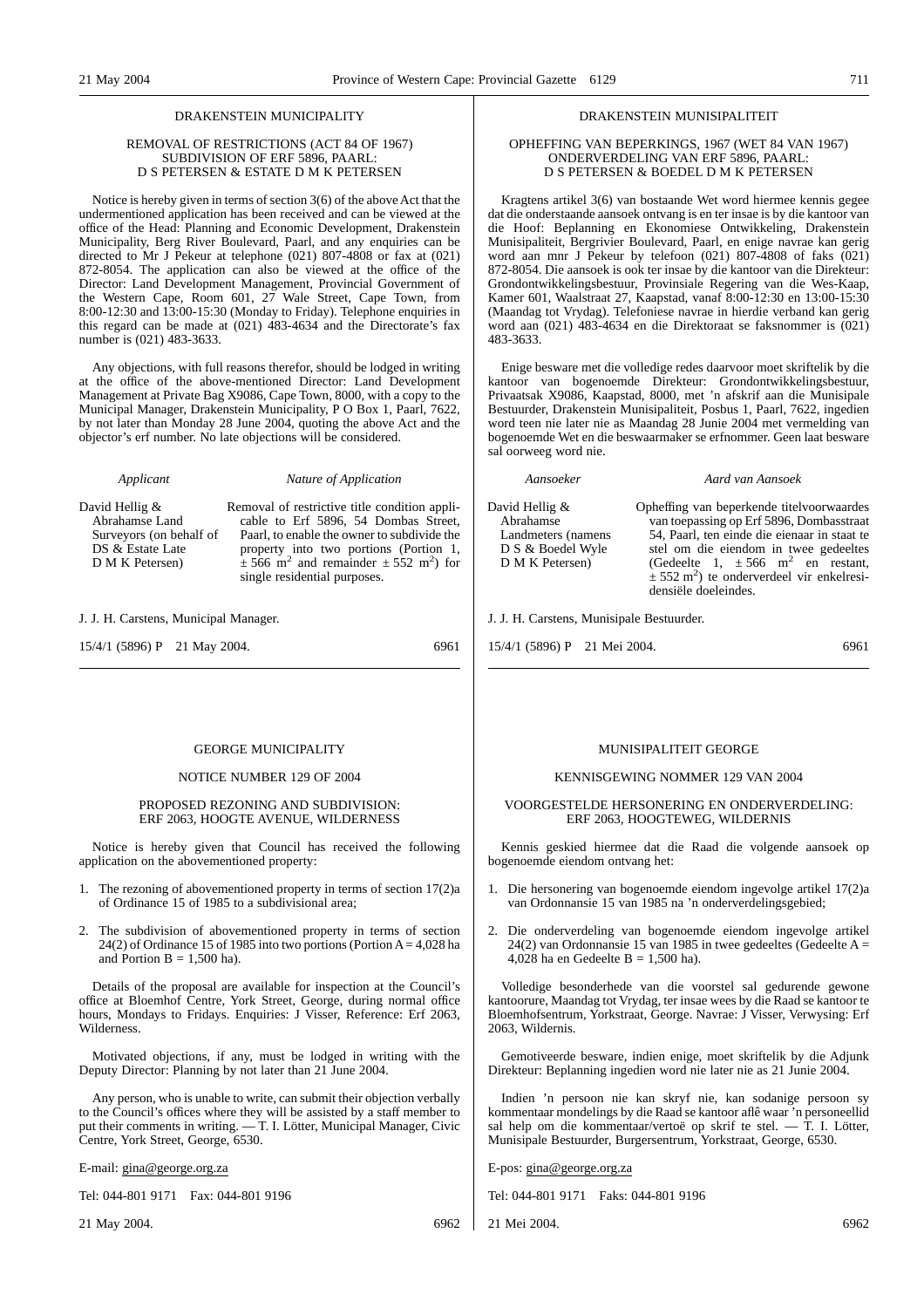#### CITY OF CAPE TOWN (TYGERBERG REGION)

#### CLOSURE OF A PORTION OF MARA STREET ADJACENT TO ERF 933, KENRIDGE, BELLVILLE (S/9782/6 v1 p.80) (TE 14/3/4/3/142)

Notice is hereby given in terms of section 137(1) of the Municipal Ordinance No. 20 of 1974 that a portion of Mara Street adjacent to Erf 933, Kenridge, Bellville, measuring  $\pm 50$  m<sup>2</sup> in extent, has now been closed.

WA Mgoqi, City Manager

21 May 2004. 6959

#### GEORGE MUNICIPALITY

#### NOTICE NUMBER 107 OF 2004

#### PROPOSED SUBDIVISION AND DEPARTURE: ERF 49 BEACH DRIVE, HEROLD'S BAY

Notice is hereby given that Council has received the following application on the abovementioned property:

- 1. Subdivision in terms of section 24(2) of Ordinance 15 of 1985 into two portions (Portion A = 257 m<sup>2</sup> and remainder = 400 m<sup>2</sup>);
- 2. Departure in terms of section 15 of Ordinance 15 of 1985 for the relaxation of the following building lines:
	- (a) eastern boundary of Portion A from 2,0 m to 1,4 m;
	- (b) western boundary of remainder from 2,0 m to 0,3 m.

Details of the proposal are available for inspection at the Council's office at Bloemhof Centre, York Street, George during normal office hours, Mondays to Fridays. *Enquiries:* K. Meyer, *Reference:* Erf 49, Herold's Bay.

Motivated objections, if any, must be lodged in writing with the Deputy Director: Planning by not later than 21 June 2004.

Any person, who is unable to write, can submit their objection verbally to the Council's offices where they will be assisted by a staff member to put their comments in writing.

T. I. Lötter, Municipal Manager, Civic Centre, York Street, George, 6529.

21 May 2004. 6963

#### GEORGE MUNICIPALITY

#### NOTICE NUMBER 108 OF 2004

#### PROPOSED REZONING: ERF 2532, 96 MITCHELL STREET, GEORGE

Notice is hereby given, in terms of section 17(2)(a) of Ordinance 15 of 1985, that Council has received an application for the rezoning of above-mentioned property from general residential restricted to ground floor development to general residential restricted to two floors.

Details of the proposal are available for inspection at the Council's office at Bloemhof Centre, York Street, George, during normal office hours, Mondays to Fridays. *Enquiries:* K. Meyer, *Reference:* Erf 2532, George.

Motivated objections, if any, must be lodged in writing with the Deputy Director: Planning by not later than 21 June 2004.

Any person who is unable to write, can submit their objection verbally to the Council's offices where they will be assisted by a staff member to put their comments in writing.

T. I. Lötter, Municipal Manager, Civic Centre, York Street, George, 6530.

21 May 2004. 6964

#### STAD KAAPSTAD (TYGERBERG-STREEK)

SLUITING VAN GEDEELTE VAN MARASTRAAT GRENSEND AAN ERF 933, KENRIDGE, BELLVILLE (S/9782/6 v1 bl.80) (TE 14/3/4/3/142)

Kennis geskied hiermee ingevolge artikel 137(1) van die Munisipale Ordonnansie Nr. 20 van 1974 dat 'n gedeelte van Marastraat grensend aan Erf 933, Kenridge, Bellville, ongeveer  $\pm 50$  m<sup>2</sup> groot, nou gesluit is.

WA Mgoqi, Stadsbestuurder

21 Mei 2004. 6959

#### MUNISIPALITEIT GEORGE

#### KENNISGEWING NOMMER 107 VAN 2004

VOORGESTELDE ONDERVERDELING EN AFWYKING: ERF 49 BEACHRYLAAN, HEROLDSBAAI

Kennis geskied hiermee dat die Raad die volgende aansoek op bogenoemde eiendom ontvang het:

- 1. Onderverdeling in terme van artikel 24(2) van Ordonnansie 15 van 1985 in twee gedeeltes (Gedeelte A =  $257 \text{ m}^2$  en restant = 400 m<sup>2</sup>);
- 2. Afwyking in terme van artikel 15 van Ordonnansie 15 van 1985 vir die verslapping van die volgende boulyne:
	- (a) oosgrens van Gedeelte A vanaf 2,0 m na 1,4 m;
	- (b) wesgrens van restant vanaf 2,0 m na 0,3 m.

Volledige besonderhede van die voorstel sal gedurende gewone kantoorure, Maandae tot Vrydae, ter insae wees by die Raad se kantoor te Bloemhofsentrum, Yorkstraat, George. *Navrae:* K. Meyer, *Verwysing:* Erf 49, Heroldsbaai.

Gemotiveerde besware, indien enige, moet skriftelik by die Adjunk Direkteur: Beplanning ingedien word nie later nie as 21 Junie 2004.

lndien enige persoon nie kan skryf nie, kan sodanige persoon sy kommentaar mondelings by die Raad se kantoor aflê waar 'n personeellid sal help om die kommentaar/vertoë op skrif te stel.

T. I. Lötter, Munisipale Bestuurder, Burgersentrum, Yorkstraat, George, 6529.

21 Mei 2004. 6963

#### MUNISIPALITEIT GEORGE

#### KENNISGEWING NOMMER 108 VAN 2004

VOORGESTELDE HERSONERING: ERF 2532, MITCHELLSTRAAT 96, GEORGE

Kennis geskied hiermee dat die Raad 'n aansoek ontvang het, in terme van artikel 17(2)(a) van Ordonnansie 15 van 1985, vir die hersonering van bogenoemde eiendom vanaf algemene woon beperk tot grondvlak ontwikkeling na algemene woon beperk tot twee vloere.

Volledige besonderhede van die voorstel sal gedurende gewone kantoorure, Maandae tot Vrydae, ter insae wees by die Raad se kantoor te Bloemhofsentrum, Yorkstraat, George. *Navrae:* K. Meyer, *Verwysing:* Erf 2532, George.

Gemotiveerde besware, indien enige, moet skriftelik by die Adjunkdirekteur: Beplanning ingedien word nie later nie as 21 Junie 2004.

Indien 'n persoon nie kan skryf nie, kan sodanige persoon sy kommentaar mondelings by die Raad se kantoor aflê waar 'n personeellid sal help om die kommentaar/vertoë op skrif te stel.

T. I. Lötter, Munisipale Bestuurder, Burgersentrum, Yorkstraat, George, 6530.

21 Mei 2004. 6964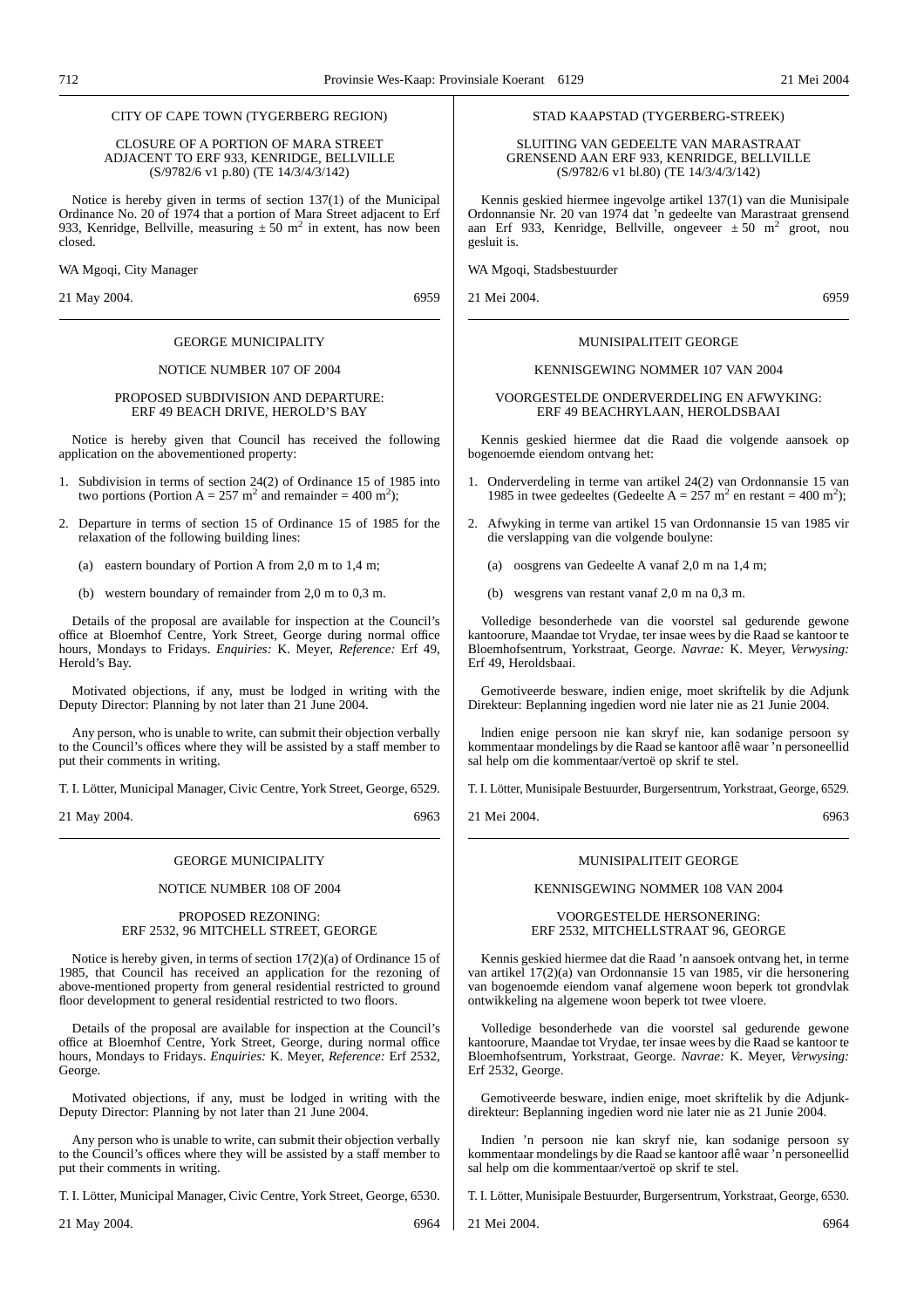#### GEORGE MUNICIPALITY

NOTICE NUMBER 104 OF 2004

#### PROPOSED CLOSURE, REZONING AND SUBDIVISION: ERVEN 1723 AND 13118, WITFONTEIN ROAD, GEORGE

Notice is hereby given that Council has received the following application on above-mentioned properties:

- 1. The closure of Erf 13118, George, as a public open space;
- 2. The rezoning in terms of section 17(2)(a) of Ordinance 15 of 1985 of Erven 13118 and 1723, George, from public open space and undetermined to a subdivisional area;
- 3. The subdivision in terms of section 24(2) of Ordinance 15 of 1985 of the above-mentioned subdivisional area into 28 single residential erven, private open space and a private road.

Details of the proposal are available for inspection at the Council's office at Bloemhof Centre, York Street, George, during normal office hours, Mondays to Fridays. *Enquiries:* K. Meyer, *Reference:* Erf 1723, George.

Motivated objections, if any, must be lodged in writing with the Deputy Director: Planning by not later than 21 June 2004.

Any person who is unable to write, can submit their objection verbally to the Council's offices where they will be assisted by a staff member to put their comments in writing.

T. I. Lötter, Municipal Manager, Civic Centre, York Street, George, 6530.

21 May 2004. 6965

#### GEORGE MUNICIPALITY

#### NOTICE NUMBER 106 OF 2004

#### PROPOSED CONSOLIDATION, REZONING AND SUBDIVISION: ERVEN 18580 TO 18582, KAMEELDORING CLOSE, HEATHER PARK, GEORGE

Notice is hereby given that Council has received the following application on abovementioned properties:

- 1. Consolidation of Erven 18581 and 18582, George;
- 2. The rezoning in terms of section 17(2)(a) of Ordinance 15 of 1985 of the above-mentioned consolidated area and Erf 18580, George, from single residential to general residential (group housing);
- 3. The subdivision in terms of section 24(2) of Ordinance 15 of 1985 of Erf 18580 into two group erven and the consolidated erf into four group erven and a private road.

Details of the proposal are, available for inspection at the Council's office at Bloemhof Centre, York Street, George, during normal office hours, Mondays to Fridays. *Enquiries:* K. Meyer, *Reference:* Erven 18580 to 15582, George.

Motivated objections, if any, must be lodged in writing with the Deputy Director: Planning by not later than 21 June 2004.

Any person who is unable to write, can submit their objection verbally to the Council's offices where they will be assisted by a staff member to put their comments in writing.

T. I. Lötter, Municipal Manager, Civic Centre, York Street, George, 6530.

21 Mei 2004. 6966

#### MUNISIPALITEIT GEORGE

#### KENNISGEWING NOMMER 104 VAN 2004

#### VOORGESTELDE SLUITING, HERSONERING EN ONDERVERDELING: ERWE 1723 EN 13118, WITFONTEINWEG, GEORGE

Kennis geskied hiermee dat die Raad die volgende aansoek op bogenoemde eiendomme ontvang het:

- 1. Die sluiting van Erf 13118, George, as 'n publieke oopruimte;
- 2. Die hersonering ingevolge artikel 17(2)(a) van Ordonnansie 15 van 1985 van Erwe 13118 en 1723, George, vanaf publieke oopruimte en onbepaald na 'n onderverdelingsgebied;
- 3. Die onderverdeling ingevolge artikel 24(2) van Ordonnansie 15 van 1985 van bogenoemde onderverdelingsgebied in 28 enkelwoonerwe, privaat oopruimte en 'n privaat pad.

Volledige besonderhede van die voorstel sal gedurende gewone kantoorure, Maandae tot Vrydae, ter insae wees by die Raad se kantoor te Bloemhofsentrum, Yorkstraat, George. *Navrae:* K. Meyer, *Verwysing:* Erf 1723, George.

Gemotiveerde besware, indien enige, moet skriftelik by die Adjunkdirekteur: Beplanning ingedien word nie later nie as 21 Junie 2004.

Indien 'n persoon nie kan skryf nie, kan sodanige persoon sy kommentaar mondelings by die Raad se kantoor aflê waar 'n personeellid sal help om die kommentaar/vertoë op skrif te stel.

T. I. Lötter, Munisipale Bestuurder, Burgersentrum, Yorkstraat, George, 6530.

21 Mei 2004. 6965

#### MUNISIPALITEIT GEORGE

#### KENNISGEWING NOMMER 106 VAN 2004

#### VOORGESTELDE KONSOLIDASIE, HERSONERING EN ONDERVERDELING: ERWE 18580 TOT 18582, KAMEELDORINGSLOT, HEATHERPARK, GEORGE

Kennis geskied hiermee dat die Raad die volgende aansoek op bogenoemde eiendomme ontvang het:

- 1. Konsolidasie van Erwe 18581 en 18582, George;
- 2. Die hersonering in terme van artikel 17(2)(a) van Ordonnansie 15 van 1985 van bogenoemde gekonsolideerde gebied en Erf 18580, George, vanaf enkelwoon na algemene woon (groepbehuising);
- 3. Die onderverdeling in terme van artikel 24(2) van Ordonnansie 15 van 1985 van Erf 18580 in twee groepserwe en die gekonsolideerde erf in vier groepserwe en 'n privaat pad.

Volledige besonderhede van die voorstel sal gedurende gewone kantoorure, Maandae tot Vrydae, ter insae wees by die Raad se kantoor te Bloemhofsentrum, Yorkstraat, George. *Navrae:* K. Meyer, *Verwysing:* Erwe 18580 tot 18582, George.

Gemotiveerde besware, indien enige, moet skriftelik by die Adjunkdirekteur: Beplanning ingedien word nie later nie as 21 Junie 2004.

Indien 'n persoon nie kan skryf nie, kan sodanige persoon sy kommentaar mondelings by die Raad se kantoor aflê waar 'n personeellid sal help om die kommentaar/vertoë op skrif te stel.

T. I. Lötter, Munisipale Bestuurder, Burgersentrum, Yorkstraat, George, 6530.

21 Mei 2004. 6966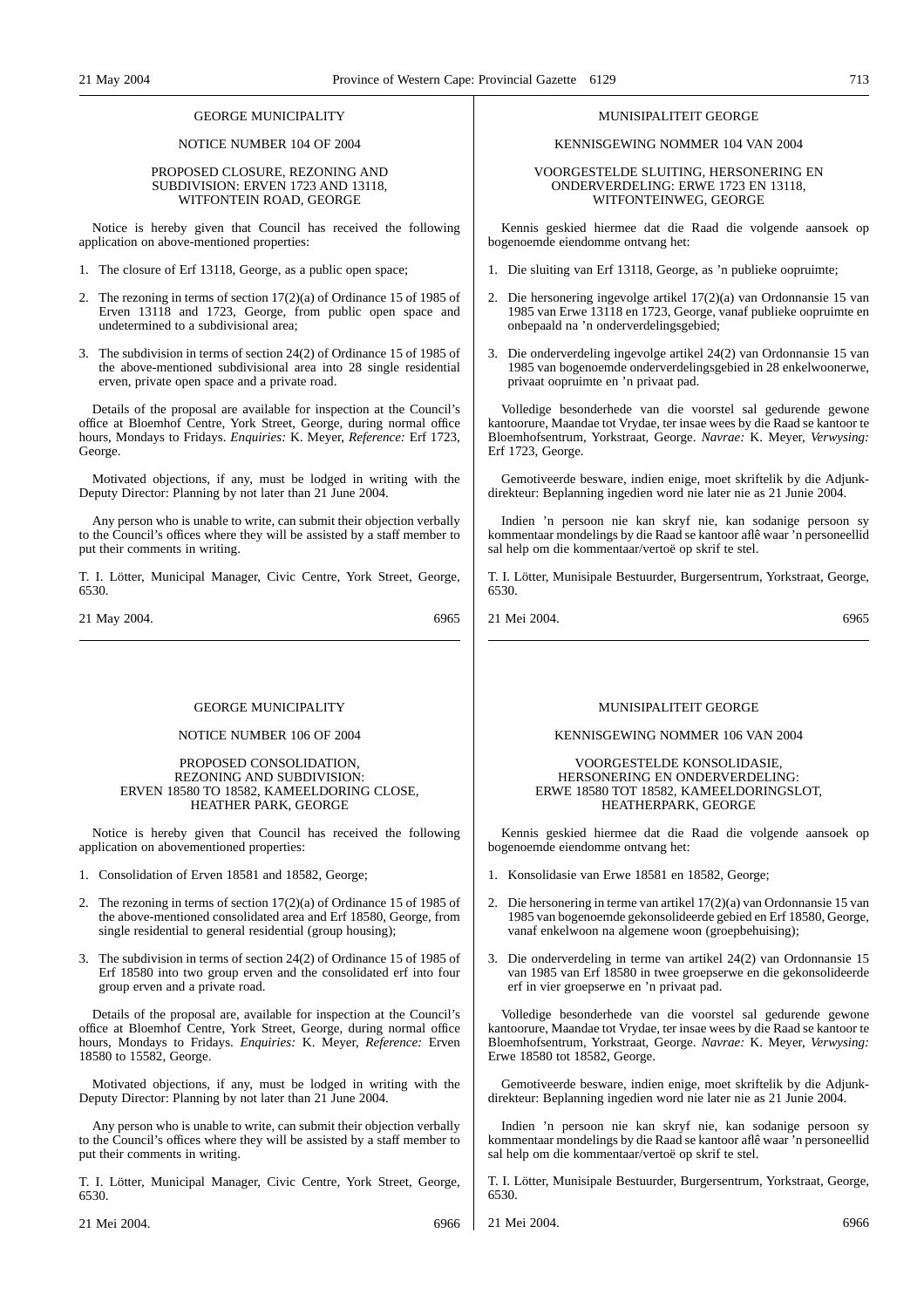| KANNALAND MUNICIPALITY                                                                                                                                                                                                                                              | MUNISIPALITEIT KANNALAND                                                                                                                                                                                                                                                                                 |  |  |
|---------------------------------------------------------------------------------------------------------------------------------------------------------------------------------------------------------------------------------------------------------------------|----------------------------------------------------------------------------------------------------------------------------------------------------------------------------------------------------------------------------------------------------------------------------------------------------------|--|--|
| NOTICE CALLING FOR OBJECTIONS TO THE                                                                                                                                                                                                                                | KENNISGEWING WAT BESWARE TEEN                                                                                                                                                                                                                                                                            |  |  |
| PROVISIONAL VALUATION ROLL                                                                                                                                                                                                                                          | VOORLOPIGE WAARDASIELYS AANVRA                                                                                                                                                                                                                                                                           |  |  |
| (Kannaland Municipal Area                                                                                                                                                                                                                                           | (Kannaland Munisipale Gebied                                                                                                                                                                                                                                                                             |  |  |
| Regulation 12)                                                                                                                                                                                                                                                      | Regulasie 12)                                                                                                                                                                                                                                                                                            |  |  |
| Notice is hereby given in terms of section $15(1)/19$ of the Property                                                                                                                                                                                               | Kennis geskied hiermee ingevolge artikel 115(1)/19 van die                                                                                                                                                                                                                                               |  |  |
| Valuation Ordinance, 1993 to all owners of properties in Kannaland                                                                                                                                                                                                  | Ordonnansie op Eiendomswaardering, 1993 aan alle eienaars van                                                                                                                                                                                                                                            |  |  |
| Municipal Area:                                                                                                                                                                                                                                                     | eiendomme binne die Kannaland Munisipale Gebied:                                                                                                                                                                                                                                                         |  |  |
| That the provisional valuation roll for the 2004/2005 financial year is                                                                                                                                                                                             | Dat die voorlopige waardasielys vir die boekjaar 2004/2005 ter insae                                                                                                                                                                                                                                     |  |  |
| open for inspection at all offices of the Kannaland Municipality from                                                                                                                                                                                               | lê by die onderskeie kantore van die Kannaland Munisipaliteit vanaf 20                                                                                                                                                                                                                                   |  |  |
| 20 May 2004 to 21 June 2004 during normal office hours.                                                                                                                                                                                                             | Mei 2004 tot 21 Junie 2004 gedurende normale kantoorure.                                                                                                                                                                                                                                                 |  |  |
| The owner of any property recorded on such roll may, in terms of<br>section 16/19 of the said Ordinance, object to the valuation placed on his<br>property, and such objection must reach the Municipal Manager before<br>the expiry of the above-mentioned period. | Die eienaar van enige eiendom wat in sodanige lys opgeteken is, kan<br>ingevolge artikel 16/19 van genoemde Ordonnansie beswaar aanteken<br>teen die waardasie wat op sy eiendom geplaas is en sodanige beswaar<br>moet die Munisipale Bestuurder voor die verstryking van bogenoemde<br>tydperk bereik. |  |  |
| The prescribed form for the lodging of an objection is available from                                                                                                                                                                                               | Die voorgeskrewe vorm vir die indiening van 'n beswaar is by die                                                                                                                                                                                                                                         |  |  |
| the Council's offices. You will also receive a form by post.                                                                                                                                                                                                        | onderskeie kantore beskikbaar. U sal ook 'n vorm deur die pos ontvang.                                                                                                                                                                                                                                   |  |  |
| Illiterate persons may call at the offices for assistance in completion of                                                                                                                                                                                          | Ongeletterde persone kan by die kantore aandoen vir hulp met                                                                                                                                                                                                                                             |  |  |
| their objection form:                                                                                                                                                                                                                                               | voltooiing van hul beswaarvorm.                                                                                                                                                                                                                                                                          |  |  |
| The Secretary of the Valuation Board will be available for assistance<br>on the undermentioned days at the offices indicated:                                                                                                                                       | Die Sekretaris van die Waardasieraad sal op die ondervermelde datums<br>by die vermelde kantore beskikbaar wees om beswaarmakers behulp-<br>saam te wees:                                                                                                                                                |  |  |
| Calitzdorp: 31 May 2004 and 1 June 2004.                                                                                                                                                                                                                            | Calitzdorp: 31 Mei 2004 en 1 Junie 2004.                                                                                                                                                                                                                                                                 |  |  |
| Zoar: $2$ and $3$ June $2004$ .                                                                                                                                                                                                                                     | Zoar: 2 en 3 Junie 2004.                                                                                                                                                                                                                                                                                 |  |  |
| Van Wyksdorp: 4 June 2004.                                                                                                                                                                                                                                          | Van Wyksdorp: 4 Junie 2004.                                                                                                                                                                                                                                                                              |  |  |
| Ladismith: 7 and 8 June 2004.                                                                                                                                                                                                                                       | Ladismith: 7 en 8 Junie 2004.                                                                                                                                                                                                                                                                            |  |  |
| Your attention is specifically focused on the fact that no person is                                                                                                                                                                                                | U aandag word spesifiek gevestig op die feit dat geen persoon geregtig                                                                                                                                                                                                                                   |  |  |
| entitled to raise any objection before the Valuation Board unless he has                                                                                                                                                                                            | is om enige beswaar voor die Waardasieraad te opper, tensy hy 'n beswaar                                                                                                                                                                                                                                 |  |  |
| lodged an objection on the prescribed form on or before 21 June 2004.                                                                                                                                                                                               | op die voorgeskrewe vorm voor of op 21 Junie 2004 ingedien het nie.                                                                                                                                                                                                                                      |  |  |
| The owner also includes a proxy, as defined in section 1 of the                                                                                                                                                                                                     | 'n Eienaar sluit ook 'n gevolmagtigde in soos omskryf in artikel 1 van                                                                                                                                                                                                                                   |  |  |
| Ordinance supra.                                                                                                                                                                                                                                                    | die Ordonnansie supra.                                                                                                                                                                                                                                                                                   |  |  |
| This notice was published for the first time on 20 May 2004.                                                                                                                                                                                                        | Hierdie kennisgewing het vir die eerste keer verskyn op 20 Mei 2004.                                                                                                                                                                                                                                     |  |  |
| F. Human, Municipal Manager, Municipal Offices, P.O. Box 30, 32                                                                                                                                                                                                     | F. Human, Munisipale Bestuurder, Munisipale Kantore, Posbus 30,                                                                                                                                                                                                                                          |  |  |
| Church Street, Ladismith, 6655.                                                                                                                                                                                                                                     | Kerkstraat 32, Ladismith, 6655.                                                                                                                                                                                                                                                                          |  |  |
| Tel: (028) 551-1023                                                                                                                                                                                                                                                 | Tel: (028) 551-1023                                                                                                                                                                                                                                                                                      |  |  |
| Fax: (028) 551-1766                                                                                                                                                                                                                                                 | Faks: (028) 551-1766                                                                                                                                                                                                                                                                                     |  |  |
| 21 May 2004.                                                                                                                                                                                                                                                        | 21 Mei 2004.                                                                                                                                                                                                                                                                                             |  |  |
| 6968                                                                                                                                                                                                                                                                | 6968                                                                                                                                                                                                                                                                                                     |  |  |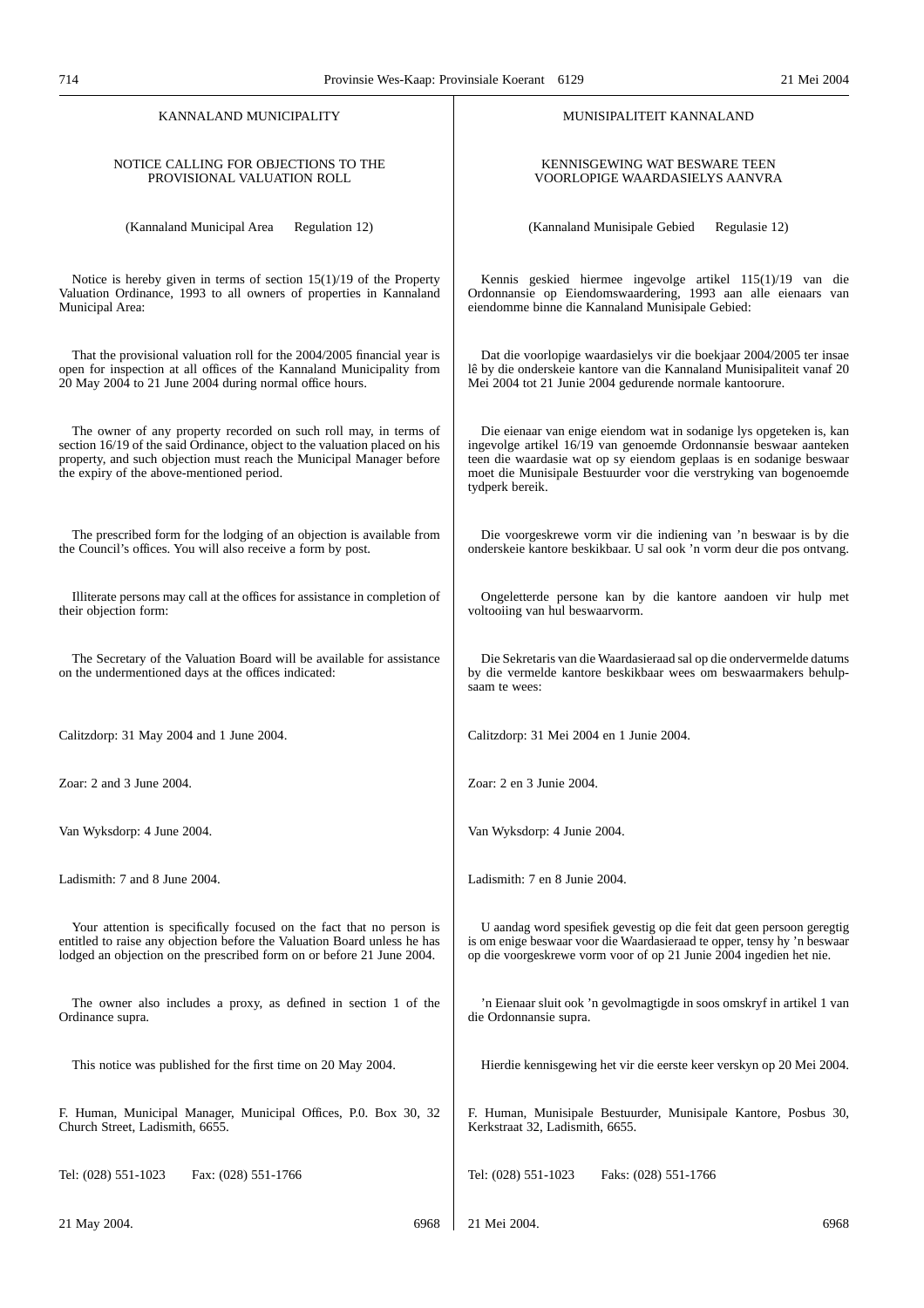#### GEORGE MUNICIPALITY

NOTICE NUMBER 105 OF 2004

#### PROPOSED REZONING AND SUBDIVISION: ERF 2, MAITLAND STREET, BLANCO

Notice is hereby given that Council has received the following application on the above-mentioned property:

- 1. The rezoning in terms of section 17(2)(a) of Ordinance 15 of 1985 from single residential to general residential (group housing);
- 2. The subdivision in terms of section 24(2) of Ordinance 15 of 1985 into 14 group erven, private open space/road and public road.

Details of the proposal are available for inspection at the Council's office at Bloemhof Centre, York Street, George, during normal office hours, Mondays to Fridays. *Enquiries:* K. Meyer, *Reference:* Erf 2, Blanco.

Motivated objections, if any, must be lodged in writing with the Deputy Director: Planning by not later than 21 June 2004.

Any person who is unable to write, can submit their objection verbally to the Council's offices where they will be assisted by a staff member to put their comments in writing.

T. I. Lötter, Municipal Manager, Civic Centre, York Street, George, 6530.

21 May 2004. 6967

#### KNYSNA MUNICIPALITY

#### LAND USE PLANNING ORDINANCE, 1985 (ORDINANCE 15 OF 1985)

#### LOCAL GOVERNMENT ACT: MUNICIPAL SYSTEMS 2000 (ACT 32 OF 2000)

#### PROPOSED REGIONAL STRUCTURE PLAN AMENDMENT: PORTION 5 OF THE FARM PORTLAND NO 187, DISTRICT KNYSNA (RHEENENDAL ROAD, MR NO 355)

Notice is hereby given that the undermentioned application has been received by the Municipal Manager and is open for inspection at the Municipal Building, Clyde Street, Knysna and at the Municipal Offices, Flamingo Avenue, Sedgefield. Any objections, with full reasons therefor, should be lodged in writing with the Municipal Manager, P.O. Box 21, Knysna, 6570, on or before Monday, 21 June 2004 quoting the above Ordinance and objector's erf number.

Notice is further given in terms of section 21(4) of the Local Government Act: Municipal Systems, 2000 (Act 32 of 2000) that people who cannot write can approach the Town Planning section during normal office hours at the Municipal Offices where the Secretary will refer you to the responsible official whom will assist you in putting your comments or objections in writing.

#### *Applicant Nature of Application*

P G Tarboton (on behalf of African Xenopus Facility CC) Amendment of the Knysna/Wilderness/ Plettenberg Bay Regional Structure Plan in respect of Portion 5 of the farm Portland No 187 from "agriculture" to designation ''rural occupation'' to permit the subdivision of the farm into three portions (of 3,45 ha, 3,0 ha and a remainder of 6,78 ha).

D. Daniels, Municipal Manager.

File reference: KNY 187/5 21 May 2004. 6969

#### MUNISIPALITEIT GEORGE

#### KENNISGEWING NOMMER 105 VAN 2004

VOORGESTELDE HERSONERlNG EN ONDERVERDELING: ERF 2, MAITLANDSTRAAT, BLANCO

Kennis geskied hiermee dat die Raad die volgende aansoek op bogenoemde eiendom ontvang het:

- 1. Die hersonering ingovolge artikel 17(2)(a) van Ordonnansie 15 van 1985 vanaf enkelwoon na algemene woon (groepbehuising);
- 2. Die onderverdeling ingevolge artikel 24(2) van Ordonnansie 15 van 1985 in 14 groepserwe, privaat oopruimte/pad en publieke pad.

Volledige besonderhede van die voorstel sal gedurende gewone kantoorure, Maandae tot Vrydae, ter insae wees by die Raad se kantoor te Bloemhofsentrum, Yorkstraat, George. *Navrae:* K. Meyer, *Verwysing:* Erf 2, Blanco.

Gemotiveerde besware, indien enige, moet skriftelik by die Adjunkdirekteur: Beplanning ingedien word nie later nie as 21 Junie 2004.

Indien 'n persoon nie kan skryf nie, kan sodanige persoon sy kommentaar mondelings by die Raad se kantour aflê waar 'n personeellid sal help om die kommentaar/vertoë op skrif te stel.

T. I. Lötter, Munisipale Bestuurder, Burgersentrum, Yorkstraat, George, 6530.

21 Mei 2004. 6967

#### KNYSNA MUNISIPALITEIT

#### ORDONNANSIE OP GRONDGEBRUIKBEPLANNING, 1985 (ORDONNANSIE 15 VAN 1985)

#### WET OP PLAASLIKE REGERING: MUNISIPALE STELSELS, 2000(WET 32 VAN 2000)

#### VOORGESTELDE STREEKSTRUKTUURPLAN WYSIGING: GEDEELTE 5 VAN DIE PLAAS PORTLAND NR 187, DISTRIK KNYSNA (RHEENENDALWEG, MR NR 355)

Kennis geskied hiermee dat die onderstaande aansoek deur die Munisipale Bestuurder ontvang is en ter insae lê by die Munisipale Gebou, Clydestraat, Knysna en by die Munisipale Kantore, Flamingolaan, Sedgefield. Enige besware, met volledige redes daarvoor, moet skriftelik by die Munisipale Bestuurder, Posbus 21, Knysna, 6570, ingedien word op of voor Maadag, 21 Junie 2004 met vermelding van bogenoemde Ordonnansie en beswaarmaker se erfnommer.

Ingevolge artikel 21(4) van die Wet op Plaaslike Regering: Munisipale Stelsels, 2000 (Wet 32 van 2000) word verder kennis gegee dat persone wat nie kan skryf nie die Stadsbeplanningsafdeling kan nader tydens normale kantoorure waar die Sekretaresse u sal verwys na die betrokke amptenaar wat u sal help om u kommentaar of besware op skrif te stel.

Facility CC'')

#### *Aansoeker Aard van Aansoek*

P G Tarboton (namens ''African Xenopus Wysiging van die Knysna/Wildernis/ Plettenbergbaai Streekstruktuurplan ten opsigte van Gedeelte 5 van die plaas Portland Nr 187 vanaf ''landbou'' na ''landeline bewoning'' ten einde die onververdeling van die eiendom in drie gedeeltes (3,45 ha, 3,0 ha en 'n restant van 6,78 ha) toe te laat.

D. Daniels, Munisipale Bestuurder.

Lêerverwysing: KNY 187/5 21 Mei 2004. 6969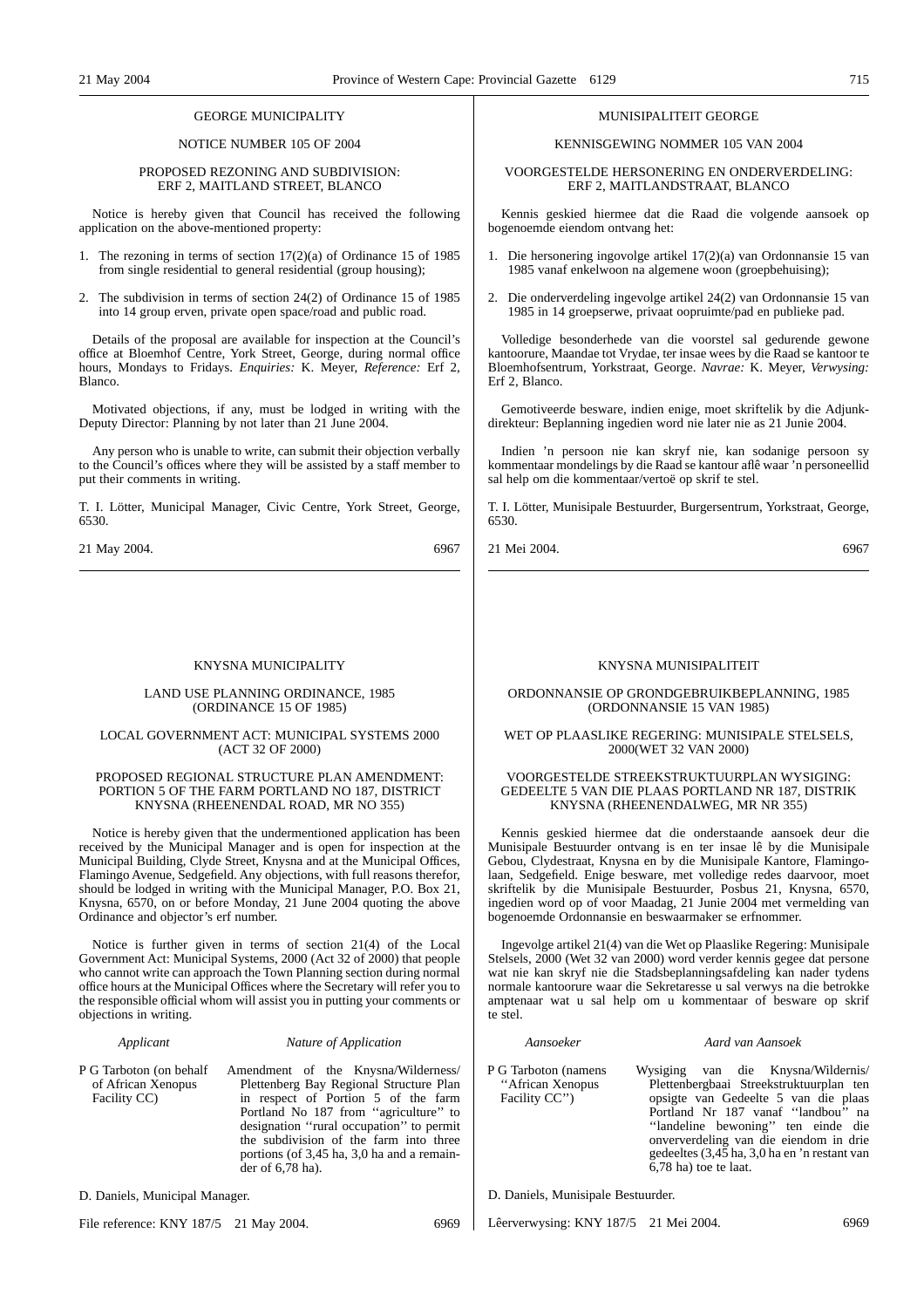#### MATZIKAMA MUNICIPALITY

NOTICE:

#### APPLICATION FOR REZONING

Notice is hereby given in terms of section 17(2) of the Land Use Planning Ordinance, No 15 of 1985 read with the Local Government Act: Municipal Systems, No 32 of 2000, that an application, as set out below, has been submitted to Matzikama Municipality:

*Owner:* GW Fouché Family Trust

*Applicant:* GW Fouché

*Property:* Erf 37, Vredendal

*Locality:* Farm Welgegund, River Street, Vredendal

*Existing zoning:* Agricultural zone I

*Proposed development:*

Rezoning of a portion of mentioned erf to erect a steel frame structure to repair and/or overhauling motorparts.

Full details can be obtained at the office of the Director: Administration during normal office hours. Motivated objections and/or comments, against the application, should be lodged in writing on or before Monday; 21 Junie 2004.

Please note that in terms of section 21(4) of the Act on Local Government: Municipal Systems Act, No 32 of 2000 persons who cannot read or write be invited to visit the office of the Director: Administration where officials will assist you to formulate your objection and/or complete any relevant documentation.

D. G. I. O'Neill, Acting Municipal Manager, Municipal Offices, P.O. Box 98, Vredendal, 8160.

Tel: (027) 213-1045 Fax: (027) 213-3238

Notice No: 48/2004 21 May 2004. 6970

#### MOSSEL BAY MUNICIPALITY

#### ORDINANCE ON LAND USE PLANNING, 1985 (ORD. 15 OF 1985)

#### LOCAL GOVERNMENT ACT: MUNICIPAL SYSTEMS, 2000 (ACT 32 OF 2000)

#### ERF 4402, GEORGE ROAD, MOSSEL BAY

#### PROPOSED REZONING

It is hereby notified in terms of section 17 of the above Ordinance that the undermentioned application has been received by the Municipal Manager and is open to inspection at the Department: Town Planning, 4th Floor; Montagu Street, Mossel Bay. Any objections, with full reasons therefor, should be lodged in writing to the Municipal Manager, P.O. Box 25, Mossel Bay, 6500, on or before Monday, 21 June 2004 quoting the above Ordinance and objector's erf number. In cases where comments are not received in time, the application will be processed and late comments be ignored. In terms of section 21(4) of the Local Government Act: Municipal Systems, 2000 (Act 32 of 2000) notice is hereby given that people who cannot write can approach any one of the five Customer Care Managers of Council at Mossel Bay, D'Almeida, KwaNonqaba, Hartenbos and Great Brak River respectively whom will assist you in putting your comments or objections in writing.

*Applicant Nature of Application*

S. J. Janse van Vuuren  $(Sr)$ Rezoning from filling station to business to enable the erection of flats above ground floor and remove fuel pumps.

C. Zietsman, Municipal Manager.

File Reference:  $15/4/1/5$  21 May 2004. 6971

#### MUNISIPALITEIT MATZIKAMA

#### KENNISGEWING:

#### AANSOEK OM HERSONERING

Kennis geskied hiermee ingevolge artikel 17(2) van die Ordonnansie op Grondgebruikbeplanning, Nr 15 van 1985 saamgelees met artikel 21 van die Wet op Plaaslike Regering: Munisipale Stelsels, Nr 32 van 2000, dat die raad die volgende aansoek ontvang het vir oorweging:

*Eienaar:* GW Fouché Familie Trust

*Aansoeker:* GW Fouché

*Eiendom:* Erf 37, Vredendal

*Ligging:* Plaas Welgegund, Rivierstraat, Vredendal

*Huidige sonering:* Landbousone I

*Voorstel:*

Die hersonering van 'n gedeelte van genoemde erf vir die oprig van 'n staalstruktuur vir die herstel of opknap van motoronderdele.

Volledige besonderhede is verkrygbaar by die Direkteur Administrasie gedurende kantoorure en alle skriftelike, gemotiveerde besware, teen die voorstel, moet die ondergetekende bereik voor/op Maandag, 21 Junie 2004.

Geliewe kennis te neem dat u ingevolge artikel 21(4) van die Wet op Plaaslike Regering: Munisipale Stelsels, Nr 32 van 2000 genooi word om ingeval waar u nie kan lees of skryf die kantoor van die Direkteur Administrasie te besoek waar personeel u behulpsaam sal wees, gedurende genoemde ure, met of die formulering van u beswaar en/of die voltooiing van enige tersaaklike dokumentasie.

D. G. I. O'Neill, Waarnemende Munisipale Bestuurder, Munisipale Kantore, Posbus 98, Vredendal, 8160.

Tel: (027) 213-1045 Faks: (027) 213-3238

Kennisgewing No: 48/2004 21 Mei 2004. 6970

#### MOSSELBAAI MUNISIPALITEIT

ORDONNANSIE OP GRONDGEBRUIKBEPLANNING, 1985 (ORD. 15 VAN 1985)

WET OP PLAASLIKE REGERING: MUNISIPALE STELSELS, 2000 (WET 32 VAN 2000)

#### ERF 4402, GEORGEWEG, MOSSELBAAI

#### VOORGESTELDE HERSONERING

Kragtens artikel 17 van die bostaande Ordonnansie word hiermee kennis gegee dat die onderstaande aansoek deur die Munisipale Bestuurder ontvang is en ter insae lê by die Departement: Stadsbeplanning, 4de Vloer, Montagustraat, Mosselbaai. Enige besware, met volledige redes daarvoor, moet skri£telik by die Munisipale Bestuurder, Posbus 25, Mosselbaai, 6500, ingedien word op of voor Maandag, 21 Junie 2004 met vermelding van bogenoemde Ordonnansie en beswaarmaker se erfnommer. In gevalle waar kommentaar nie betyds ontvang word nie, sal daar voortgegaan word met die prosessering van die aansoek en laat kommentaar geïgnoreer word. Ingevolge artikel 21(4) van die Wet op Plaaslike Regering: Munisipale Stelsels, 2000 (Wet 32 van 2000) word kennis gegee dat persone wat nie kan skryf nie enige van die vyf Klantediensbestuurders van die Raad te Mosselbaai, D'Almeida, KwaNonqaba, Hartenbos en Groot-Brakrivier onderskeidelik nader vir hulpverlening om u kommentaar of besware op skrif te stel.

*Aansoeker Aard van Aansoek*

S. J. Janse van Vuuren  $(Sr)$ Hersonering van vulstasie na sake, ten einde woonstelle op eerste en tweede vlakke van

- gebou op te rig en brandstofpompe te verwyder.
- C. Zietsman, Munisipale Bestuurder.

Lêerverwysing: 15/4/1/5 21 Mei 2004. 6971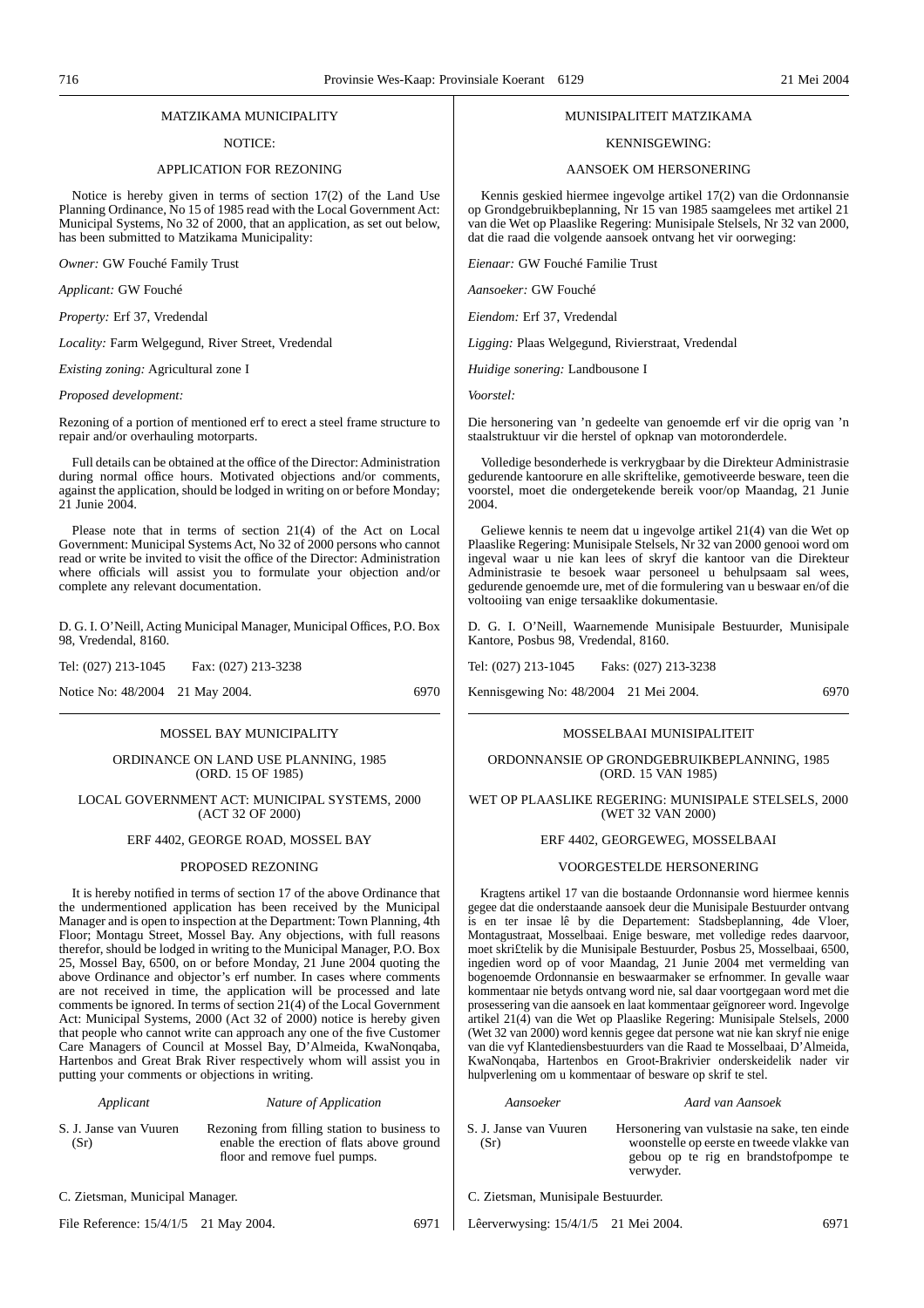#### MOSSEL BAY MUNICIPALITY

ORDINANCE ON LAND USE PLANNING, 1985 (ORD. 15 OF 1985)

LOCAL GOVERNMENT ACT: MUNICIPAL SYSTEMS, 2000 (ACT 32 OF 2000)

#### ERF 13145, CORNER OF SEDER- AND BROODBOOM STREETS, HEIDERAND

#### PROPOSED SUBDIVISION

It is hereby notified in terms of section 24 of the above Ordinance that the undermentioned application has been received by the Municipal Manager and is open to inspection at the Department: Town Planning, 4th Floor; Montagu Sreet, Mossel Bay. Any objections, with full reasons therefor, should be lodged in writing to the Municipal Manager, P.O. Box 25, Mossel Bay, 6500, on or before Monday, 21 June 2004 quoting the above Ordinance and objector's erf number. In cases where comments are not received in time, the application will be processed and late comments be ignored. In terms of section 21(4) of the Local Government Act: Municipal Systems, 2000 (Act 32 of 2000) notice is hereby given that people who cannot write can approach any one of the five Customer Care Managers of Council at Mossel Bay, D'Almeida, KwaNonqaba, Hartenbos and Great Brak River respectively whom will assist you in putting your comments or objections in writing.

| Applicant          | Nature of Application                                                  |  |
|--------------------|------------------------------------------------------------------------|--|
| F. J. van der Walt | Subdivision of Erf 13145, Heiderand,<br>Mossel Bay, into two portions. |  |

C. Zietsman, Municipal Manager.

File Reference:  $15/4/12/2$  21 May 2004. 6972

#### MOSSELBAAI MUNISIPALITEIT

ORDONNANSIE OP GRONDGEBRUIKBEPLANNING, 1985 (ORD. 15 VAN 1985)

WET OP PLAASLIKE REGERING: MUNISIPALE STELSELS, 2000 (WET 32 VAN 2000)

#### ERF 13145, HOEK VAN SEDER- EN BROODBOOMSTRAAT, HEIDERAND

#### VOORGESTELDE ONDERVERDELING

Kragtens artikel 24 van die bostaande Ordonnansie word hiermee kennis gegee dat die onderstaande aansoek deur die Munisipale Bestuurder ontvang is en ter insae lê by die Departement: Stadsbeplanning, 4de Vloer, Montagustraat, Mosselbaai. Enige besware, met volledige redes daarvoor, moet skriftelik by die Munisipale Bestuurder, Posbus 25, Mosselbaai, 6500, ingedien word op of voor Maandag, 21 Junie 2004 met vermelding van bogenoemde Ordonnansie en beswaarmaker se erfnommer. In gevalle waar kommentaar nie betyds ontvang word nie, sal daar voortgegaan word met die prosessering van die aansoek en laat kommentaar geïgnoreer word. Ingevolge artikel 21(4) van die Wet op Plaaslike Regering: Munisipale Stelsels, 2000 (Wet 32 van 2000) word kennis gegee dat persone wat nie kan skryf nie enige van die vyf Klantediensbestuurders van die Raad te Mosselbaai, D'Almeida, KwaNonqaba, Hartenbos en Groot-Brakrivier onderskeidelik nader vir hulpverlening om u kommentaar of besware op skrif te stel.

*Aansoeker Aard van Aansoek*

F. J. van der Walt Onderverdeling van Erf 13145, Heiderand, Mosselbaai, in twee gedeeltes.

C. Zietsman, Munisipale Bestuurder.

Lêerverwysing: 15/4/12/2 21 Mei 2004. 6972

## MOSSEL BAY MUNICIPALITY

#### ORDINANCE ON LAND USE PLANNING, 1985 (ORD. 15 OF 1985)

#### LOCAL GOVERNMENT ACT: MUNICIPAL SYSTEMS, 2000 (ACT 32 OF 2000)

## ERF 864, 2 ONZENRUST STREET, HARTENBOS

#### PROPOSED DEPARTURE

It is hereby notified in terms of section 15 of the above Ordinance that the undermentioned application has been received by the Municipal Manager and is open to inspection at the Department: Town Planning, 4th Floor; Montagu Street, Mossel Bay. Any objections, with full reasons therefor, should be lodged in writing to the Municipal Manager, P.O. Box 25, Mossel Bay, 6500, on or before Monday, 21 June 2004 quoting the above Ordinance and objector's erf number. In cases where comments are not received in time, the application will be processed and late comments be ignored. In terms of section 21(4) of the Local Government Act: Municipal Systems, 2000 (Act 32 of 2000) notice is hereby given that people who cannot write can approach any one of the five Customer Care Managers of Council at Mossel Bay, D'Almeida, KwaNonqaba, Hartenbos and Great Brak River respectively whom will assist you in putting your comments or objections in writting.

| Applicant            | Nature of Application                                                 |
|----------------------|-----------------------------------------------------------------------|
| W. J. van der Spuy   | Departure from the land use restrictions to<br>operate a guest-house. |
| $\sim$ $\sim$ $\sim$ |                                                                       |

C. Zietsman, Municipal Manager.

File Reference: 15/4/37/5 21 May 2004.

#### MOSSELBAAI MUNISIPALITEIT

ORDONNANSIE OP GRONDGEBRUIKBEPLANNING, 1985 (ORD. 15 VAN 1985)

WET OP PLAASLIKE REGERING: MUNISIPALE STELSELS, 2000 (WET 32 VAN 2000)

### ERF 864, ONZENRUSTSTRAAT 2, HARTENBOS

#### VOOORGESTELDE AFWYKING

Kragtens artikel 15 van die bostaande Ordonnansie word hiermee kennis gegee dat die onderstaande aansoek deur die Munisipale Bestuurder ontvang is en ter insae lê by die Departement: Stadsbeplanning, 4de Vloer, Montagustraat, Mossselbaai. Enige besware, met volledige redes daarvoor, moet skriftelik by die Munisipale Bestuurder, Posbus 25, Mosselbaai, 6500, ingedien word op of voor Maandag, 21 Junie 2004 met vermelding van bogenoemde Ordonnansie en beswaarmaker se erfnommer. In gevalle waar kommentaar nie betyds ontvang word nie, sal daar voortgegaan word met die prosessering van die aansoek en laat kommentaar geïgnoreer word. Ingevolge artikel 21(4) van die Wet op Plaaslike Regering: Munisipale Stelsels, 2000 (Wet 32 van 2000) word kennis gegee dat persone wat nie kan skryf nie enige van die vyf Klantediensbestuurders van die Raad te Mosselbaai, D'Almeida, KwaNonqaba, Hartenbos en Groot-Brakrivier onderskeidelik nader vir hulpverlening om u kommentaar of besware op skrif te stel.

|       | Aansoeker                             | Aard van Aansoek                                                      |  |  |  |
|-------|---------------------------------------|-----------------------------------------------------------------------|--|--|--|
| ns to | W. J. van der Spuy                    | Afwyking van die grondgebruikbeperkings<br>om 'n gastebuis te bedryf. |  |  |  |
|       | C. Zietsman, Munisipale Bestuurder.   |                                                                       |  |  |  |
| 6973  | Lêerverwysing: 15/4/37/5 21 Mei 2004. |                                                                       |  |  |  |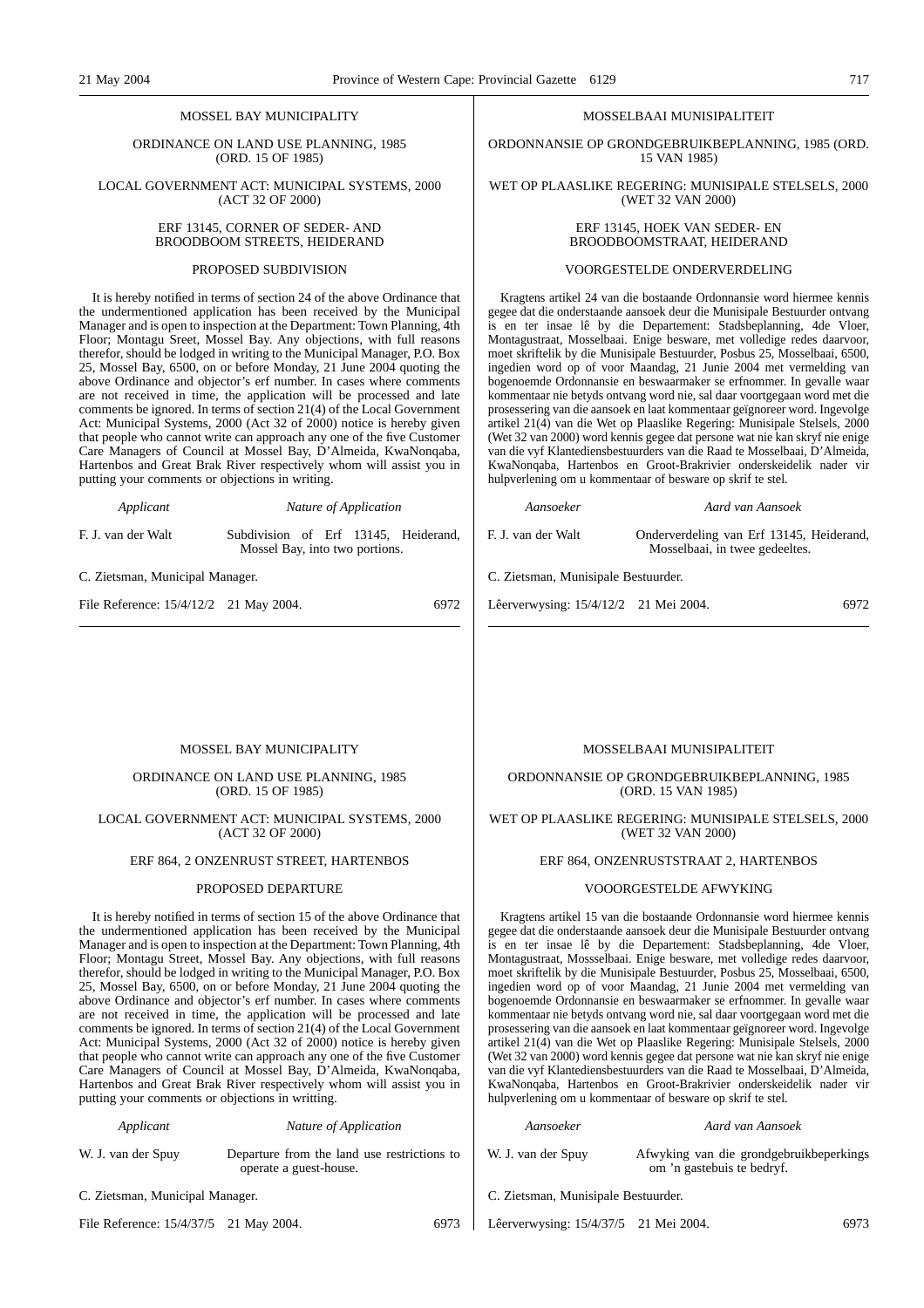ORDINANCE ON LAND USE PLANNING, 1985 (ORD. 15 OF 1985)

LOCAL GOVERNMENT ACT: MUNICIPAL SYSTEMS, 2000 (ACT 32 OF 2000)

## ERF 384, 14 J. B. MULLER STREET, KLEIN BRAK RIVER

#### PROPOSED DEPARTURE

It is hereby notified in terms of section 15 of the above Ordinance that the undermentioned application has been received by the Municipal Manager and is open to inspection at the Department: Town Planning, 4th Floor; Montagu Street, Mossel Bay. Any objections, with full reasons therefor, should be lodged in writing to the Municipal Manager, P.O. Box 25, Mossel Bay, 6500, on or before Monday, 21 June 2004 quoting the above Ordinance and objector's erf number. In cases where comments are not received in time, the application will be processed and late comments be ignored. In terms of section 21(4) of the Local Government Act: Municipal Systems, 2000 (Act 32 of 2000) notice is hereby given that people who cannot write can approach any one of the five Customer Care Managers of Council at Mossel Bay, D'Almeida, KwaNonqaba, Hartenbos and Great Brak River respectively whom wil assist you in putting your comments or objections in writting.

*Applicant Nature of Application*

M. E. Goosen Departure from the land use restrictions to operate a guest-house.

C. Zietsman, Municipal Manager.

File Reference:  $15/4/38/5$  21 May 2004. 6974

#### MOSSELBAAI MUNISIPALITEIT

ORDONNANSIE OP GRONDGEBRUIKBEPLANNING, 1985 (ORD. 15 VAN 1985)

#### WET OP PLAASLIKE REGERING: MUNISIPALE STELSELS, 2000 (WET 32 VAN 2000)

## ERF 384, J. B. MULLERSTRAAT 14, KLEIN-BRAKRIVIER

#### VOORGESTELDE AFWYKING

Kragtens artikel 15 van die bostaande Ordonnansie word hiermee kennis gegee dat die onderstaande aansoek deur die Munisipale Bestuurder ontvang is en ter insae lê by die Departement: Stadsbeplanning, 4de Vloer, Montagustraat, Mossselbaai. Enige besware, met volledige redes daarvoor, moet skriftelik by die Munisipale Bestuurder, Posbus 25, Mosselbaai, 6500, ingedien word op of voor Maandag, 21 Junie 2004 met vermelding van bogenoemde Ordonnansie en beswaarmaker se erfnommer. In gevalle waar kommentaar nie betyds ontvang word nie, sal daar voortgegaan word met die prosessering van die aansoek en laat kommentaar geïgnoreer word. Ingevolge artikel 21(4) van die Wet op Plaaslike Regering: Munisipale Stelsels, 2000 (Wet 32 van 2000) word kennis gegee dat persone wat nie kan skryf nie enige van die vyf Klantediensbestuurders van die Raad te Mosselbaai, D'Almeida, KwaNonqaba, Hartenbos en Groot-Brakrivier onderskeidelik nader vir hulpverlening om u kommentaar of besware op skrif te stel.

#### *Aansoeker Aard van Aansoek*

M. E. Goosen Afwyking van die grondgebruikbeperkings om 'n gastehuis te bedryf.

C. Zietsman, Munisipale Bestuurder.

Lêerverwysing: 15/4/38/5 21 Mei 2004. 6974

#### MOSSEL BAY MUNICIPALITY

#### ORDINANCE ON LAND USE PLANNING, 1985 (ORD. 15 OF 1985)

#### LOCAL GOVERNMENT ACT: MUNICIPAL SYSTEMS, 2000 (ACT 32 OF 2000)

#### ERF 519, 11 FLAMINK CRESCENT, OUTENIQUA BEACH, GREAT BRAKRIVER

#### PROPOSED DEPARTURE

It is hereby notified in terms of section 15 of the above Ordinance that the undermentioned application has been received by the Municipal Manager and is open to inspection at the Department: Town Planning, 4th Floor; Montagu Street, Mossel Bay. Any objections, with full reasons therefor, should be lodged in writing to the Municipal Manager, P.O. Box 25, Mossel Bay, 6500, on or before Monday, 21 June 2004 quoting the above Ordinance and objector's erf number. In cases where comments are not received in time, the application will be processed and late comments be ignored. In terms of section 21(4) of the Local Government Act: Municipal Systems, 2000 (Act 32 of 2000) notice is hereby given that people who cannot write can approach any one of the five Customer Care Managers of Council at Mossel Bay, D'Almeida, KwaNonqaba, Hartenbos and Great Brak River respectively whom will assist you in putting your comments or objections in writting.

| Applicant  | Nature of Application                                                 |
|------------|-----------------------------------------------------------------------|
| J. B. Loyd | Departure from the land use restrictions to<br>operate a guest-house. |

C. Zietsman, Municipal Manager.

File Reference:  $15/4/34/5$  21 May 2004. 6975

MOSSELBAAI MUNISIPALITEIT

ORDONNANSIE OP GRONDGEBRUIKBEPLANNING, 1985 (ORD. 15 VAN 1985)

WET OP PLAASLIKE REGERING: MUNISIPALE STELSELS, 2000 (WET 32 VAN 2000)

#### ERF 519, FLAMINKSlNGEL 11, OUTENIQUASTRAND, GROOT-BRAKRIVIER

#### VOORGESTELDE AFWYKING

Kragtens artikel 15 van die bostaande Ordonnansie word hiermee kennis gegee dat die onderstaande aansoek deur die Munisipale Bestuurder ontvang is en ter insae lê by die Departement: Stadsbeplanning, 4de Vloer, Montagustraat, Mosselbaai. Enige besware, met volledige redes daarvoor, moet skriftelik by die Munisipale Bestuurder, Posbus 25, Mosselbaai, 6500, ingedien word op of voor Maandag, 21 Junie 2004 met vermelding van bogenoemde Ordonnansie en beswaarmaker se erfnommer. In gevalle waar kommentaar nie betyds ontvang word nie, sal daar voortgegaan word met die prosessering van die aansoek en laat kommentaar geïgnoreer word. Ingevolge artikel 21(4) van die Wet op Plaaslike Regering: Munisipale Stelsels, 2000 (Wet 32 van 2000) word kennis gegee dat persone wat nie kan skryf nie enige van die vyf Klantediensbestuurders van die Raad te Mosselbaai, D'Almeida, KwaNonqaba, Hartenbos en Groot-Brakrivier onderskeidelik nader vir hulpverlening om u kommentaar of besware op skrif te stel.

|                                          | Aansoeker | Aard van Aansoek                        |
|------------------------------------------|-----------|-----------------------------------------|
| J. B. Loyd<br>om 'n gastehuis te bedryf. |           | Afwyking van die grondgebruikbeperkings |

C. Zietsman, Munisipale Bestuurder.

Lêerverwysing: 15/4/34/5 21 Mei 2004. 6975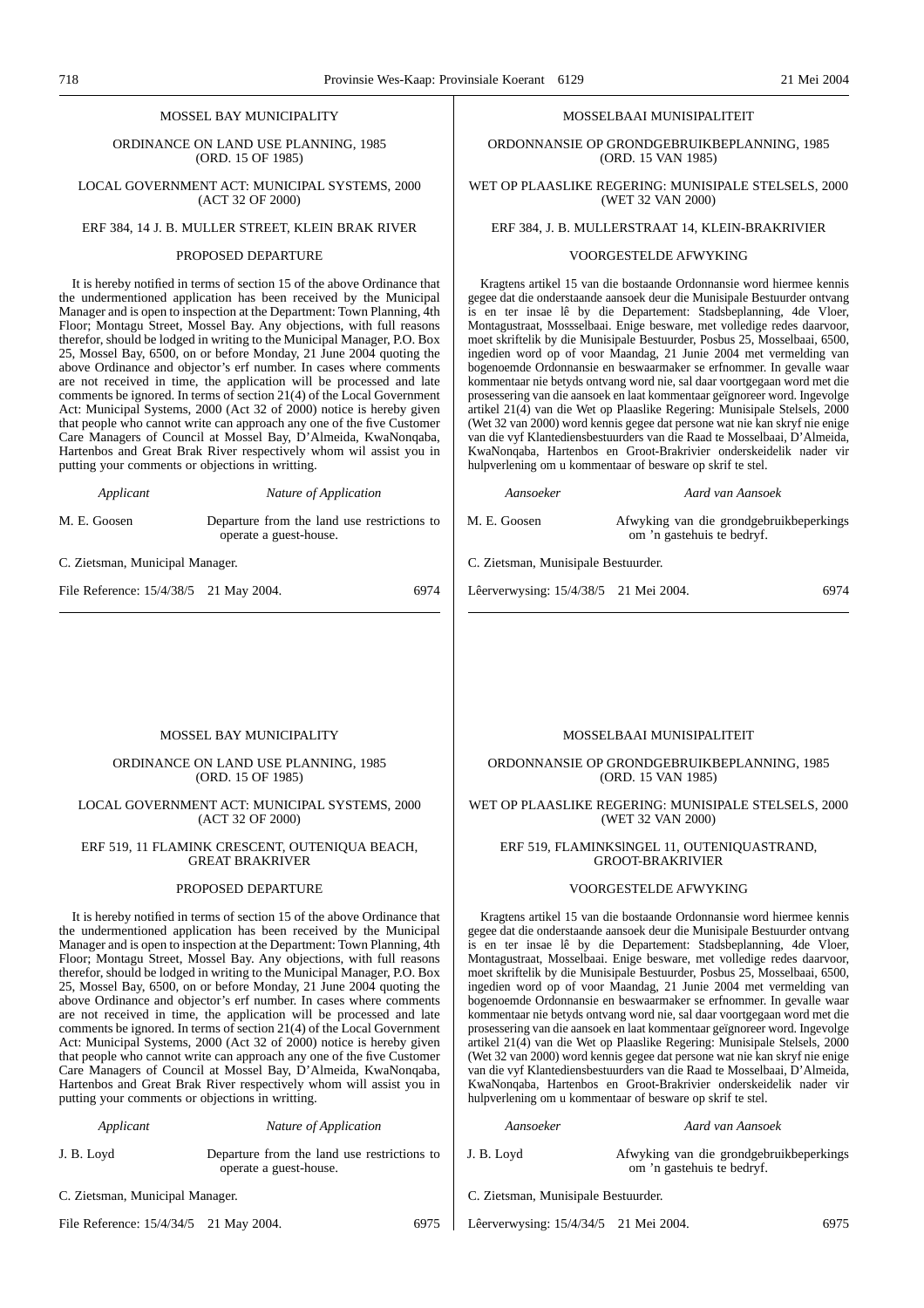#### MOSSEL BAY MUNICIPALITY

#### ORDINANCE ON LAND USE PLANNING, 1985 (ORD. 15 OF 1985)

#### LOCAL GOVERNMENT ACT: MUNICIPAL SYSTEMS, 2000 (ACT 32 OF 2000)

#### ERF 184, 54 VAN ZYL STREET, TERGNIET

#### PROPOSED SUBDIVISION

It is hereby notified in terms of section 24 of the above Ordinance that the undermentioned application has been received by the Municipal Manager and is open to inspection at the Department: Town Planning, 4th Floor; Montagu Street, Mossel Bay. Any objections, with full reasons therefor, should be lodged in writing to the Municipal Manager, P.O. Box 25, Mossel Bay, 6500, on or before Monday, 21 June 2004 quoting the above Ordinance and objector's erf number. In cases where comments are not received in time, the application will be processed and late comments be ignored. In terms of section 21(4) of the Local Government Act: Municipal Systems, 2000 (Act 32 of 2004) notice is hereby given that people who cannot write can approach any one of the five Customer Care Managers of Council at Mossel Bay, D'Almeida, KwaNonqaba, Hartenbos and Great Brak River respectively whom will assist you in putting your comments or objections in writting.

*Applicant Nature of Application*

J. P. du Toit Subdivision of Erf 184, Tergniet, into two portions.

C. Zietsman, Municipal Manager.

File Reference:  $15/4/40/2$  21 May 2004. 6976

#### OVERSTRAND MUNICIPALITY

#### HERMANUS ADMINISTRATION

#### SANDBAAI: APPLICATION FOR REZONING, SUBDIVISION AND DEPARTURE, ERF 1461, 79 END STREET: C. E. DU PLESSIS AND N. A. BARROW

Notice is hereby given in terms of sections 15, 17 and 24 of Ordinance 15 of 1985 that the Council has received an application for:

1. Rezoning to subdivisional area;

- 2. Rezoning and subdivision from agriculture zone I to 48 residential zone II erven, five open space zone II erven and a private road, and
- 3. Departure in order to exceed the maximum allowable area of two hectare with 0,6 hectare.

Plans and further details of the proposal may be inspected at the office of the Town Planner during normal office hours.

Any objections to the proposal must reach the undersigned in writing on or before Friday, 25 June 2004.

Any person who is unable to write may submit their objection verbally to the Council's offices where they will be assisted by a staff member to put their comments in writing.

J. F. Koekemoer, Municipal Manager, Municipal Offices, Hermanus.

*Enquiries:* Miss. L. Bruiners (028) 313-8179.

Notice No. 31/2004 21 May 2004. 6977

#### MOSSELBAAI MUNISIPALITEIT

ORDONNANSIE OP GRONDGEBRUIKBEPLANNING, 1985 (ORD. 15 VAN 1985)

#### WET OP PLAASLIKE REGERING: MUNISIPALE STELSELS, 2000 (WET 32 VAN 2000)

#### ERF 184, VAN ZYLSTRAAT 54, TERGNIET

#### VOORGESTELDE ONDERVERDELING

Kragtens artikel 24 van die bostaande Ordonnansie word hiermee kennis gegee dat die onderstaande aansoek deur die Munisipale Bestuurder ontvang is en ter insae lê by die Departement: Stadsbeplanning, 4de Vloer, Montagustraat, Mosselbaai. Enige besware, met volledige redes daarvoor, moet skriftelik by die Munisipale Bestuurder, Posbus 25, Mosselbaai, 6500, ingedien word op of voor Maandag, 21 Junie 2004 met vermelding van bogenoemde Ordonnansie en beswaarmaker se erfnommer. In gevalle waar kommentaar nie betyds ontvang word nie, sal daar voortgegaan word met die prosessering van die aansoek en laat kommentaar geïgnoreer word. Ingevolge artikel 21(4) van die Wet op Plaaslike Regering: Munisipale Stelsels, 2000 (Wet 32 van 2000) word kennis gegee dat persone wat nie kan skryf nie enige van die vyf Klantediensbestuurders van die Raad te Mosselbaai, D'Almeida, KwaNonqaba, Hartenbos en Groot-Brakrivier onderskeidelik nader vir hulpverlening om u kommentaar of besware op skrif te stel.

*Aansoeker Aard van Aansoek*

J. P. du Toit Onderverdeling van Erf 184, Tergniet, in twee gedeeltes.

C. Zietsman, Munisipale Bestuurder.

Lêerverwysing: 15/4/40/2 21 Mei 2004. 6976

#### MUNISIPALITEIT OVERSTRAND

#### HERMANUS ADMINISTRASIE

#### SANDBAAI: AANSOEK OM HERSONERING, ONDERVERDELING EN AFWYKING, ERF 1461, ENDSTRAAT 79: C. E. DU PLESSIS EN N. A. BARROW

Kennis geskied hiermee kragtens artikels 15, 17 en 24 van Ordonnansie 15 van 1985 dat die Raad 'n aansoek ontvang het vir die:

- 1. Hersonering na onderverdelingsgebied;
- 2. Hersonering en onderverdeling vanaf landbousone I na 48 residensiële sone II erwe, vyf oopruimtesone II erwe en 'n privaatpad, en
- 3. Afwyklng ten einde die twee hektaar toelaatbare grootte met 0,6 hektaar te oorskry.

Planne en verdere besonderhede is beskikbaar by die kantore van die Stadsbeplanner gedurende normale kantoorure.

Enige besware teen die voorstel moet die ondergetekende skriftelik bereik voor of op Vrydag, 25 Junie 2004.

Enige persoan wat nie kan skryf nie kan sy/haar beswaar mondelings by die Raad se kantoor aflê waar 'n personeellid sal help om die kommentaar op skrif te stel.

J. F Koekemoer, Munisipale Bestuurder, Munisipale Kantore, Hermanus.

*Navrae:* Me. L. Bruiners (028) 313-8179.

Kennisgewing Nr. 31/2004 21 Mei 2004. 6977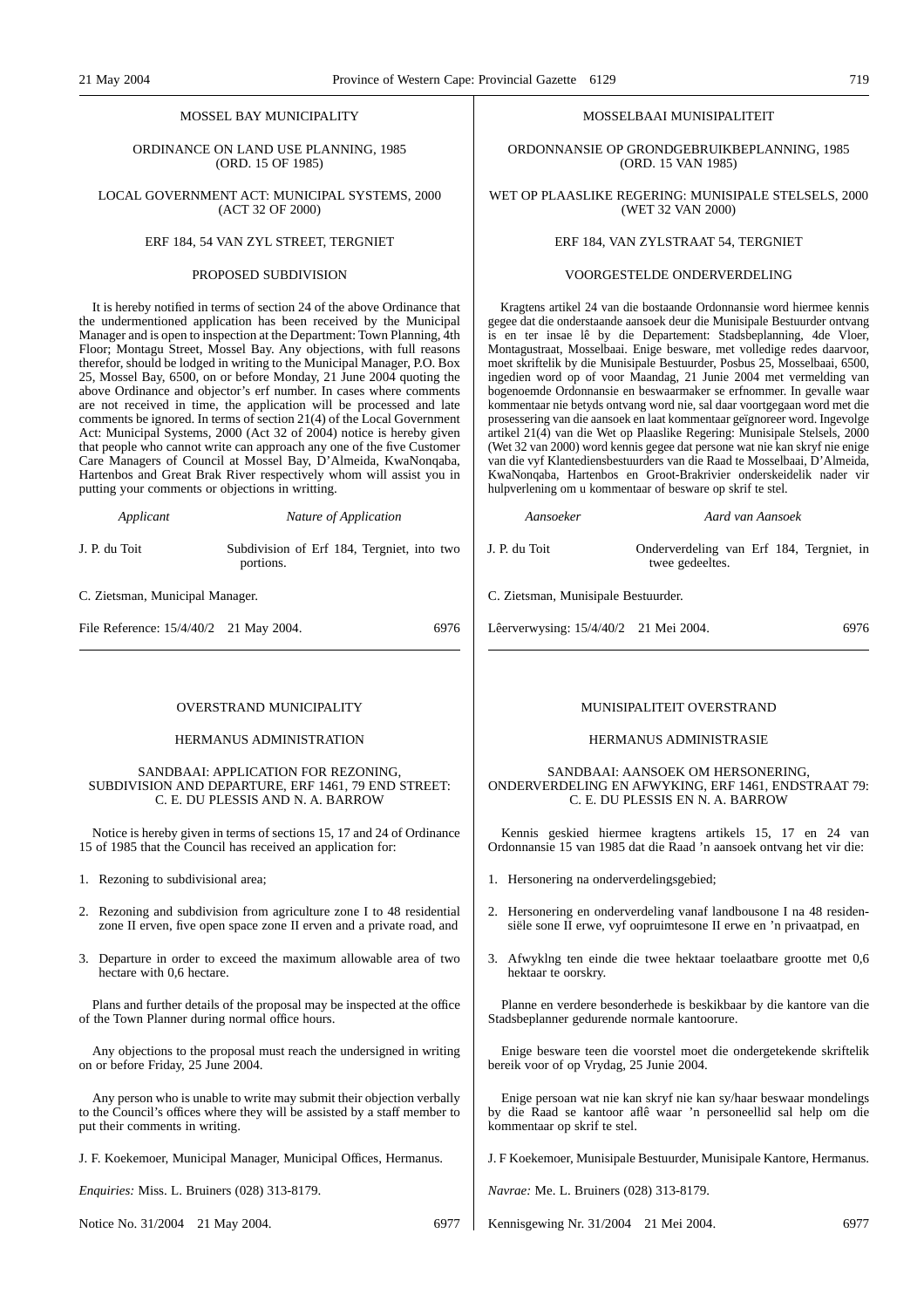## OVERSTRAND MUNICIPALITY

## GANSBAAI ADMINISTRATION

#### GANSBAAI (INDUSTRIAL AREA) ERF 2927: DEPARTURE

#### (M/N 16/2004)

Notice is hereby given in terms of the provisions of section 15 of the Land Use Planning Ordinance, 1985 (Ordinance 15 of 1985) that an application was received for a departure on Erf 2927, 43 Industry Circle, Gansbaai, in order to enable the owners of the erf, Central High Trading 190 CC (Anton and Gail Marais), to conduct a licensed restaurant on the premises.

Further details of the application, as well as a diagram indicating the position of the erf, are open for inspection at the Municipal Office, Main Street, Gansbaai, during normal office hours.

Comments on or objections against the rezoning and amendment of the structure plan should be lodged in writing, indicating the writer's erf number, with thc undersigned on or before Monday, 21 June 2004. Reasons for objections must be given.

Illiterate persons are welcome to make verbal submissions to designated officials who will assist them to put their comments/ objections in writing.

F. Myburgh, Area Manager, P.O. Box 26, Gansbaai, 7220.

21 May 2004. 6978

#### PRINCE ALBERT MUNICIPALITY

#### NOTICE NUMBER 10/2004

GENERAL VALUATION: NOTICE OF CALLING FOR OBJECTIONS TO PROVISIONAL VALUATION ROLL

#### (REGULATION 12)

Notice is hereby given in terms of section 15(1) of the Property Valuation Ordinance, 1993 that the provisional valuation roll is open to inspection at the offices of the Local Authority of Prince Albert as from 14 May 2004 until 11 June 2004.

The owner of any property recorded on such roll may, in terms of the provisions of section 16 of the said Ordinance, object to the valuation placed on his property, and such objection must reach the Municipal Manager before the expiry of the above-mentianed date.

The prescribed form for the lodging of an objection is available at the undermentioned addresses. Your attention is specially focused on the fact that no person is entitled to raise any objection before the valuation board unless he has lodged an objection in time on the prescribed form.

As owner also includes a proxy as defined in section 1 of the Ordinance.

*Addresses of the offıces of the local authority:*

Municipal Manager, Municipal Offices, 23 and 29 Church Street, Prince Albert.

Tel. (023) 541-1036

Municipal Offices, Gousblom Street, Leeu-Gamka.

Tel. (023) 521-2135

N. M. Wicomb, Municipal Manager.

21 May 2004. 6979

#### MUNISIPALITEIT OVERSTRAND

#### GANSBAAI ADMINISTRASIE

GANSBAAI (INDUSTRIËLE GEBIED) ERF 2927: AFWYKING

(M/K 16/2004)

Kennls geskied hiermee ingevolge die bepalings van artikel 15 van die Ordonnansie op Grondgebruikbeplanning, 1985 (Ordonnansie 15 van 1985) dat die raad 'n aansoek vir 'n afwyking op Erf 2927, lndustriesirkel 43, Gansbaai, ontvang het ten einde die eienaars van die erf, Central High Trading 190 BK (Anton en Gail Marais), in staat te stel om 'n gelisensieede restaurant op die perseel te bedryf.

Nadere besonderhede van die voorgestelde gebruik van die erf, asook 'n diagram wat die ligging van die erf aantoon, lê ter insae by die Munisipale Kantoor, Hoofstraat, Gansbaai, gedurende normale kantoorure.

Kommentaar op of besware teen die aansoek moet skriftelik, met vermelding van die skrywer se erfnommer, by die ondergetekende ingedien word voor of op Maandag, 21 Junie 2004. Redes vir besware moet verstrek word.

Ongeletterde persone kan hul kommentaar/beswaar mondelings by die Raad se kantoor aflê waar 'n personeellid sal help om die kommentaar/ beswaar op skrif te stel.

F. Myburgh, Areabestuurder, Posbus 26, Gansbaai, 7220.

21 Mei 2004. 6978

#### MUNISIPALITEIT PRINS ALBERT

#### KENNISGEWING NOMMER 10/2004

ALGEMENE WAARDASIE: KENNISGEWING WAT BESWARE TEEN VOORLOPIGE WAARDASIELYS AANVRA

#### (REGULASIE 12)

Kennis geskied hiermee ingevolge artikel 15(1) van die Ordonnansie op Eiendomswaardering, 1993 gegee dat die voorlopige waardasielys ter insae lê in die kantore van die Plaaslike Owerheid van die Munisipaliteit van Prins Albert vanaf 14 Mei 2004 tot 71 Junle 2004.

Die eienaar van enige eiendom wat in sodanige lys opgeteken is, kan ingevolge die bepalings van artikel 16 van genoemde Ordonnansie beswaar aanteken teen die waardasie wat op sy eiendom geplaas is en sodanige beswaar moet die Munisipale Bestuurder voor die verstryking van genoemde datum bereik.

Die voorgeskrewe vorm vir die indiening van 'n beswaar is by die adresse hieronder aangedui, beskikbaar. U aandag word spesifiek gevestig op die feit dat geen persoon geregtig is om enige beswaar voor die waardasieraad te opper tensy hy 'n beswaar op die voorgeskrewe vorm betyds ingedien het nie.

'n Eienaar sluit ook 'n gevolmagtigde in soos omskryf in artikel 1 van die Ordonnansie.

*Adresse van die kantore van die plaaslike owerheid:*

Munisipale Bestuurder, Munisipale Kantore, Kerkstraat 23 en 29, Prins Albert.

Tel. (023) 541-1036

Munisipale Kantore, Gousblomstraat, Leeu-Gamka.

Tel. (023) 521-2135

N. M. Wicomb, Munisipale Bestuurder.

21 Mei 2004. 6979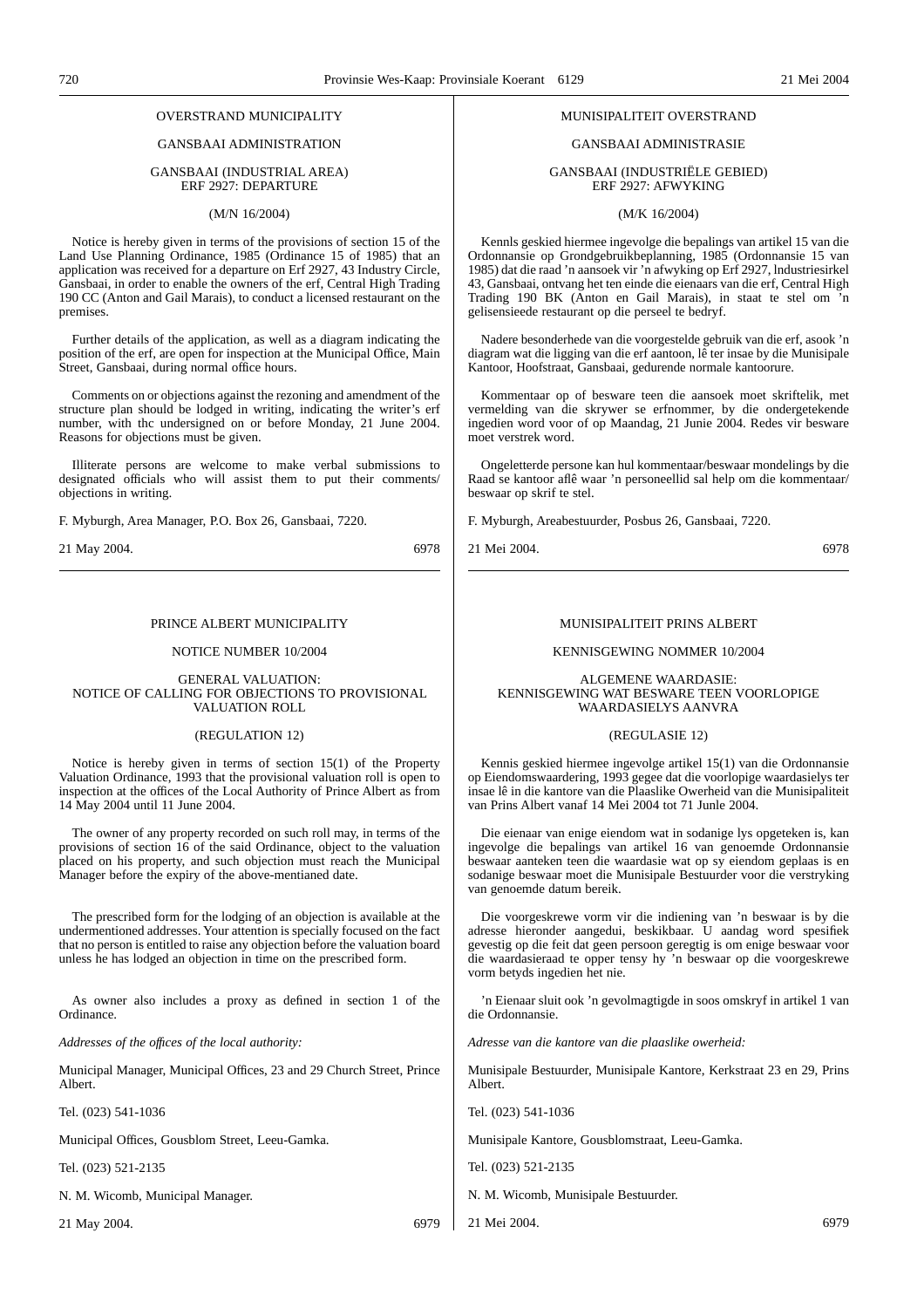| SALDANHA BAY MUNICIPALITY                                                                                                                                                                                                                                                                                                 | MUNISIPALITEIT SALDANHABAAI                                                                                                                                                                                                                                                                                                 |
|---------------------------------------------------------------------------------------------------------------------------------------------------------------------------------------------------------------------------------------------------------------------------------------------------------------------------|-----------------------------------------------------------------------------------------------------------------------------------------------------------------------------------------------------------------------------------------------------------------------------------------------------------------------------|
| DEPARTURE ON ERF 1820, VONDELING CLOSE, LANGEBAAN                                                                                                                                                                                                                                                                         | AFWYKING OP ERF 1820, VONDELINGSLOT, LANGEBAAN                                                                                                                                                                                                                                                                              |
| Notice is hereby given that Council received an application for:                                                                                                                                                                                                                                                          | Kennis geskied hiermee dat die Raad 'n aansoek ontvang het vir:                                                                                                                                                                                                                                                             |
| i) a departure, in terms of section 15 of the Ordinance on Land<br>Use Planning (No 15 of 1985), from the Langebaan Scheme<br>Regulations in order to allow for a beauty parlour on Erf 1820,<br>Langebaan.                                                                                                               | i) 'n afwyking, in terme van artikel 15 van die Ordonnansie op<br>Grondgebruikbeplanning (Nr 15 van 1985), van die Langebaan<br>Skemaregulasies ten einde 'n skoonheidsalon op Erf 1820,<br>Langebaan, te bedryf.                                                                                                           |
| Details are available for scrutiny at the Municipal Manager's Office,<br>Breë Street, Langebaan, during the following hours: Monday to Friday<br>08:00-13:00 and 13:30-16:30. Telephonic enquiries: N. Colyn (Tel: (022)<br>701-7107). Objections with relevant reasons must be lodged in writing<br>before 28 June 2004. | Nadere besonderhede lê ter insae by die Munisipale Bestuurder se<br>kantoor, Breëstraat, Langebaan, gedurende die volgende ure: Maandag<br>tot Vrydag: 08:00-13:00 en 13:30-16:30. Telefoniese navrae: N. Colyn<br>(Te1: (022) 701-7107). Besware met relevante redes, moet skriftelik voor<br>28 Junie 2004 ingedien word. |
| Municipal Manager.                                                                                                                                                                                                                                                                                                        | Munisipale Bestuurder.                                                                                                                                                                                                                                                                                                      |
| 21 May 2004.<br>6980                                                                                                                                                                                                                                                                                                      | 21 Mei 2004.<br>6980                                                                                                                                                                                                                                                                                                        |
|                                                                                                                                                                                                                                                                                                                           |                                                                                                                                                                                                                                                                                                                             |

### **GENERAL NOTICE**

#### **WESTERN CAPE PROVINCIAL DEPARTMENT OF HEALTH**

#### **Notice in terms of sub-regulation 6(1)(a) and 6(2) of Regulation 187 of 2001**

The Western Cape Provincial Minister responsible for Health hereby publishes notification of receipt of the following applications for the establishment of private health establishments in the Western Cape Province. Copies of the applications may be obtained at a nominal fee from the Chief Directorate of Business Development, Provincial Department of Health, P.O. Box 2060, Cape Town 8000, tel. (021) 483-3414.

Kindly note that all interested parties are invited to submit written comment on any of the applications mentioned below to the Western Cape Health Department within **30 days** of the publication of this notice. All comments must be sent to:

> **The Head Department of Health P.O. Box 2060 Cape Town 8000**

| NO. | PRIVATE HEALTH<br><b>ESTABLISHMENT</b> | <b>NAME AND ADDRESS OF</b><br><b>PROPRIETOR</b>                                                            | <b>LOCATION</b>                | <b>TOTAL NUMBER OF</b><br><b>BEDS/THEATRES</b>                                              | <b>TYPE OF FACILITY</b>                      |
|-----|----------------------------------------|------------------------------------------------------------------------------------------------------------|--------------------------------|---------------------------------------------------------------------------------------------|----------------------------------------------|
| 1.  | Langebaan Medi Care<br>Hospital        | Langebaan Medi Care Hospital<br>P.O. Box 34<br>Philadelphia<br>7304                                        | Langebaan                      | Application for 70 Beds<br>and 5 Theatres                                                   | <b>Acute Private Health</b><br>Establishment |
| 2.  | Dr. Cronje & Partners<br>Inc.          | Mr. J. E. Maritz<br>Caledon Satellite Office<br>Orion Building<br>26 Prince Alfred Road<br>Caledon<br>7230 | Caledon Satellite Office       | Application for Radio-<br>Diagnostic Unit                                                   | <b>Acute Private Health</b><br>Establishment |
| 3.  | Dr. Cronje & Partners<br>Inc.          | Mr. J. E. Maritz<br>Swellendam Satellite Office<br>118 Voortrek Street<br>Swellendam<br>6740               | Swellendam Satellite<br>Office | Application for Radio-<br>Diagnostic Unit                                                   | <b>Acute Private Health</b><br>Establishment |
| 4.  | Dr. Cronje & Partners<br>Inc.          | Mr. J. E. Maritz<br>Ceres Satellite Office<br>Ceres Private Hospital<br>Ceres<br>6835                      | Ceres Private Hospital         | Application for Radio-<br>Diagnostic Unit                                                   | <b>Acute Private Health</b><br>Establishment |
| 5.  | Kuils River Hospital                   | Mr. K. de Klerk<br>P.O. Box 1200<br>Kuils River<br>7579                                                    | Kuils River                    | Application for 10 ICU/<br>High care and 2 Isolation<br><b>beds</b>                         | <b>Acute Private Health</b><br>Establishment |
| 6.  | Swellendam Hospital                    | Mr. G. Merryweather<br>Private Bag X14<br>Rondebosch<br>7701                                               | Swellendam                     | Application for 28 Beds,<br>1 Major Theatre, 1 Deliv-<br>ery room and 1 Proce-<br>dure room | <b>Acute Private Health</b><br>Establishment |
| 7.  | Jan S. Marais Hospital                 | Ms. L. du Toit<br>P.O. Box 446<br>Bellville<br>7535                                                        | <b>Bellville</b>               | Application for heart<br>catheterisation lab                                                | <b>Acute Private Health</b><br>Establishment |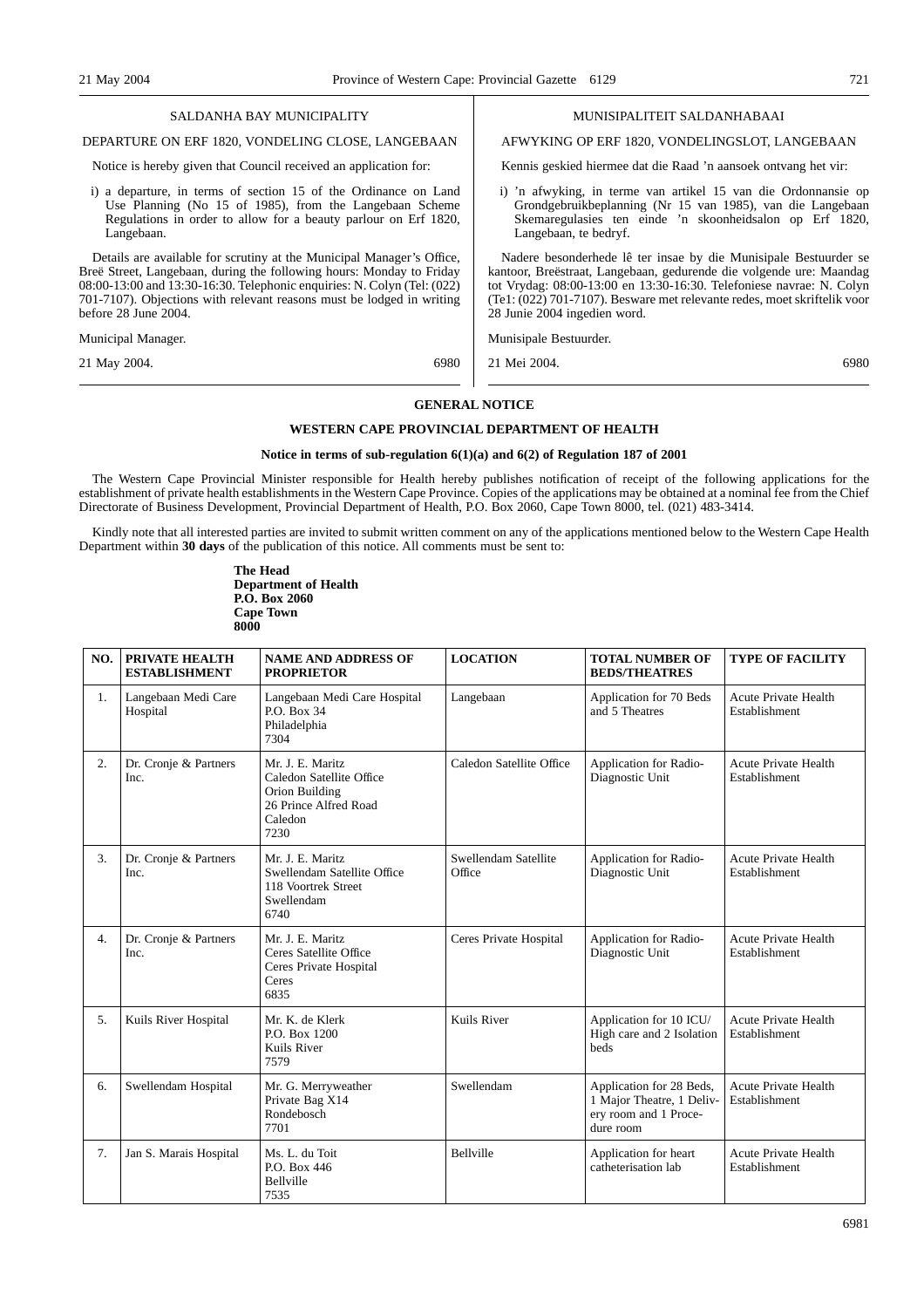#### **ALGEMENE KENNISGEWING**

## **WES-KAAPSE PROVINSIALE DEPARTEMENT VAN GESONDHEID**

#### **Kennisgewing ingevolge subregulasie 6(1)(a) en 6(2) van regulasie 187 van 2001**

Die Wes-Kaapse Provinsiale Minister verantwoordelik vir Gesondheid gee hiermee kennis van die volgende aansoeke wat ontvang is vir die oprigting van private gesondheidsinrigtings in die Wes-Kaap. Afskrifte van die aansoeke kan teen 'n nominale bedrag bekom word van die Hoofdirektoraat Besigheidsontwikkeling, Provinsiale Departement van Gesondheid, Posbus 2060, Kaapstad 8000, tel. (021) 483-3414.

Let asseblief daarop dat alle belangstellendes uitgenooi word om binne **30 dae** na die publikasie van hierdie kennisgewing skriftelike kommentaar oor enige van die aansoeke voor te lê aan die Wes-Kaapse Departement van Gesondheid. Alle kommentaar moet gestuur word aan:

> **Die Hoof Departement van Gesondheid Posbus 2060 Kaapstad 8000**

| NR.              | <b>PRIVATE GESOND-</b><br><b>HEIDSINRIGTING</b> | <b>NAAM EN ADRES VAN</b><br><b>EIENAAR</b>                                                             | <b>STANDPLAAS</b>       | <b>TOTALE GETAL</b><br><b>BEDDENS</b>                                              | <b>TIPE INRIGTING</b>                         |
|------------------|-------------------------------------------------|--------------------------------------------------------------------------------------------------------|-------------------------|------------------------------------------------------------------------------------|-----------------------------------------------|
| 1.               | Langebaan Mediese Sorg<br>Hospitaal             | Langebaan Mediese Sorg<br>Hospitaal<br>Posbus 34<br>Philadelphia<br>7304                               | Langebaan               | Aansoek vir 70 Beddens<br>and 5 Teaters                                            | <b>Akute Private</b><br>Gesondsheidsinrigting |
| $\overline{2}$ . | Dr. Cronje & Vennote                            | Mnr. J. E. Maritz<br>Caledon Sateliet Kantoor<br>Orion-gebou<br>Prince Alfredweg 26<br>Caledon<br>7230 | Caledon Hospitaal       | Aansoek vir Radio-<br>Diagnostiese Eenheid                                         | <b>Akute Private</b><br>Gesondsheidsinrigting |
| 3.               | Dr. Cronje & Vennote                            | Mnr. J. E. Maritz<br>Swellendam Sateliet Kantoor<br>Voortrekstraat 118<br>Swellendam<br>6740           | Swellendam Hospitaal    | Aansoek vir Radio-<br>Diagnostiese Eenheid                                         | <b>Akute Private</b><br>Gesondsheidsinrigting |
| 4.               | Dr. Cronje & Vennote                            | Mnr. J. E. Maritz<br><b>Ceres Sateliet Kantoor</b><br>Ceres Privaat Hospitaal<br>Ceres<br>6835         | Ceres Privaat Hospitaal | Aansoek vir Radio-<br>Diagnostiese Eenheid                                         | <b>Akute Private</b><br>Gesondsheidsinrigting |
| 5.               | Kuilsrivier Hospitaal                           | Mnr. K. de Klerk<br>Posbus 1200<br>Kuilsrivier<br>7579                                                 | Kuilsrivier             | Aansoek vir 10<br>Intensiewesorg/Hoësorg<br>en 2 Isolasie beddens                  | <b>Akute Private</b><br>Gesondsheidsinrigting |
| 6.               | Swellendam Hospitaal                            | Mnr. G. Merryweather<br>Privaatsak X14<br>Rondebosch<br>7701                                           | Swellendam Hospitaal    | Aansoek vir 28 Beddens.<br>1 Groot Teater, 1<br>Prosedure kamer en 1<br>Kraamkamer | <b>Akute Private</b><br>Gesondsheidsinrigting |
| 7.               | Jan S. Marais Hospitaal                         | Me. L. du Toit<br>Posbus 446<br>Bellville<br>7535                                                      | <b>Bellville</b>        | Aansoek vir Hart<br>Kateterisasie<br>laboratorium                                  | <b>Akute Private</b><br>Gesondsheidsinrigting |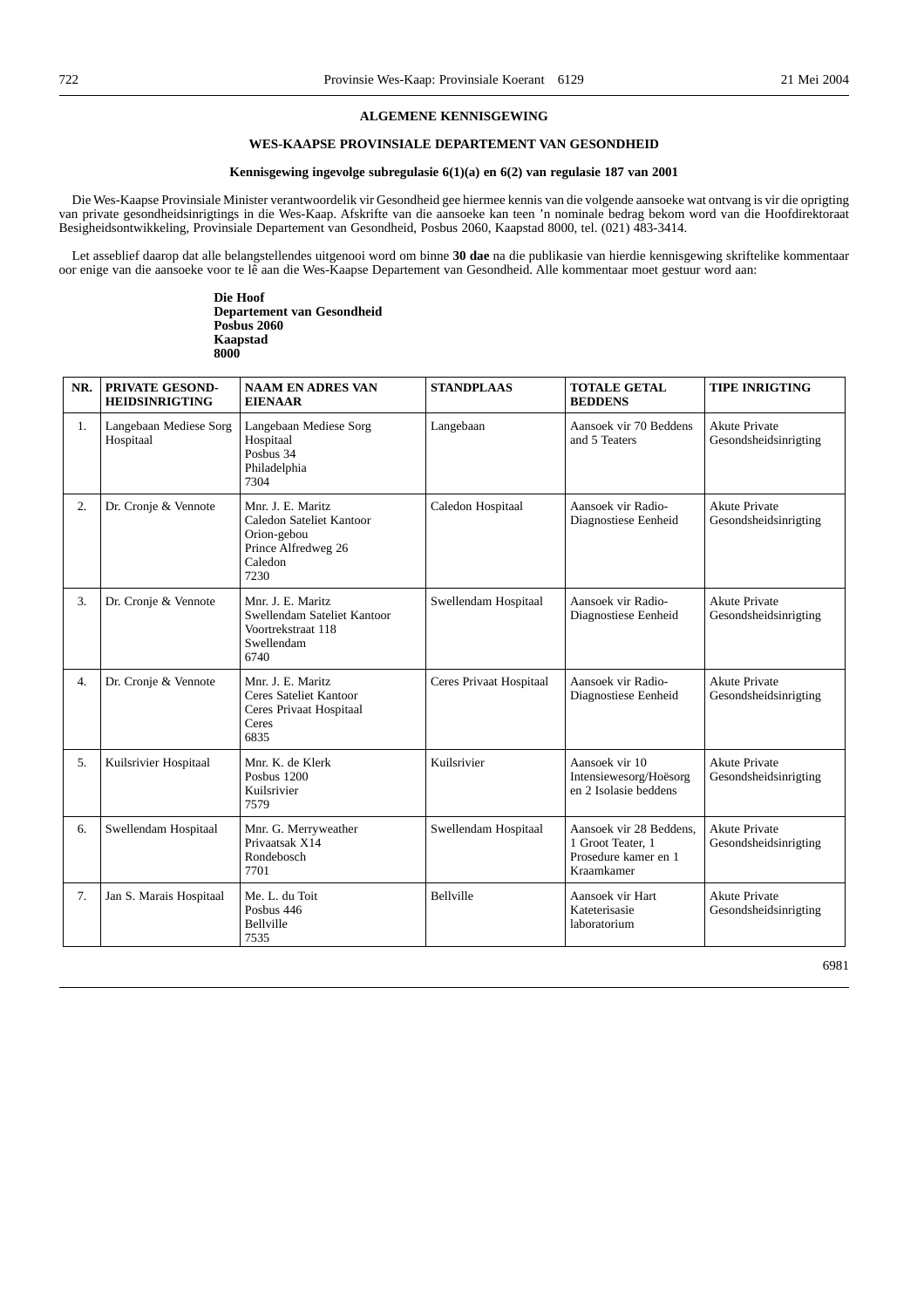#### THEEWATERSKLOOF MUNICIPALITY

#### PROPOSED CONSOLIDATION AND SUBDIVISION OF ERVEN 60 AND 62, VILLIERSDORP

Notice is hereby given in terms of the provisions of section 24 of the Land use Planning Ordinance, 1985 (No. 15 of 1985), that the Municipal Manager has received the undermentioned application, which is available for inspection during office hours (08:00-13:00 and 14:00-16:00) at the Municipal Offices, Plein Street, Caledon, from 21 May 2004. to 21 June 2004.

*Applicant Nature of Application*

Toerien and Burger Professional Land Surveyors

1. The consolidation of Erf 60, Villiersdorp, and Erf 62, Villiersdorp.

2. The subdivision of above consolidated into two portions namely, Portion  $1 \div 545.3 \text{ m}^2$ ), remainder  $(\pm 964.7 \text{ m}^2)$ 

Written comments or objections, if any, stating reasons and directed to the Municipal Manager, P.O. Box 24, Caledon, 7230, quoting the notice number, will be received from 21 May 2004 to 21 June 2004.

In the event of a person not being able to write, the person may verbally state his/her comment or objection at the Municipal Offices, Plein Street, Caledon, where a personnel member will assist in formulating his/her comment or objections in writing.

D. J. Adonis, Acting Municipal Manager.

File Reference Number: V/60 & 62

Notice Number: KOR. 72 21 May 2004. 6982

OUDTSHOORN MUNICIPALITY

#### NOTICE NO. 66 OF 2004

#### PROPOSED SALE OF MUNICIPAL PROPERTY: A PORTION OF THE REMAINDER OF ERF 2, OUDTSHOORN (VACANT GROUND ADJACENT TO THE OUDTSHOORN GOLF COURSE)

Notice is hereby given in terms of section 124(2)(a) of Ordinance 20 of 1974 that it is the intention of the Municipal Council of Oudtshoorn to sell a portion of the remainder of Erf 2, Oudtshoorn  $(\pm 85{\text -}90 \text{ ha})$ , for the purposes of a golf estate, with related uses.

Any objection against the aforesaid proposed sale of municipal property must be lodged in writing, with reasons, and received by the Town Planner before 12:00 on Friday, 25 June 2004. — M. P. May, Municipal Manager, Civic Centre, Oudtshoorn.

21 May 2004.. 6983

#### MUNISIPALITEIT THEEWATERSKLOOF

#### VOORGESTELDE KONS0LIDASIE EN ONDERVERDELING VAN ERWE 60 EN 62, VILLIERSDORP

Kennis geskied hiermee ingevolge die bepalings van artikel 24 van die Ordonnansie op Grondgebruikbeplanning, 1985 (Nr. 15 van 1985) dat die onderstaande aansoek deur die Munisipale Bestuurder ontvang is, wat gedurende kantoorure (08:00-13:00 en 14:00-16:00) by die Munisipale Kantore te Pleinstraat, Caledon, ter insae lê vanaf 21 Mei 2004 tot 21 Junie 2004.

*Aansoeker Aard van Aansoek*

Toerien en Burger Professionele Landmeters

- 1. Die konsolidasie van Erf 60, Villiersdorp, en Erf 62, Viliiersdorp.
- 2. Die onderverdeling van bogenoemde gekonsolideerde erf in twee gedeeltes naamlik Gedeelte  $1 (\pm 545.3 \text{ m}^2)$ restant  $(\pm 964, 7 \text{ m}^2)$

Skriftelike besware of kommentare, indien enige, met volledige redes daarvoor en gerig aan die Munisipale Bestuurder, Posbus 24, Caledon, 7230, met vermelding van die kennisgewingnommer, word ingewag nie later nie as 21 Junie 2004.

Indien 'n persoon nie kan lees of skryf nie, kan so 'n persoon sy kommentare of besware mondelings by die Munisipale Kantore, Pleinstraat, Caledon, aflê waar 'n personeellid sal help om sy/haar kommentaar of besware op skrif te stel.

D. J. Adonis, Waarnemende Munisipale Bestuurder.

Verwysingsnommer: V/60 en 62

Kennisgewingnommer: KOR. 72 21 Mei 2004. 6982

#### MUNISIPALITEIT OUDTSHOORN:

KENNISGEWING NR. 66 VAN 2004

#### VOORGESTELDE VERKOOP VAN RAADSEIENDOM: 'N GEDEELTE VAN DIE RESTANT VAN ERF 2, OUDTSHOORN (VAKANTE GROND AANLIGGEND TOT OUDTSHOORN GHOLFBAAN)

Kennis geskied hiermee dat die Munisipale Raad van Oudtshoorn van voorneme is om ingevolge artikel 124(2)(a) van Ordonnansie 20 van 1974, 'n gedeelte van die restant van Erf 2, Oudtshoorn (± 85-90 ha), te vervreem vir die doleindes van 'n gholfbaan residensiële ontwikkeling, met verwante gebruike.

Enige besware teen bogenoemde voorgestelde verkoop van munisipale eiendom moet skriftelik, met redes, ingedien word en nie later as 12:00 op Vrydag, 25 Junie 2004, ontvang word deur die Stadsbeplanner nie. — M. P. May, Munisipale Bestuurder, Burgersentrum, Oudtshoorn.

21 Mei 2004.. 6983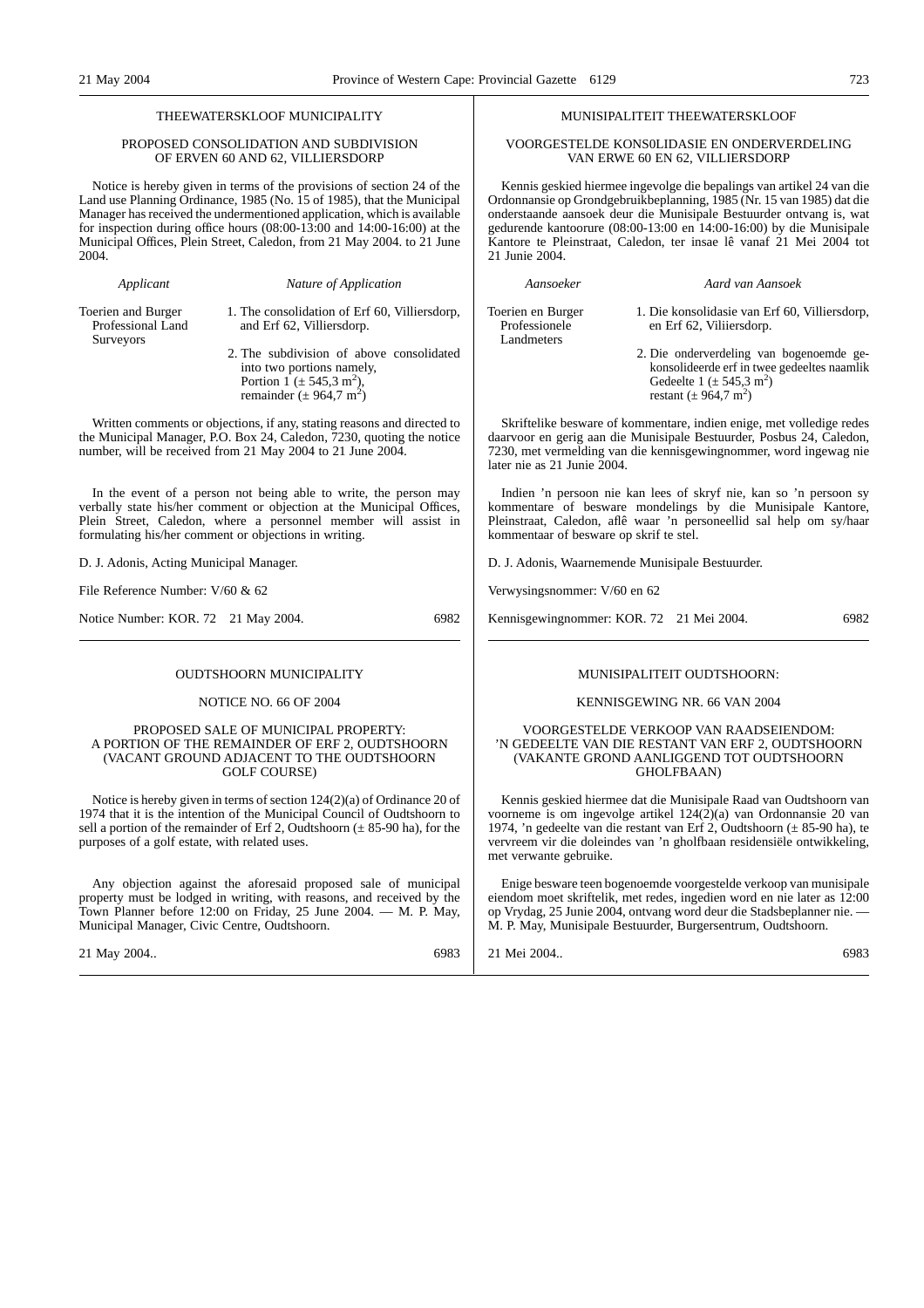# *SUID-AFRIKA EERSTE –* KOOP SUID-AFRIKAANS VERVAARDIGDE GOEDERE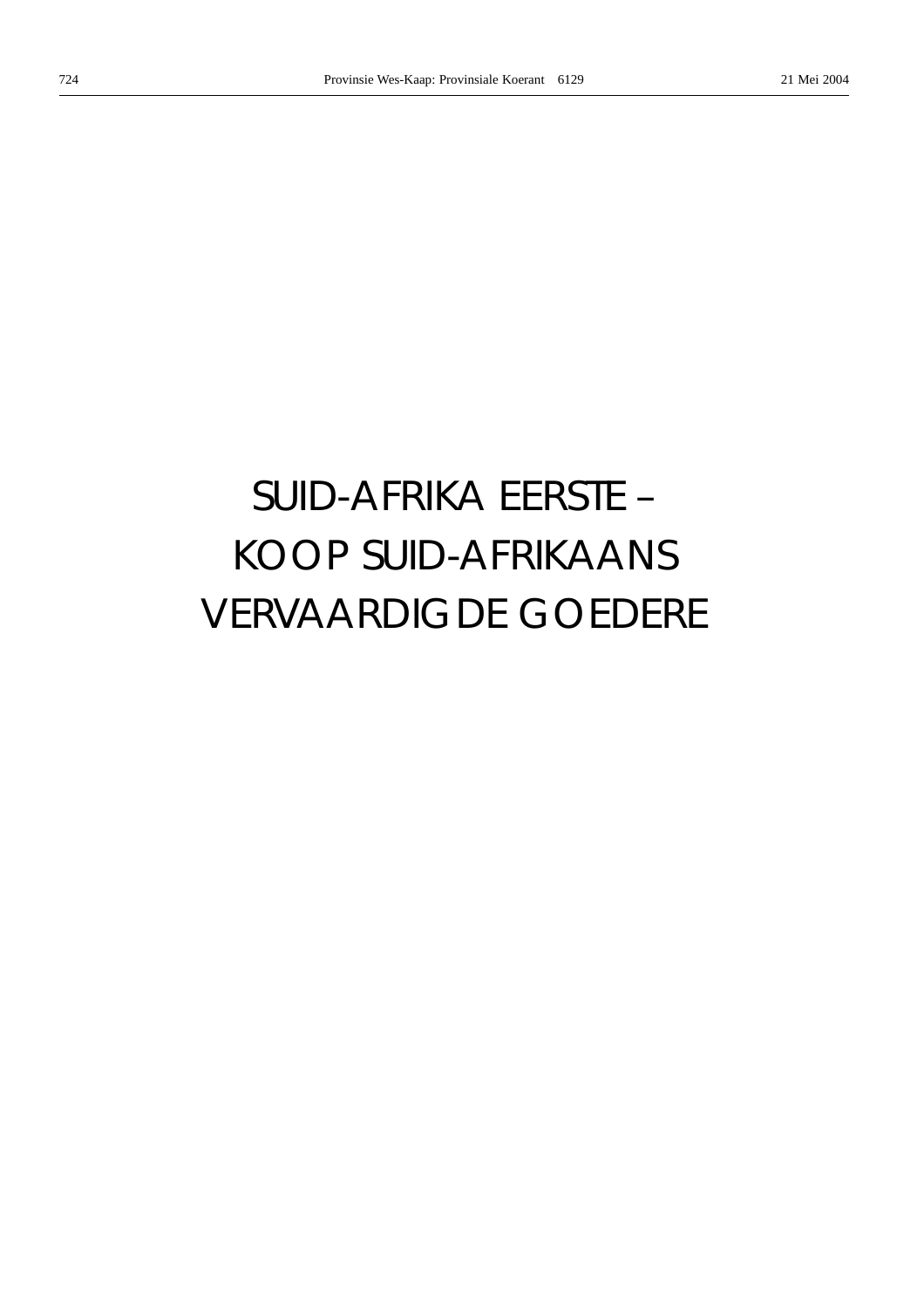# *SOUTH AFRICA FIRST –* BUY SOUTH AFRICAN MANUFACTURED GOODS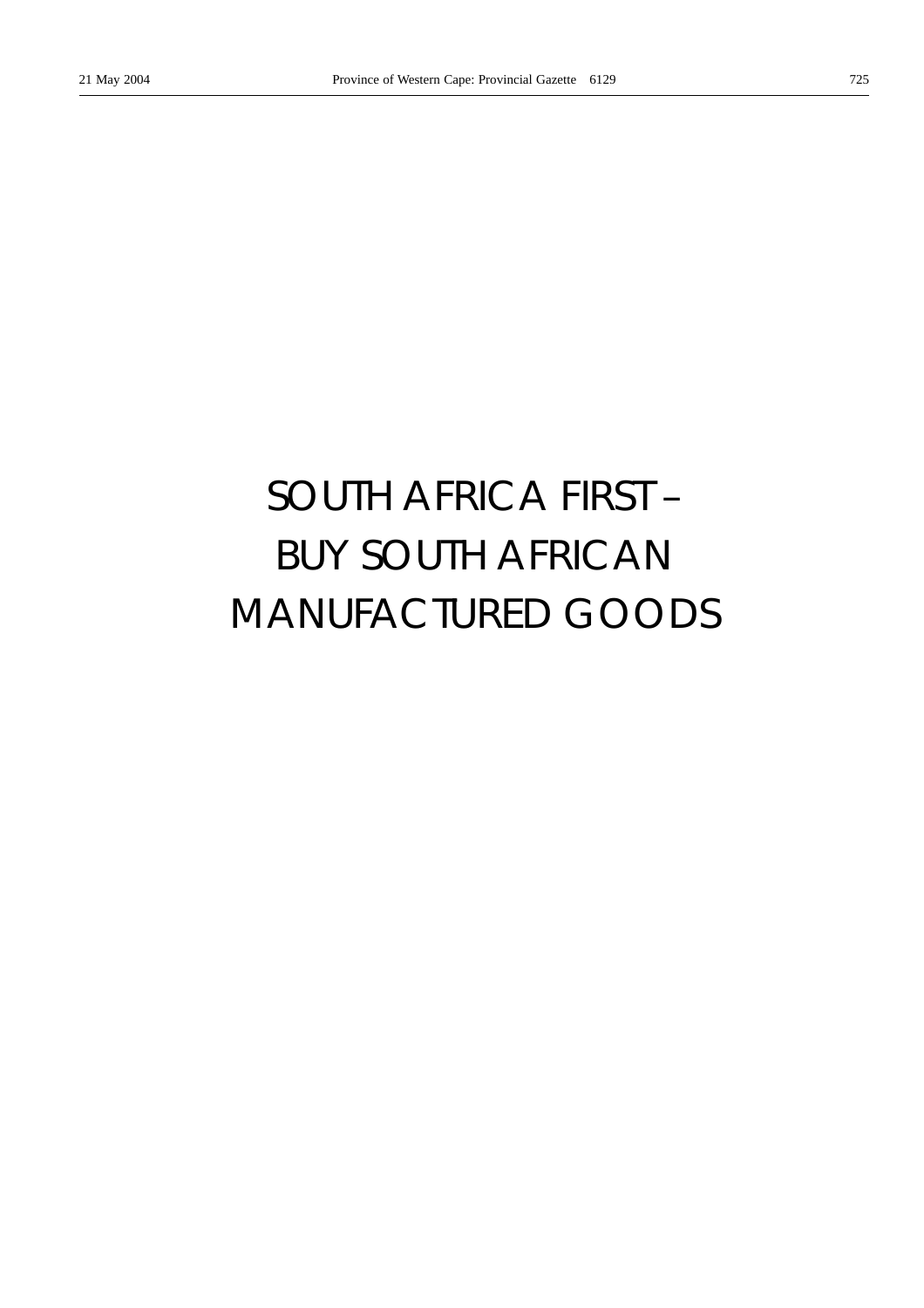# *SUID-AFRIKA EERSTE –* KOOP SUID-AFRIKAANS VERVAARDIGDE GOEDERE

# *SOUTH AFRICA FIRST –* BUY SOUTH AFRICAN MANUFACTURED GOODS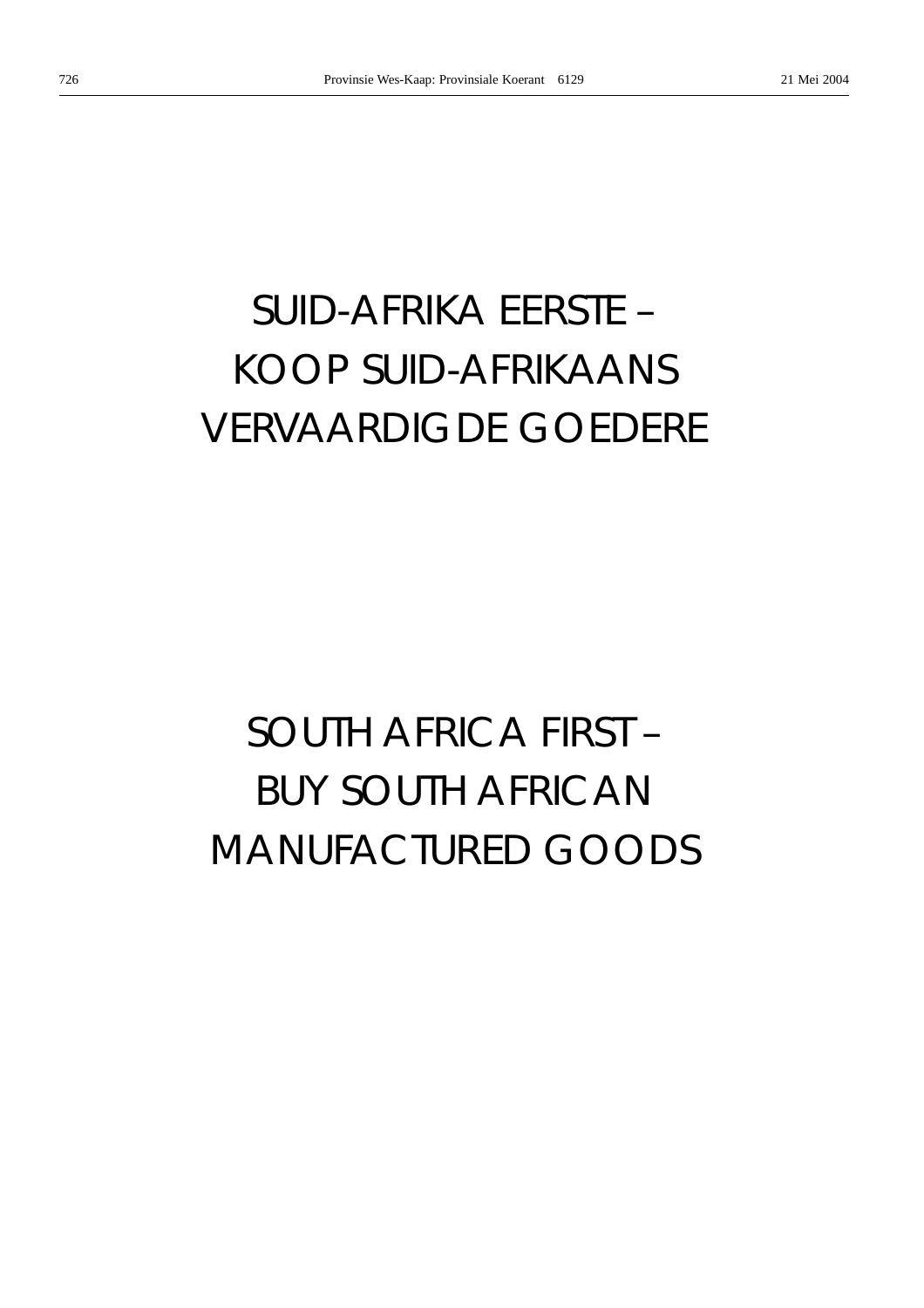# **The ''Provincial Gazette'' of the Western Cape** appears every Friday, or if that day is a public holiday, on the last preceding working day. ———— *Subscription Rates* R46,00 per half-year, throughout the Republic of South Africa. R46,00 + postage per half-year, Foreign Countries. R92,00 per annum, throughout the Republic of South Africa. R92,00 + postage per annum, Foreign Countries. Subscriptions are payable in advance. *Single copies* are obtainable at Room 12-06, Provincial Building, 4 Dorp Street, Cape Town 8001, at R3,00 per copy. ———— *Advertisement Tariff* First insertion, R13,00 per cm, double column. Repeats R10,00 per cm, double column. Fractions of cm are reckoned as a cm. ———— Notices must reach the Director-General not later than 10:00 on the last working day but one before the issue of the *Gazette*. Whilst every effort will be made to ensure that notices are published as submitted **Die ''Provinsiale Koerant'' van die Wes-Kaap** verskyn elke Vrydag of, as die dag 'n openbare vakansiedag is, op die laaste vorige werkdag. ———— *Tarief van Intekengelde* R46,00 per halfjaar, in the Republiek van Suid-Afrika. R46,00 + posgeld per halfjaar, Buiteland. R92,00 per jaar, in die Republiek van Suid-Afrika. R92,00 + posgeld per jaar, Buiteland. Intekengeld moet vooruitbetaal word. *Los eksemplare* is verkrygbaar by Kamer 12-06, Provinsiale-gebou, Dorpstraat 4, Kaapstad 8001, teen R3,00 per eksemplaar. ———— *Advertensietarief* Eerste plasing, R13,00 per cm, dubbelkolom. Herhaling, R10,00 per cm, dubbelkolom. Gedeeltes van 'n cm word as een cm beskou. ———— Kennisgewings moet die Direkteur-generaal uiterlik om 10:00 op die voorlaaste werkdag voor die uitgawe van die *Koerant* bereik. Hoewel alle pogings aangewend sal word om te sorg dat kennisgewings soos 21 May 2004 Province of Western Cape: Provincial Gazette 6129 727

publiseer nie.

and on the date desired, the Administration does not accept responsibility for errors, omissions, late publications or failure to publish.

All correspondence must be addressed to the Director-General, P.O. Box 659, Cape Town 8000, and cheques, bank drafts, postal orders and money orders must be made payable to the Provincial Administration Western Cape.

Alle briefwisseling moet aan die Direkteur-generaal, Posbus 659, Kaapstad 8000, gerig word en tjeks, bankwissels, posorders en poswissels moet aan die Provinsiale Administrasie Wes-Kaap.

ingedien en op die verlange datum gepubliseer word, aanvaar die Administrasie nie verantwoordelikheid vir foute, weglatings, laat publikasies of versuim om dit te